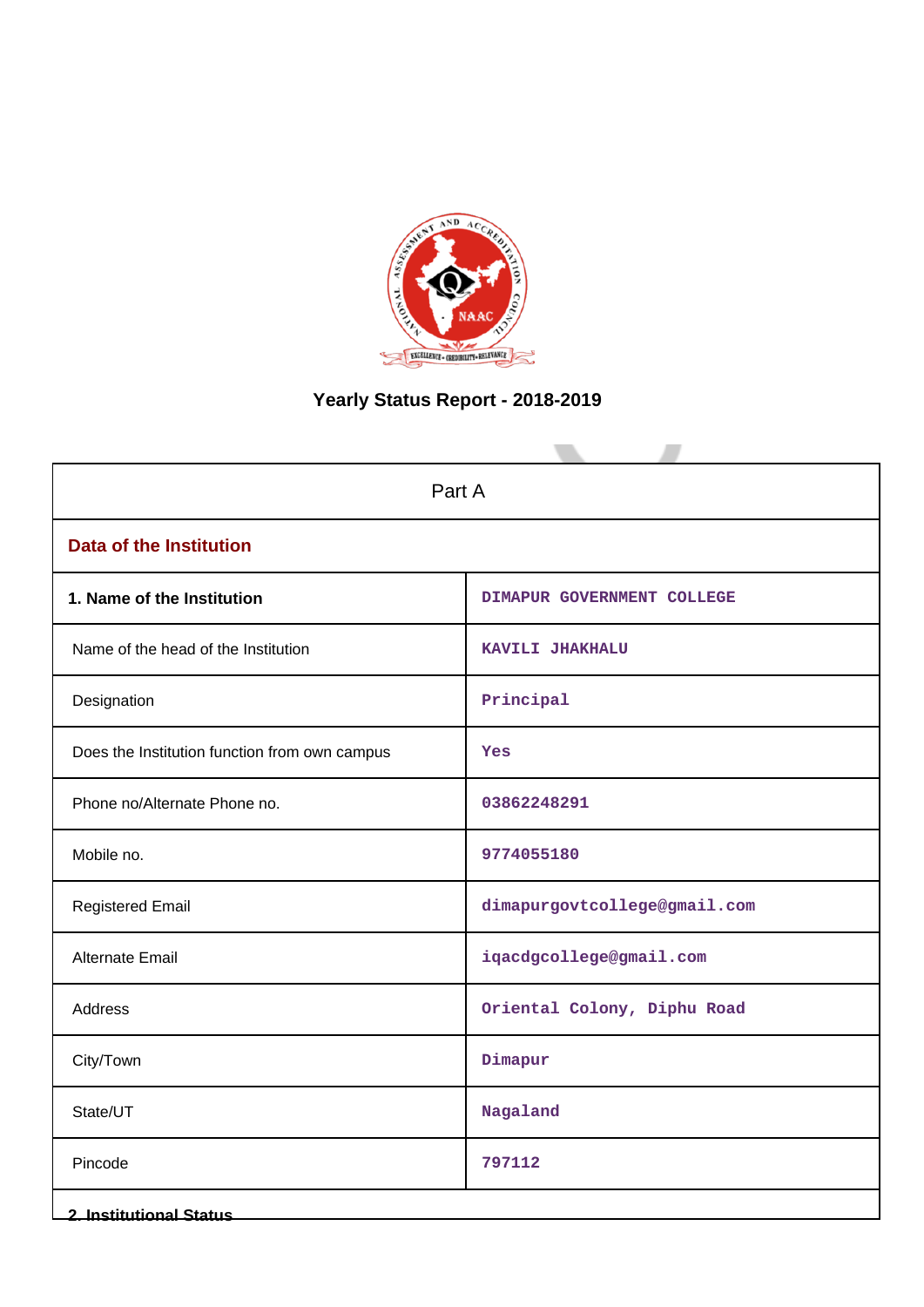| Affiliated / Constituent                                                 |                                              |             | Affiliated                                                                   |                   |                   |  |
|--------------------------------------------------------------------------|----------------------------------------------|-------------|------------------------------------------------------------------------------|-------------------|-------------------|--|
| Type of Institution                                                      |                                              |             | Co-education                                                                 |                   |                   |  |
| Location                                                                 |                                              |             | Urban                                                                        |                   |                   |  |
| <b>Financial Status</b>                                                  |                                              |             | state                                                                        |                   |                   |  |
| Name of the IQAC co-ordinator/Director                                   |                                              |             | DR. VITSOSIE VUPRU                                                           |                   |                   |  |
| Phone no/Alternate Phone no.                                             |                                              |             | 03862248812                                                                  |                   |                   |  |
| Mobile no.                                                               |                                              |             | 9862588243                                                                   |                   |                   |  |
| <b>Registered Email</b>                                                  |                                              |             | iqacdgcollege@gmail.com                                                      |                   |                   |  |
| Alternate Email                                                          |                                              |             | vupruv@gmail.com                                                             |                   |                   |  |
| 3. Website Address                                                       |                                              |             |                                                                              |                   |                   |  |
| Web-link of the AQAR: (Previous Academic Year)                           |                                              |             | http://www.dimapurgovtcollege.in                                             |                   |                   |  |
| the year                                                                 | 4. Whether Academic Calendar prepared during |             |                                                                              | Yes               |                   |  |
| if yes, whether it is uploaded in the institutional website:<br>Weblink: |                                              |             | http://www.dimapurgovtcollege.in                                             |                   |                   |  |
| <b>5. Accrediation Details</b>                                           |                                              |             |                                                                              |                   |                   |  |
| Cycle                                                                    | Grade                                        | <b>CGPA</b> | Year of                                                                      | Validity          |                   |  |
|                                                                          |                                              |             | Accrediation                                                                 | Period From       | Period To         |  |
| 1                                                                        | в                                            | 2.21        | 2015                                                                         | 15-Nov-2015       | $14 - Nov - 2020$ |  |
|                                                                          | 6. Date of Establishment of IQAC             |             |                                                                              | $25 - Jul - 2012$ |                   |  |
| 7. Internal Quality Assurance System                                     |                                              |             |                                                                              |                   |                   |  |
|                                                                          |                                              |             | $Q$ unlite initiatives by IQAC during the year for promoting quality outputs |                   |                   |  |

| Item / Title of the quality initiative by<br><b>IQAC</b>                                                                   | Date & Duration | Number of participants/ beneficiaries |
|----------------------------------------------------------------------------------------------------------------------------|-----------------|---------------------------------------|
| Faculty Development<br>Programme on Use of ICT<br>and Modern Teaching<br>Practices with resource<br>persons from School of | $14 - Sep-2018$ | 35                                    |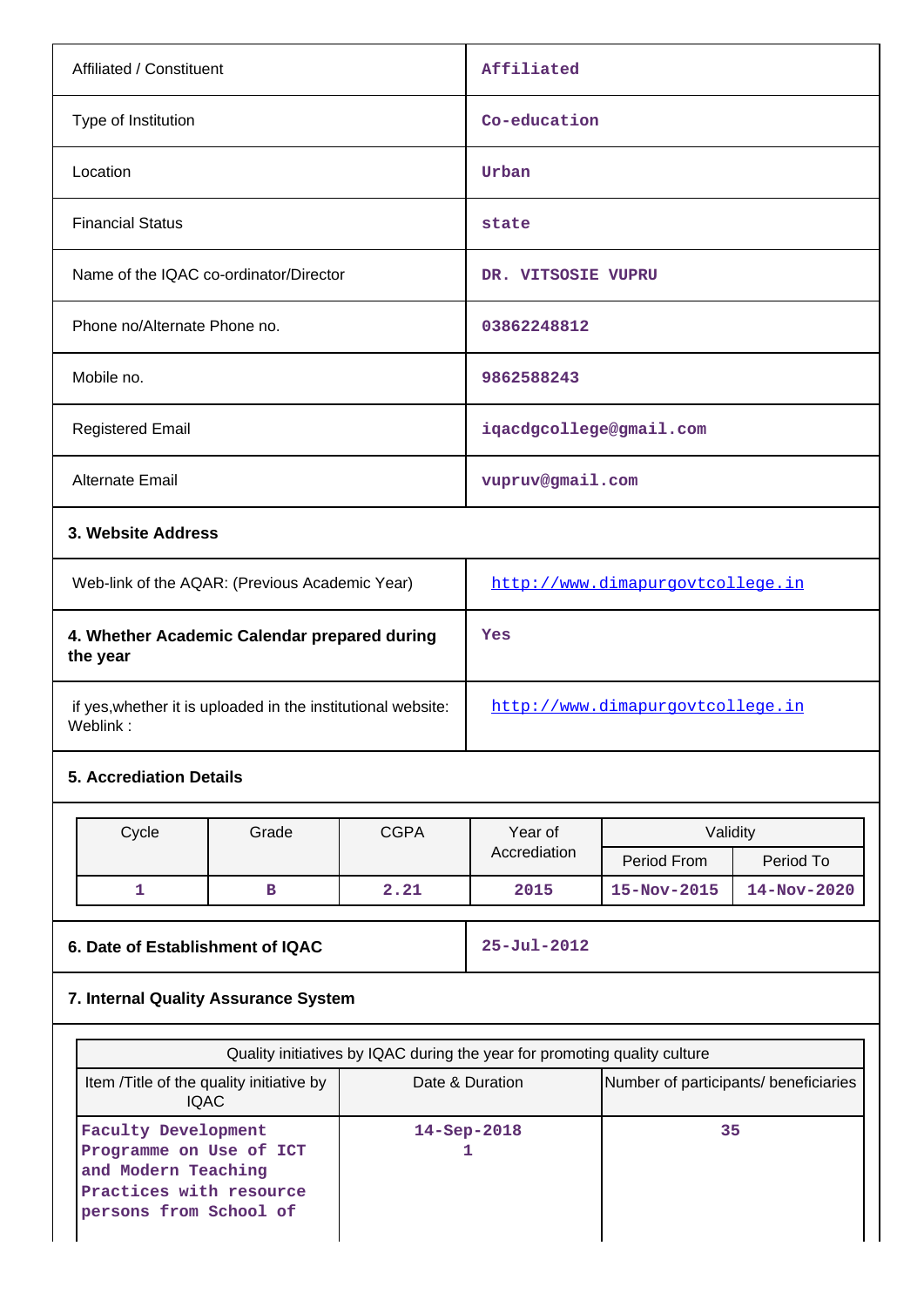| Engineering and<br>Technology, Nagaland<br>University                                                                                                                                                             |                               |                |
|-------------------------------------------------------------------------------------------------------------------------------------------------------------------------------------------------------------------|-------------------------------|----------------|
| Dimapur Govt College<br>(DGC) in collaboration<br>with Digitech Institute,<br>Dimapur conducted one<br>month computer<br>Certificate Course for<br>Third & Fifth Semester<br>B.Com students.                      | $20 - Aug - 2018$<br>30       | 33             |
| Two staff from<br>establishment branch were<br>sent to Administrative<br>Training Institute (ATI),<br>Kohima for two-days<br>training on Service and<br>Personnel Matters.                                        | 27-Sep-2018<br>2              | $\overline{2}$ |
| DGC organised District<br>level Inter-Collegiate<br>Quiz Competition<br>commemorating One Hundred<br>Fiftieth Birth<br>Anniversary of Mahatma<br>Gandhi in the college.                                           | $26 - Sep - 2018$<br>1        | 11             |
| DGC, in collaboration<br>with Active Learners<br>Academy conducted a<br>Seminar on The Importance<br>of Soft Skill Training &<br>Awareness on Civil<br>Service Examinations for<br>the fifth semester<br>students | $29 - Sep - 2018$<br>1        | 300            |
| DGC hosted the five days<br>State level Collegiate<br>Meet organised by All<br>Nagaland College Students<br>Union in the college<br>premises.                                                                     | $13 - Nov - 2018$<br>5        | 2000           |
| DGC organised a Workshop<br>on violence against women<br>and children with three<br>eminent resource persons.                                                                                                     | $19 - Jan - 2019$<br>1        | 270            |
| The Fifth International<br>Yoga Day was observed in<br>DGC by teaching and non-<br>teaching staffs along<br>with the students of DGC.                                                                             | $21 - Jun - 2019$<br>1        | 600            |
| Faculty Development<br>Programme on Minor<br>Research Projects<br>organised with Dr.<br>Ibemcha Chanu, Assoc.<br>Professor, Assam                                                                                 | $02 - \text{Mar} - 2019$<br>1 | 39             |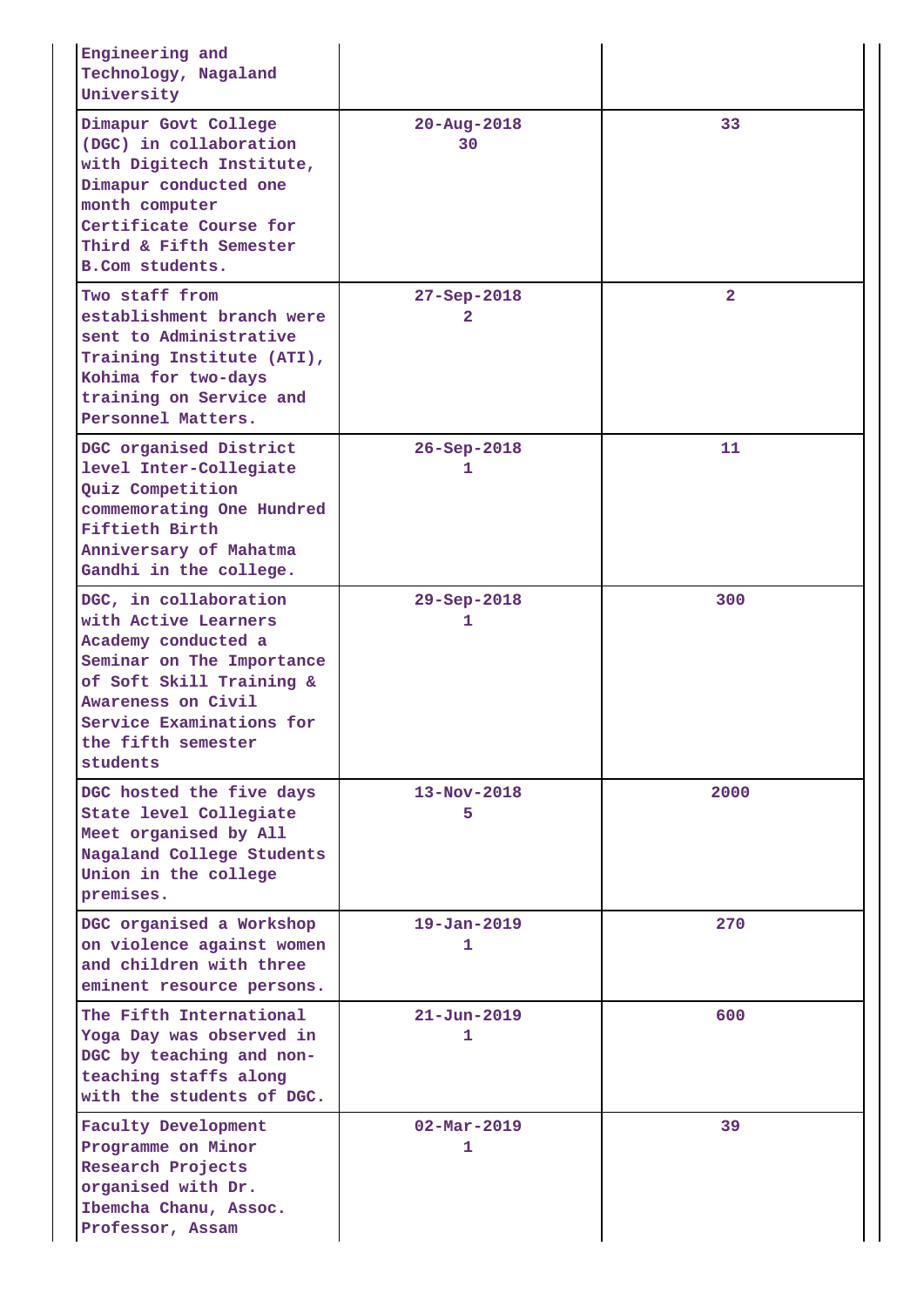| University and Dr. Mario<br>B. Curatolo, CEO & Senior<br>Partner at MBC Management<br>Business Consultants,<br>Switzerland.                                                                                                      |                               |     |  |  |
|----------------------------------------------------------------------------------------------------------------------------------------------------------------------------------------------------------------------------------|-------------------------------|-----|--|--|
| IQAC carried out Students<br>Satisfaction Survey (SSS)<br>with the First Semester<br>students (B.A./B.Com) in<br>line with the NAAC<br>questionnaire.                                                                            | 05-Oct-2018<br>1              | 379 |  |  |
| DGC, in collaboration<br>with National Small<br>Industries Corporation,<br>organised the National<br>SC/ST Hub Scheme Conclave<br>for Nagaland State in<br>Dimapur.                                                              | $05 - \text{Feb} - 2019$<br>1 | 25  |  |  |
| IQAC, DGC conducted<br>mentoring of Wangkhao<br>Government College, Mon<br>for NAAC Assessment<br>process.                                                                                                                       | $29 - \text{Mar} - 2019$<br>1 | 520 |  |  |
| Dimapur Government<br>College Journal<br>(Refereed), Volume One,<br>Issue Five was<br>successfully released.                                                                                                                     | 15-May-2019<br>1              | 61  |  |  |
| IQAC team from DGC<br>conducted a Workshop on<br>Sensitization and<br>Familarization on NAAC<br>Accreditation Process at<br>Yemhi Memorial College,<br>Dimapur. Representatives<br>from two other colleges<br>also participated. | $24 - Jun - 2019$<br>1        | 30  |  |  |
| General Orientation<br>Programme for the<br>Freshers of Arts and<br>Commerce streams<br>conducted.                                                                                                                               | $04 - Jun - 2019$<br>1        | 424 |  |  |
| No Files Uploaded !!!                                                                                                                                                                                                            |                               |     |  |  |

**8. Provide the list of funds by Central/ State Government- UGC/CSIR/DST/DBT/ICMR/TEQIP/World Bank/CPE of UGC etc.**

| Institution/Departmen<br>t/Faculty                           | Scheme                                      | <b>Funding Agency</b>                            | Year of award with<br>duration | Amount |
|--------------------------------------------------------------|---------------------------------------------|--------------------------------------------------|--------------------------------|--------|
| Dr. ASANGBA<br>TZUDIR, Dept.<br>of Philosophy,<br><b>DGC</b> | Documentation<br>on Research<br>Publication | NEZCC, Ministry<br>of Culture,<br>Govt, of India | 2019<br>18                     | 500000 |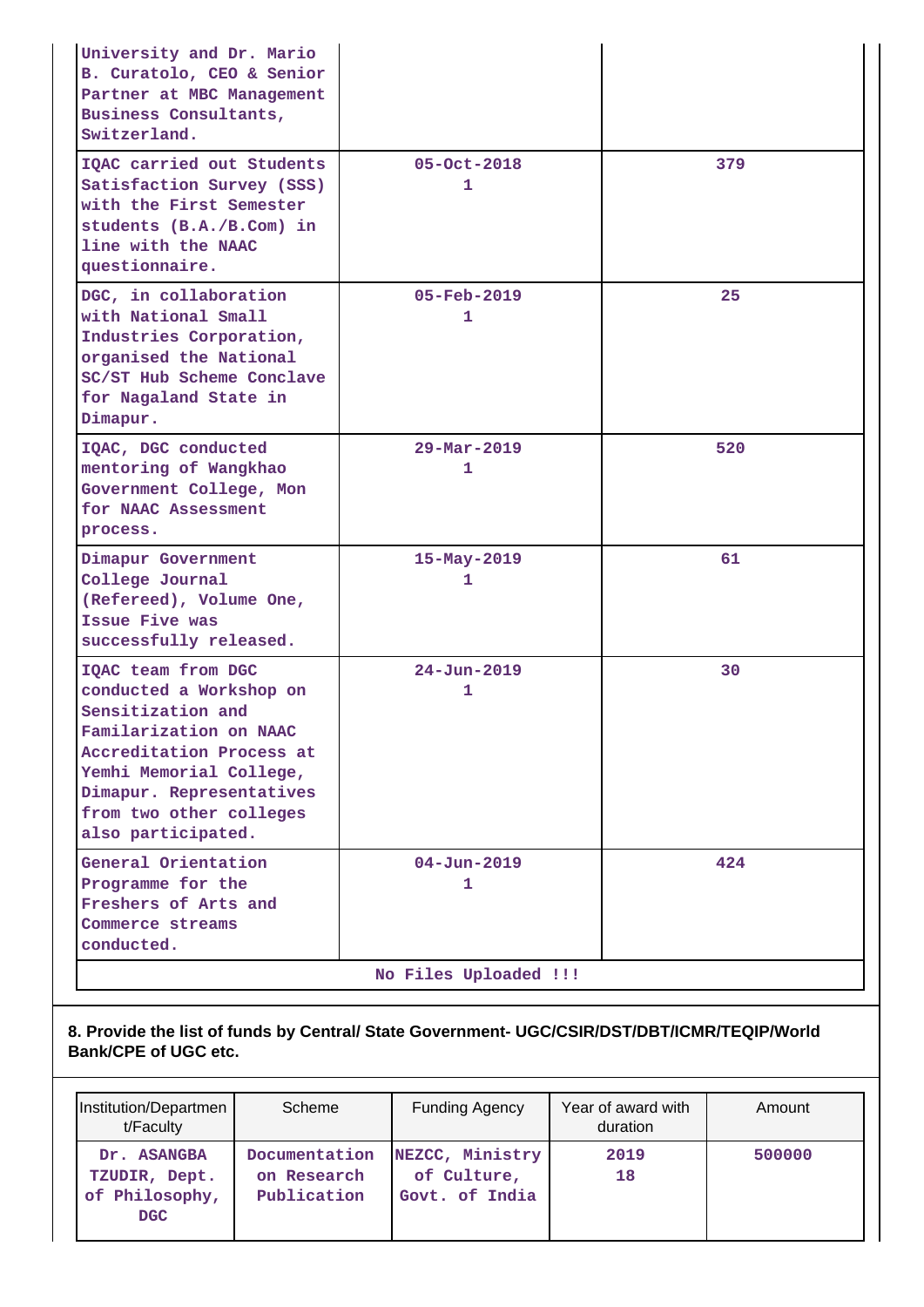|                                                                                                                    | Dr. VINYUHU<br><b>LHOUNGU</b> | Documentation<br>on Shifting<br>Cultivation:<br>Process & its<br>associated<br>music. |           | NEZCC, Ministry<br>of Culture,<br>Govt. of India | 2018<br>24 | 300000 |
|--------------------------------------------------------------------------------------------------------------------|-------------------------------|---------------------------------------------------------------------------------------|-----------|--------------------------------------------------|------------|--------|
|                                                                                                                    |                               |                                                                                       |           | No Files Uploaded !!!                            |            |        |
| 9. Whether composition of IQAC as per latest<br><b>NAAC</b> guidelines:                                            |                               |                                                                                       |           | Yes                                              |            |        |
| Upload latest notification of formation of IQAC                                                                    |                               |                                                                                       | View File |                                                  |            |        |
| 10. Number of IQAC meetings held during the<br>year :                                                              |                               |                                                                                       | 12        |                                                  |            |        |
| The minutes of IQAC meeting and compliances to the<br>decisions have been uploaded on the institutional<br>website |                               |                                                                                       |           | Yes                                              |            |        |
| Upload the minutes of meeting and action taken report                                                              |                               |                                                                                       |           | View File                                        |            |        |
| 11. Whether IQAC received funding from any of<br>the funding agency to support its activities<br>during the year?  |                               |                                                                                       | <b>No</b> |                                                  |            |        |

## **12. Significant contributions made by IQAC during the current year(maximum five bullets)**

**Conducted a 1 month computer Certificate Course for the 3rd 5th Semester B. Com. Students from 20/08/2018 to 20/09/2018. Two staff from establishment branch were sent to Administrative Training Institute (ATI), Kohima to attend training on Service and Personnel Matters from 27 – 28 Sept. 2018. One Day Faculty Development Programme on "Use of ICT and Modern Teaching Practices" was held on 14/09/2018 A oneday faculty development programme on "Minor Research Projects" was organized on 02/03/2019 A team of IQAC, DGC conducted mentoring of Wangkhao Government College, Mon for NAAC Assessment process.**

### [View File](https://assessmentonline.naac.gov.in/public/Postacc/Contribution/1262_Contribution.xlsx)

**13. Plan of action chalked out by the IQAC in the beginning of the academic year towards Quality Enhancement and outcome achieved by the end of the academic year**

| Plan of Action                                                                                                                                                                                                                         | Achivements/Outcomes                                                                                                    |
|----------------------------------------------------------------------------------------------------------------------------------------------------------------------------------------------------------------------------------------|-------------------------------------------------------------------------------------------------------------------------|
| Plan of Action: 1. Organizing<br>programmes as per MHRD/NU/Directorate<br>of Education, Nagaland instructions and Day, World Environment Day, National<br>for celebration of National and World's Education Day, etc. 2. Feedback from | Achievements/Outcomes: 1. Observed all<br>important days like International Yoga                                        |
| important days. 2. Obtain Students',<br>Alumni's and Parents' feedback. 3.<br>Organize faculty improvement program -                                                                                                                   | students, Teachers, Alumni and Parents<br>of students obtained and analyzed as<br>well as took certain actions based on |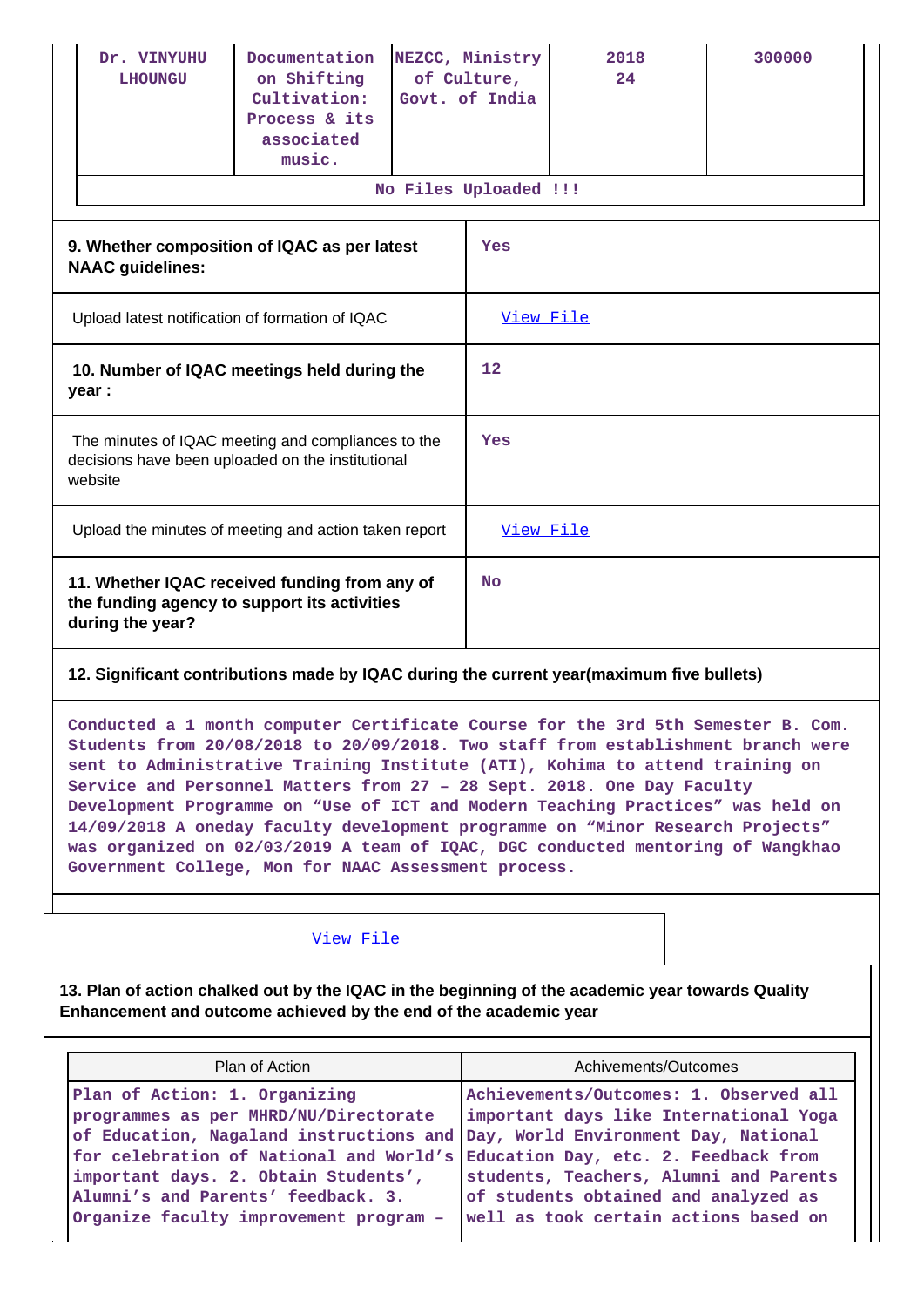**monthly interdepartmental seminar to continue, organize a National Seminar. 4. Publish the College Annual Journal. 5. Organize staff quality improvement programme – Training/Motivation for Staff members. 6. Organize Coaching Classes for competitive examination – Preexamination training. 7. Teachers exchange programme – To continue renewal of MOU with Unity College. 8. Poor students' scholarship – to continue with more students. 9. Prepare the college Data Base – for Students – for Staff and for Teaching Faculty. 10. Smart Class development – to develop at least one classroom. 11. Language Lab development – Develop a Language Lab with a government's assistance. the stakeholders' reactions. 3. (a) One Day Faculty Development Programme on "Use of ICT and Modern Teaching Practices" was held on 14/09/2018. (b) A oneday faculty development programme on "Minor Research Projects" was organized on 02/03/2019. (c) 9 (nine) departments conducted seminars. 4. Dimapur Government Journal, Volume 1, Issue 5, 2019 was successfully published and released on 15/5/2019. 5. Two staff from establishment branch were sent to Administrative Training Institute (ATI), Kohima to attend training on Service and Personnel Matters from 27 – 28 Sept. 2018. 6. 6 (six) workshops/seminars on awareness and preparation for competitive exams, etc. conducted for students during the period. 7. Teachers exchange programme, one of the Best Practices, was discontinued and a different Best Practice adopted. 8. 16 students benefited from this programme. 9. Separate Data Base for Students and Teaching NonTeaching faculty started and ongoing. 10. 6 (six) classrooms fitted with Projectors and Sound System and 2 (two) portable projectors. 11. Proposal submitted to the Government.** [View File](https://assessmentonline.naac.gov.in/public/Postacc/Quality/1262_Quality.xlsx) **14. Whether AQAR was placed before statutory Yes**

**body ?**

Name of Statutory Body Name of Statutory Body **Faculty Meeting 05-Sep-2019 15. Whether NAAC/or any other accredited body(s) visited IQAC or interacted with it to assess the functioning ? No 16. Whether institutional data submitted to AISHE: Yes** Year of Submission **2018** Date of Submission **02-Feb-2019 17. Does the Institution have Management Information System ? Yes**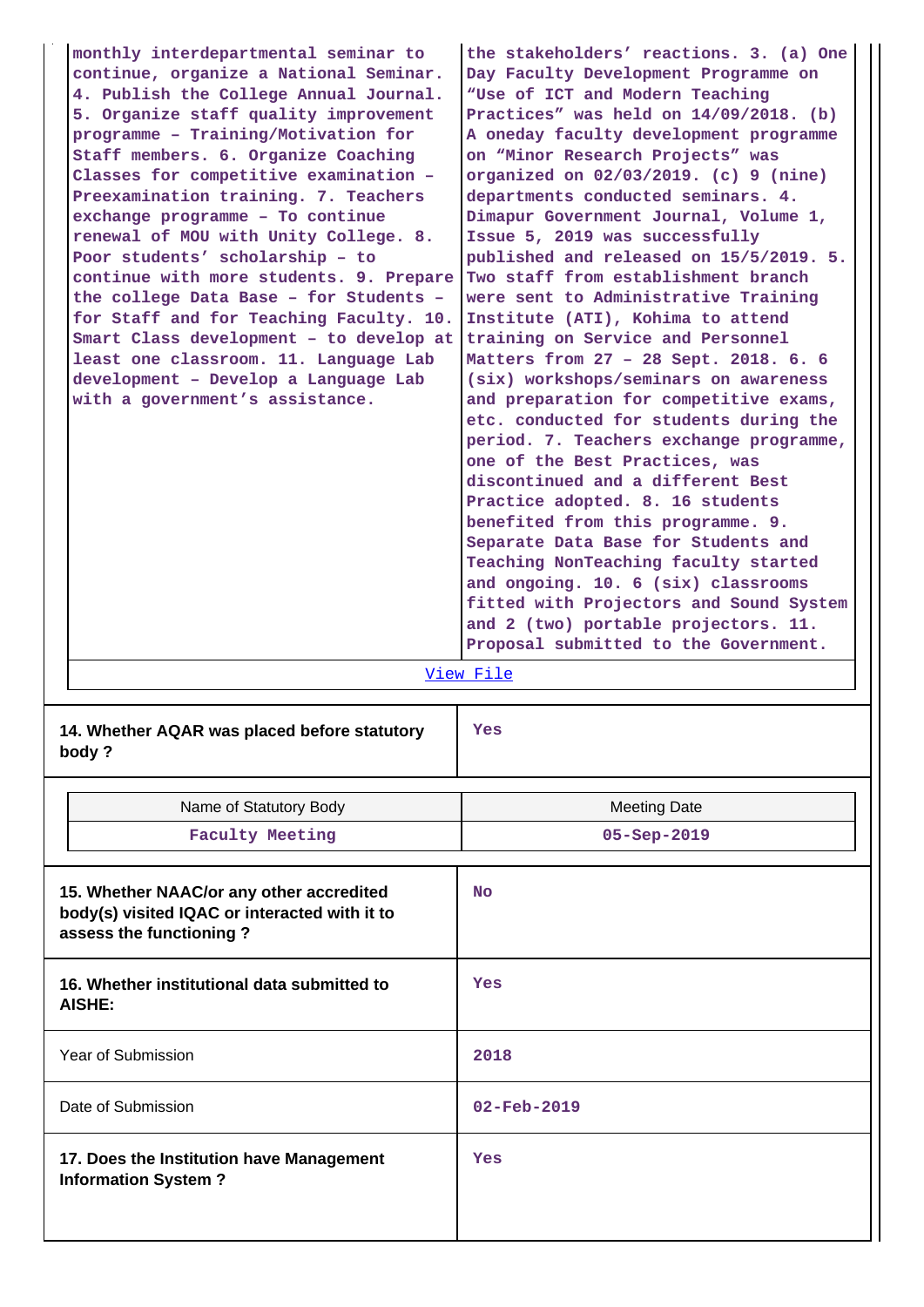| If yes, give a brief descripiton and a list of modules<br>currently operational (maximum 500 words) | The College maintains record of the<br>employees and the students. The<br>particulars pertaining to each employee<br>is collected and kept in the office.<br>Separate data base is maintained for<br>Teaching and NonTeaching staff.<br>Information like the name, department,<br>date of joining service, date of<br>joining the present College,<br>Educational qualification, training<br>attended, publications, nature of the<br>service, viz. contract, temporary, ad<br>hoc, regular, permanent etc., date of<br>last promotion and other important<br>details of the officials. The College<br>also keeps records of the students like<br>name, address, email id, Aadhar number,<br>mobile number, parents' name,<br>guardian's name, class, roll number,<br>subject combination, etc. No |
|-----------------------------------------------------------------------------------------------------|----------------------------------------------------------------------------------------------------------------------------------------------------------------------------------------------------------------------------------------------------------------------------------------------------------------------------------------------------------------------------------------------------------------------------------------------------------------------------------------------------------------------------------------------------------------------------------------------------------------------------------------------------------------------------------------------------------------------------------------------------------------------------------------------------|
|                                                                                                     | sophisticated software is developed for<br>keeping the records but simple and<br>common programmes like MS Excel spread<br>sheet and Word files are used for this                                                                                                                                                                                                                                                                                                                                                                                                                                                                                                                                                                                                                                  |
|                                                                                                     | purpose.                                                                                                                                                                                                                                                                                                                                                                                                                                                                                                                                                                                                                                                                                                                                                                                           |

**Part B** 

## **CRITERION I – CURRICULAR ASPECTS**

### **1.1 – Curriculum Planning and Implementation**

 1.1.1 – Institution has the mechanism for well planned curriculum delivery and documentation. Explain in 500 words

 **The college is Accredited as 'B' grade by NAAC on 15.11.2015 and is recognized under section 2 (f) and 12 (B) of the UGC Act, 1956. It is affiliated to Nagaland University, Nagaland and follows the curriculum prescribed by the University. An active plan for timely implementation is formulated by the institution to ensure successful delivery and strictly adheres to the academic calendar of the University. The Internal Quality Assurance Cell (IQAC) in consultation with the Principal prepares the academic calendar to effectively implement the curriculum for each semester. All faculties of respective departments are required to prepare particular lesson plans for their classes allotted to them during the ensuing semester. The papers/subjects are allotted to respective faculty after careful consideration of their qualification, specialization and experience in the area. The individual teaching plans of every subject are kept in the library for ready reference by the students at all times in every semester. Such preparations of lesson plans not only help the teachers in clarity of the syllabi and timely completion of the courses but also help the students to keep abreast with courses taught in the classes. IQAC monitors the academic and other activities on regular basis to ensure the execution of timetable. Teachers are encouraged to evaluate their students continuously throughout the semester after completion of each unit to ensure thorough learning. Along with these evaluations, the internal assessments comprising of class tests, assignments and test of oratory skill are conducted for every subject in every semester. Impartiality and transparency are upheld in the evaluation process. Evaluated answer scripts are returned to the students with necessary comments and suggestions to improve their academic**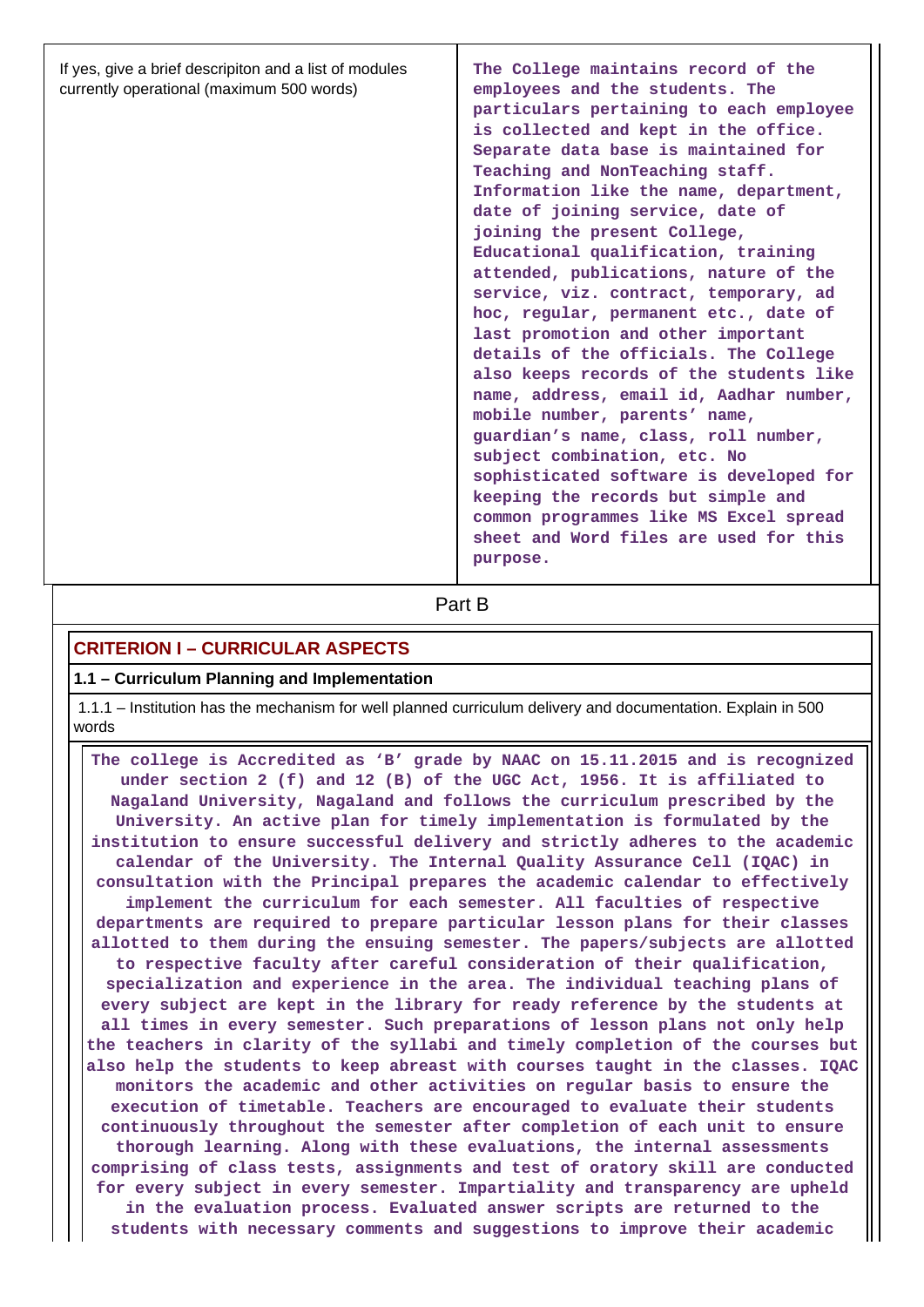| performances. In order to effectively monitor the progress of every student<br>admitted to the college, every student's progress is supervised by maintaining<br>a record of each student by respective departments throughout successive<br>semesters. Attention to the requirements of students is provided by the<br>teachers and mentors. Remedial classes for students with backlog papers are<br>also conducted once every week which effectively caters to need-based guidance<br>and assistance to the weaker students. Through the Community College under UGC<br>sponsorship, Diploma course is offered in Tourism and Hospitality Management to<br>equip the students for employment. Under RUSA-I, UGC sponsored Certificate<br>course in Floriculture is also offered by the college. Besides, periodical<br>guest lectures and workshops are also arranged to make the students aware of<br>the job opportunities. IQAC maintains proper record of attendance of every<br>student and puts up the monthly attendance report on the notice board for every<br>month for the students to keep track of their attendance. The marks of the<br>internal examinations for each class are properly tabulated every semester.<br>IQAC also confirms that internal examinations and scheduling of other<br>programmes and events are conducted properly and on time. Through these methods<br>of planning and implementation, effective delivery is ensured and documented by<br>the college. |                                    |                                                                 |  |  |  |  |  |
|-----------------------------------------------------------------------------------------------------------------------------------------------------------------------------------------------------------------------------------------------------------------------------------------------------------------------------------------------------------------------------------------------------------------------------------------------------------------------------------------------------------------------------------------------------------------------------------------------------------------------------------------------------------------------------------------------------------------------------------------------------------------------------------------------------------------------------------------------------------------------------------------------------------------------------------------------------------------------------------------------------------------------------------------------------------------------------------------------------------------------------------------------------------------------------------------------------------------------------------------------------------------------------------------------------------------------------------------------------------------------------------------------------------------------------------------------------------------------------------------------------|------------------------------------|-----------------------------------------------------------------|--|--|--|--|--|
| 1.1.2 - Certificate/ Diploma Courses introduced during the academic year                                                                                                                                                                                                                                                                                                                                                                                                                                                                                                                                                                                                                                                                                                                                                                                                                                                                                                                                                                                                                                                                                                                                                                                                                                                                                                                                                                                                                            |                                    |                                                                 |  |  |  |  |  |
| Dates of<br><b>Skill</b><br>Certificate<br>Diploma Courses<br>Duration<br>Focus on employ<br>Introduction<br>ability/entreprene<br>Development<br>urship                                                                                                                                                                                                                                                                                                                                                                                                                                                                                                                                                                                                                                                                                                                                                                                                                                                                                                                                                                                                                                                                                                                                                                                                                                                                                                                                            |                                    |                                                                 |  |  |  |  |  |
|                                                                                                                                                                                                                                                                                                                                                                                                                                                                                                                                                                                                                                                                                                                                                                                                                                                                                                                                                                                                                                                                                                                                                                                                                                                                                                                                                                                                                                                                                                     | No Data Entered/Not Applicable !!! |                                                                 |  |  |  |  |  |
| 1.2 - Academic Flexibility                                                                                                                                                                                                                                                                                                                                                                                                                                                                                                                                                                                                                                                                                                                                                                                                                                                                                                                                                                                                                                                                                                                                                                                                                                                                                                                                                                                                                                                                          |                                    |                                                                 |  |  |  |  |  |
| 1.2.1 – New programmes/courses introduced during the academic year                                                                                                                                                                                                                                                                                                                                                                                                                                                                                                                                                                                                                                                                                                                                                                                                                                                                                                                                                                                                                                                                                                                                                                                                                                                                                                                                                                                                                                  |                                    |                                                                 |  |  |  |  |  |
| Programme/Course                                                                                                                                                                                                                                                                                                                                                                                                                                                                                                                                                                                                                                                                                                                                                                                                                                                                                                                                                                                                                                                                                                                                                                                                                                                                                                                                                                                                                                                                                    | Programme Specialization           | Dates of Introduction                                           |  |  |  |  |  |
| No Data Entered/Not Applicable !!!                                                                                                                                                                                                                                                                                                                                                                                                                                                                                                                                                                                                                                                                                                                                                                                                                                                                                                                                                                                                                                                                                                                                                                                                                                                                                                                                                                                                                                                                  |                                    |                                                                 |  |  |  |  |  |
|                                                                                                                                                                                                                                                                                                                                                                                                                                                                                                                                                                                                                                                                                                                                                                                                                                                                                                                                                                                                                                                                                                                                                                                                                                                                                                                                                                                                                                                                                                     | No file uploaded.                  |                                                                 |  |  |  |  |  |
| 1.2.2 - Programmes in which Choice Based Credit System (CBCS)/Elective course system implemented at the<br>affiliated Colleges (if applicable) during the academic year.                                                                                                                                                                                                                                                                                                                                                                                                                                                                                                                                                                                                                                                                                                                                                                                                                                                                                                                                                                                                                                                                                                                                                                                                                                                                                                                            |                                    |                                                                 |  |  |  |  |  |
| Name of programmes adopting<br><b>CBCS</b>                                                                                                                                                                                                                                                                                                                                                                                                                                                                                                                                                                                                                                                                                                                                                                                                                                                                                                                                                                                                                                                                                                                                                                                                                                                                                                                                                                                                                                                          | Programme Specialization           | Date of implementation of<br><b>CBCS/Elective Course System</b> |  |  |  |  |  |
| No Data Entered/Not Applicable !!!                                                                                                                                                                                                                                                                                                                                                                                                                                                                                                                                                                                                                                                                                                                                                                                                                                                                                                                                                                                                                                                                                                                                                                                                                                                                                                                                                                                                                                                                  |                                    |                                                                 |  |  |  |  |  |
| 1.2.3 - Students enrolled in Certificate/ Diploma Courses introduced during the year                                                                                                                                                                                                                                                                                                                                                                                                                                                                                                                                                                                                                                                                                                                                                                                                                                                                                                                                                                                                                                                                                                                                                                                                                                                                                                                                                                                                                |                                    |                                                                 |  |  |  |  |  |
|                                                                                                                                                                                                                                                                                                                                                                                                                                                                                                                                                                                                                                                                                                                                                                                                                                                                                                                                                                                                                                                                                                                                                                                                                                                                                                                                                                                                                                                                                                     | Certificate                        | Diploma Course                                                  |  |  |  |  |  |
| <b>Number of Students</b>                                                                                                                                                                                                                                                                                                                                                                                                                                                                                                                                                                                                                                                                                                                                                                                                                                                                                                                                                                                                                                                                                                                                                                                                                                                                                                                                                                                                                                                                           | 0                                  | 0                                                               |  |  |  |  |  |
| 1.3 - Curriculum Enrichment                                                                                                                                                                                                                                                                                                                                                                                                                                                                                                                                                                                                                                                                                                                                                                                                                                                                                                                                                                                                                                                                                                                                                                                                                                                                                                                                                                                                                                                                         |                                    |                                                                 |  |  |  |  |  |
| 1.3.1 - Value-added courses imparting transferable and life skills offered during the year                                                                                                                                                                                                                                                                                                                                                                                                                                                                                                                                                                                                                                                                                                                                                                                                                                                                                                                                                                                                                                                                                                                                                                                                                                                                                                                                                                                                          |                                    |                                                                 |  |  |  |  |  |
| <b>Value Added Courses</b>                                                                                                                                                                                                                                                                                                                                                                                                                                                                                                                                                                                                                                                                                                                                                                                                                                                                                                                                                                                                                                                                                                                                                                                                                                                                                                                                                                                                                                                                          | Date of Introduction               | Number of Students Enrolled                                     |  |  |  |  |  |
| 1 month computer                                                                                                                                                                                                                                                                                                                                                                                                                                                                                                                                                                                                                                                                                                                                                                                                                                                                                                                                                                                                                                                                                                                                                                                                                                                                                                                                                                                                                                                                                    | 20/08/2018                         | 33                                                              |  |  |  |  |  |
| Certificate Course on<br>Accounting Tally.                                                                                                                                                                                                                                                                                                                                                                                                                                                                                                                                                                                                                                                                                                                                                                                                                                                                                                                                                                                                                                                                                                                                                                                                                                                                                                                                                                                                                                                          |                                    |                                                                 |  |  |  |  |  |
|                                                                                                                                                                                                                                                                                                                                                                                                                                                                                                                                                                                                                                                                                                                                                                                                                                                                                                                                                                                                                                                                                                                                                                                                                                                                                                                                                                                                                                                                                                     | No file uploaded.                  |                                                                 |  |  |  |  |  |
| 1.3.2 - Field Projects / Internships under taken during the year                                                                                                                                                                                                                                                                                                                                                                                                                                                                                                                                                                                                                                                                                                                                                                                                                                                                                                                                                                                                                                                                                                                                                                                                                                                                                                                                                                                                                                    |                                    |                                                                 |  |  |  |  |  |
| Project/Programme Title                                                                                                                                                                                                                                                                                                                                                                                                                                                                                                                                                                                                                                                                                                                                                                                                                                                                                                                                                                                                                                                                                                                                                                                                                                                                                                                                                                                                                                                                             | Programme Specialization           | No. of students enrolled for Field                              |  |  |  |  |  |

Projects / Internships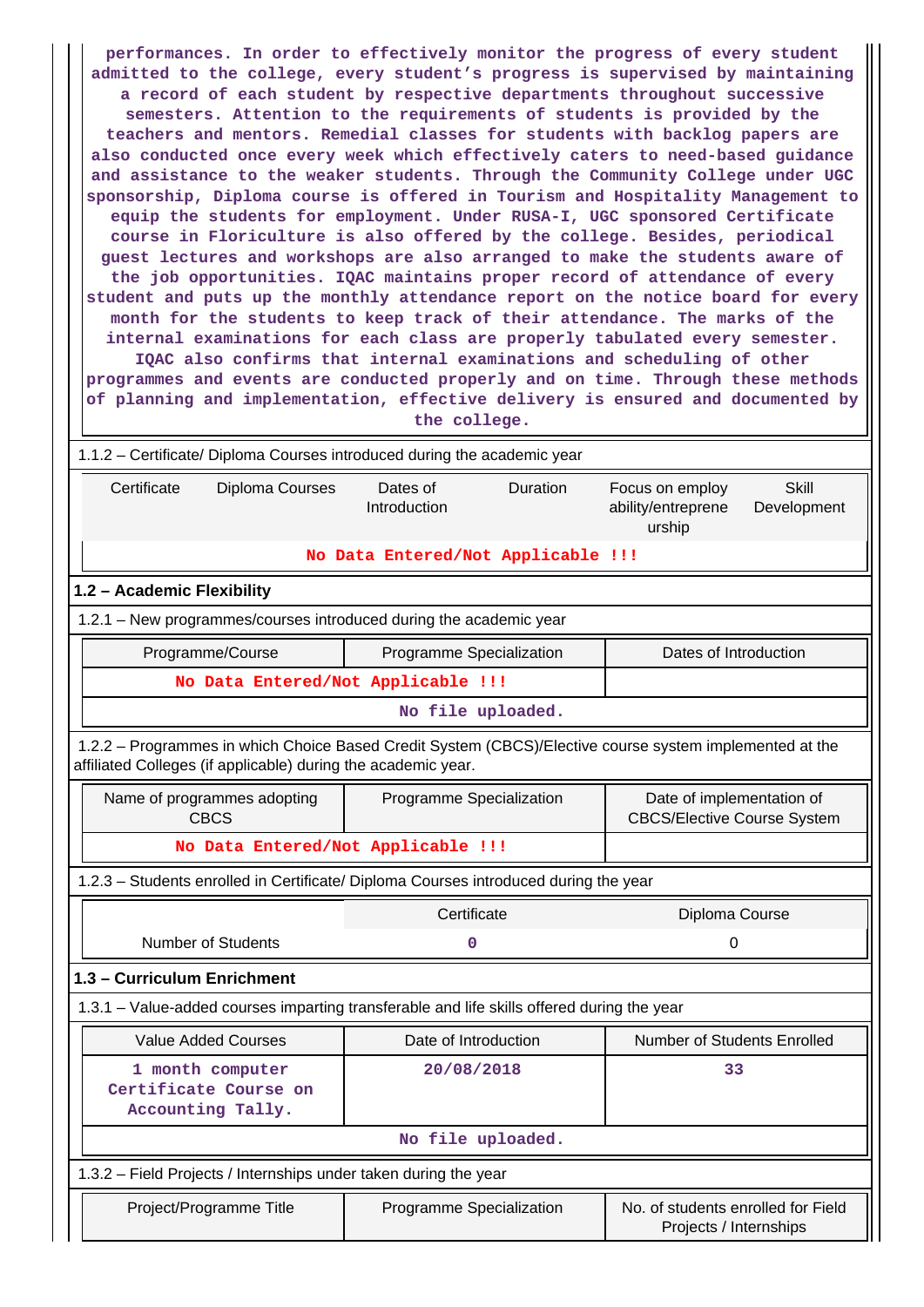#### **No Data Entered/Not Applicable !!!**

**No file uploaded.**

#### **1.4 – Feedback System**

1.4.1 – Whether structured feedback received from all the stakeholders.

| <b>Students</b> | Yes |
|-----------------|-----|
| Teachers        | Yes |
| Employers       | No  |
| Alumni          | Yes |
| Parents         | Yes |

 1.4.2 – How the feedback obtained is being analyzed and utilized for overall development of the institution? (maximum 500 words)

#### Feedback Obtained

**The college acknowledges and bestows due importance to all stakeholders of the institution, and strives to maintain a close two way association with them. To have better coordination and also to utilize their help and suggestions for improving the institution, separate committees have been established. Periodical meetings are organized by the respective committees with the stakeholders where their feedbacks are also collected. Following are the feedbacks collected and actions taken: I. STUDENTS: Students' Feedback is sought every semester to know the performances of the teachers and the institution. The responses received from the feedback exercise are examined and corrective measures are taken as deemed fit. Some general grievances faced by the students are: i. ICT facilities including sound system should be introduced in all large classrooms. ii. Toilet facilities need to be increased. iii. Students complained about overcrowding of the classes which lead to more inconveniences during the hot summer season. Action taken: After due consideration of the grievances faced by the students, certain measures have been undertaken by the college. i. Projector and Sound System have been fixed in 6 large classrooms (out of 8 rooms). ii. Toilets have been renovated and construction of additional new toilets in the pipeline. iii. To mitigate the problem of congestion due to overcrowding, construction of additional classroom is under active consideration. II. ALUMNI: The College Alumni Committee distributed a feedback form and also uploaded in the official portal. Some of the feedbacks received are: i. Improvement/Upgradation of infrastructure like building, library, classrooms and toilets. ii. Increase the intake of students. iii. Need for security guards. iv. Residential quarters for teachers. Action taken: i. Construction of additional buildings for library, toilets and classrooms under active consideration and purchase of books for library under progress. ii. Increasing the intake of students to be considered after completion of more classrooms. iii. Proposal for security being seriously deliberated. iv. Provision of Residential quarters for teachers is in the Master Plan for the college campus. III. TEACHERS: A Teachers' feedback relating to their satisfaction towards the curriculum, teaching, learning and evaluation was conducted during January – February, 2019. The analysis is done on the basis of three measures – namely, agree, neutral and disagree for each statement in the questionnaire. Some shortcomings highlighted by them are: i. There are insufficient prescribed books available in the library. ii. Inadequate infrastructural facilities. Action taken: i. Funds have been allotted to all departments for purchase of necessary books. ii. Improvement of infrastructural facilities is under active consideration. IV. PARENTS: A Parent's feedback relating to admission process and various quality aspects of the institution consisting of 17 questions was collected in October, 2018. Some concerns expressed by them are: i. Information transmission needs improvement.**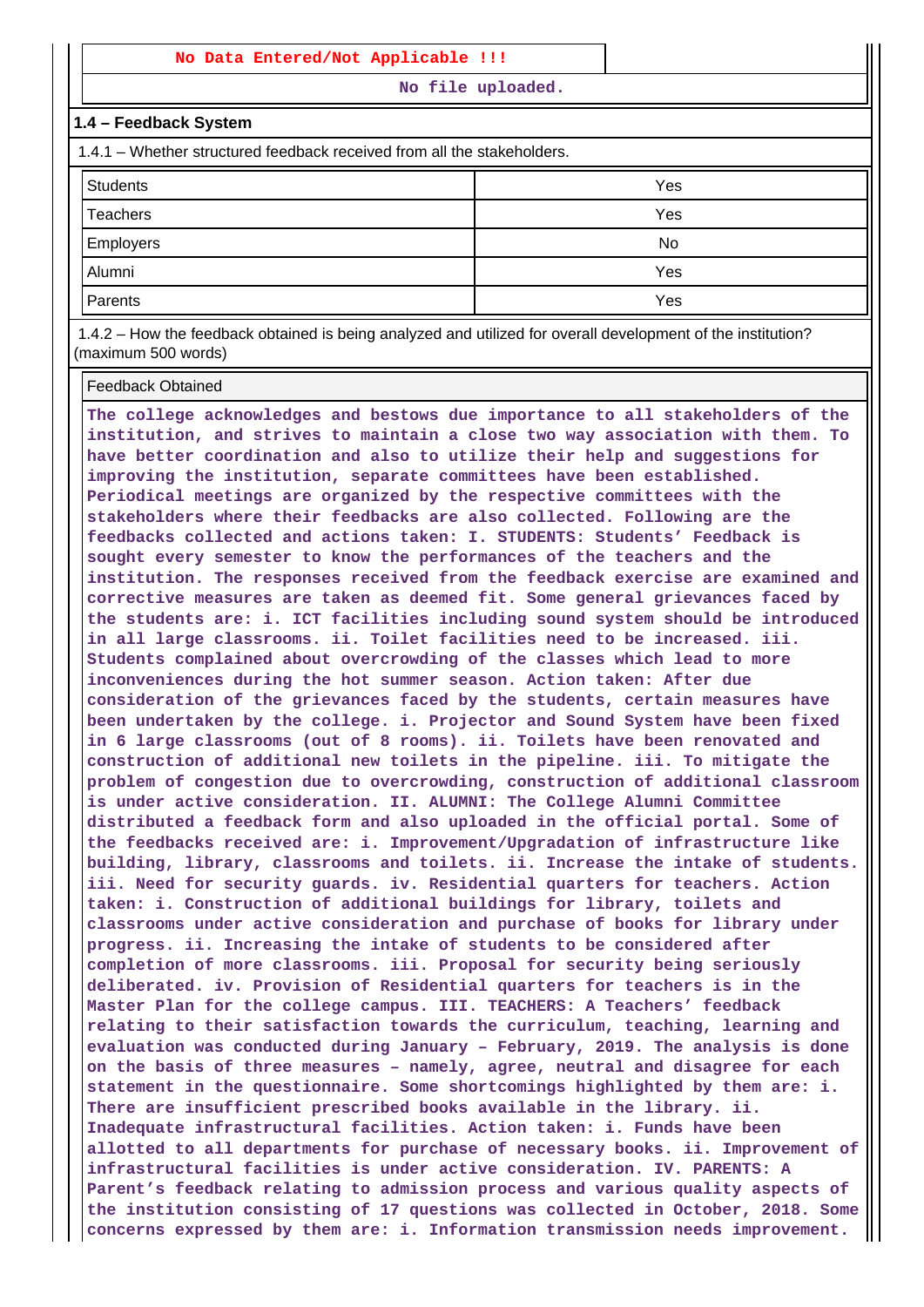**ii. Hostel facility need to be augmented. iii. Proper maintenance and additional toilets required. Action taken: i. Proper and timely dissemination of relevant information is seriously considered. ii. Girls Hostel capacity has been increased from 40 to 52. Further extension of Girls Hostel in the pipeline. 100**

## **CRITERION II – TEACHING- LEARNING AND EVALUATION**

## **2.1 – Student Enrolment and Profile**

## 2.1.1 – Demand Ratio during the year

| Name of the<br>Programme                                                                                                                                  | Programme<br>Specialization                                        |                                                              | Number of seats<br>available                   |                                                                                                  |  | Number of<br>Application received                                                                | <b>Students Enrolled</b> |                                                             |
|-----------------------------------------------------------------------------------------------------------------------------------------------------------|--------------------------------------------------------------------|--------------------------------------------------------------|------------------------------------------------|--------------------------------------------------------------------------------------------------|--|--------------------------------------------------------------------------------------------------|--------------------------|-------------------------------------------------------------|
| <b>BA</b>                                                                                                                                                 | Honours in six<br>subjects and<br>General Course.                  | 300                                                          |                                                |                                                                                                  |  | 724                                                                                              |                          | 330                                                         |
| <b>BCom</b>                                                                                                                                               | Honours in<br>Accounting and<br>Management, and<br>General Course. |                                                              |                                                | 100                                                                                              |  | 137                                                                                              |                          | 94                                                          |
|                                                                                                                                                           |                                                                    |                                                              |                                                | View File                                                                                        |  |                                                                                                  |                          |                                                             |
| 2.2 - Catering to Student Diversity                                                                                                                       |                                                                    |                                                              |                                                |                                                                                                  |  |                                                                                                  |                          |                                                             |
| 2.2.1 - Student - Full time teacher ratio (current year data)                                                                                             |                                                                    |                                                              |                                                |                                                                                                  |  |                                                                                                  |                          |                                                             |
| Year                                                                                                                                                      | Number of<br>students enrolled<br>in the institution<br>(UG)       | Number of<br>students enrolled<br>in the institution<br>(PG) |                                                | Number of<br>fulltime teachers<br>available in the<br>institution<br>teaching only UG<br>courses |  | Number of<br>fulltime teachers<br>available in the<br>institution<br>teaching only PG<br>courses |                          | Number of<br>teachers<br>teaching both UG<br>and PG courses |
| 2018                                                                                                                                                      | 1149                                                               |                                                              | $\mathbf 0$                                    | 58                                                                                               |  | 0                                                                                                |                          | $\pmb{0}$                                                   |
| 2.3 - Teaching - Learning Process                                                                                                                         |                                                                    |                                                              |                                                |                                                                                                  |  |                                                                                                  |                          |                                                             |
| 2.3.1 – Percentage of teachers using ICT for effective teaching with Learning Management Systems (LMS), E-<br>learning resources etc. (current year data) |                                                                    |                                                              |                                                |                                                                                                  |  |                                                                                                  |                          |                                                             |
| Number of<br><b>Teachers on Roll</b>                                                                                                                      | Number of<br>teachers using<br>ICT (LMS, e-<br>Resources)          |                                                              | <b>ICT Tools and</b><br>resources<br>available | Number of ICT<br>enabled<br>Classrooms                                                           |  | Numberof smart<br>classrooms                                                                     |                          | E-resources and<br>techniques used                          |
| 58                                                                                                                                                        | 30                                                                 |                                                              | 4                                              | 6                                                                                                |  | $\mathbf 0$                                                                                      |                          | 4                                                           |
|                                                                                                                                                           |                                                                    |                                                              |                                                | No file uploaded.                                                                                |  |                                                                                                  |                          |                                                             |
|                                                                                                                                                           |                                                                    |                                                              |                                                | No file uploaded.                                                                                |  |                                                                                                  |                          |                                                             |
| 2.3.2 - Students mentoring system available in the institution? Give details. (maximum 500 words)                                                         |                                                                    |                                                              |                                                |                                                                                                  |  |                                                                                                  |                          |                                                             |

 Dimapur Government College has had an active mentoring system in place since 2013. Mentoring helps reach out to students beyond the classroom, thereby giving every student the opportunity for individual attention. Mentors lend good counsel to students from underprivileged backgrounds, as is the case with many in governmentrun institutions in the state. Some details of the functioning of the mentoring system are noted below: • Each teacher in the institution has been allotted 19/20 mentees to facilitate a support system for students while they are in the institution. However, mentors stay in touch with their mentees and maintain cordial relations with them even after they have left the institution. • Mentoring sessions are scheduled at regular intervals by the Mentoring Committee. However, each mentor may also schedule meetings with mentees any time during the week. Mentees may seek needbased counsel at any time, not only on academic and personal matters but even for their future careers. • All mentors are to keep track of their mentees' attendance and academic progress and counsel them to improve in areas where they are found lacking. • If any issue related to a student comes up, the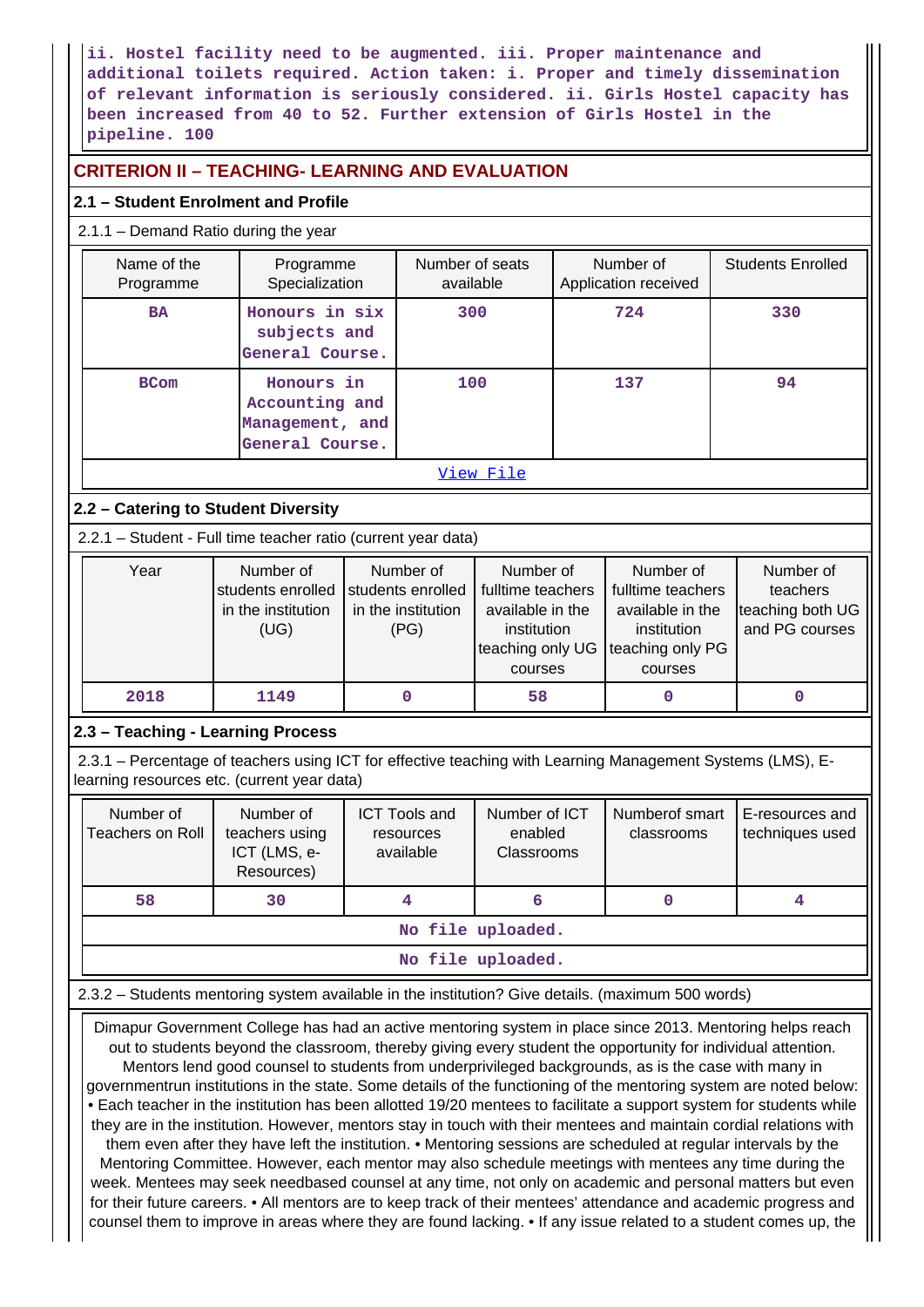authority turns to the mentor concerned to address the matter. • In times of personal difficulties such as sickness or bereavement, the mentors reach out to those under their care and offer assistance. • The mentor encourages those under his/her care to perform better, discover hidden potential and grow as positive constituents of society.

| Number of students enrolled in the<br>institution | Number of fulltime teachers | Mentor: Mentee Ratio |  |  |
|---------------------------------------------------|-----------------------------|----------------------|--|--|
| 1149                                              | 58                          | 1:19                 |  |  |

### **2.4 – Teacher Profile and Quality**

2.4.1 – Number of full time teachers appointed during the year

| No. of sanctioned<br>positions | No. of filled positions | Vacant positions | <b>Positions filled during</b><br>the current vear | No. of faculty with<br>Ph.D |
|--------------------------------|-------------------------|------------------|----------------------------------------------------|-----------------------------|
|                                | 44                      |                  |                                                    |                             |

 2.4.2 – Honours and recognition received by teachers (received awards, recognition, fellowships at State, National, International level from Government, recognised bodies during the year )

| Year of Award | Name of full time teachers<br>receiving awards from<br>state level, national level,<br>international level | Designation | Name of the award,<br>fellowship, received from<br>Government or recognized<br>bodies |
|---------------|------------------------------------------------------------------------------------------------------------|-------------|---------------------------------------------------------------------------------------|
|               |                                                                                                            |             |                                                                                       |

**No Data Entered/Not Applicable !!!**

[View File](https://assessmentonline.naac.gov.in/public/Postacc/Honours_recieved/1262_Honours_recieved_1573113724.xlsx)

## **2.5 – Evaluation Process and Reforms**

 2.5.1 – Number of days from the date of semester-end/ year- end examination till the declaration of results during the year

| Programme Name | Programme Code                          | Semester/year | Last date of the last<br>semester-end/year-<br>end examination | Date of declaration of<br>results of semester-<br>end/ year- end<br>examination |
|----------------|-----------------------------------------|---------------|----------------------------------------------------------------|---------------------------------------------------------------------------------|
| <b>BA</b>      | <b>BA II Semester</b>                   | II            | 25/04/2019                                                     | 02/05/2019                                                                      |
| <b>BA</b>      | <b>BA IV Semester</b>                   | IV            | 25/05/2019                                                     | 07/06/2019                                                                      |
| <b>BA</b>      | <b>BA VI Semester</b>                   | VI            | 25/05/2019                                                     | 07/06/2019                                                                      |
| <b>BCom</b>    | <b>B.Com II</b><br>Semester<br>Semester | II            | 22/04/2019                                                     | 02/05/2019                                                                      |
| <b>BCom</b>    | <b>B.Com IV</b><br>Semester             | <b>IV</b>     | 18/04/2019                                                     | 07/06/2019                                                                      |
| <b>BCom</b>    | <b>B.Com VI</b><br>Semester             | VI            | 22/04/2019                                                     | 07/06/2019                                                                      |
|                |                                         | View File     |                                                                |                                                                                 |

## 2.5.2 – Reforms initiated on Continuous Internal Evaluation(CIE) system at the institutional level (250 words)

 **Dimapur Government College, affiliated to Nagaland University, has been following the Semester system since 2012. The Nagaland University has divided the total 100 marks into 30 and 70 marks allotted under internal assessment and the End Semester Examinations (ESE) respectively. The college has divided the 30 internal marks into three equal parts of 10 marks each. Students are assessed in three categories viz. written assignments, class tests and public speaking skills. This three pronged approach to evaluation has been adopted taking into account the strengths of students in different areas of learning and to maximise productive output. There is a set routine for internal**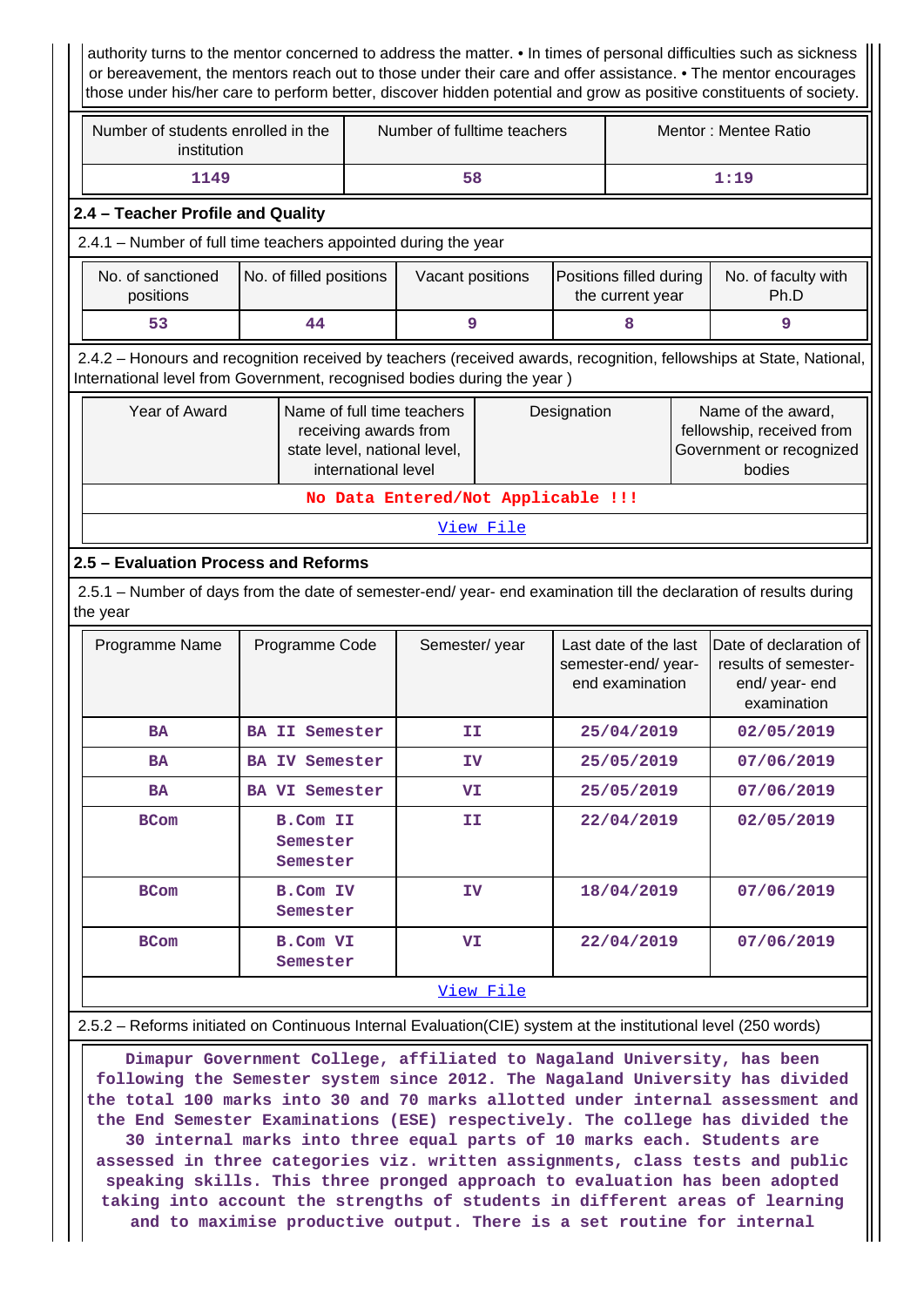**assessment across all streams and semesters. For parity of marking, a general marking pattern of the semester system has been distributed to all faculty members. If a student performs poorly in a class test, a chance to appear for an improvement test is given. For public speaking, lessons from the syllabi are allotted to aid students to prepare ahead for the ESE. For any of the criteria of assessment, teachers are encouraged to open doors to students for reassessment if their performance is below par. Teachers seek to enhance the potentialities of students. Students are given back their assignment papers with feedback from teachers so that they can review their performance for improvement in subsequent evaluation. After the teachers complete their internal evaluation, departmental meetings are held for moderation of marks. This entire process is completed by the stipulated deadline given by the college authority.**

 2.5.3 – Academic calendar prepared and adhered for conduct of Examination and other related matters (250 words)

 **The Academic Calendar is a regular feature through successive semesters in the college. It provides a concrete road map of important dates and events for a specific semester. The VicePrincipal's office, in collaboration with the Students' Assessment Committee (SAC), sees to it that this very essential component of the academic system gets a timely release at the beginning of every semester. The schedule is from May to November (for odd semesters) and from November to May (for even semesters). The academic calendar is included in the college handbook, noticeboards and college website for students. Departments are also given a copy each for dissemination of information to teachers. Important dates that feature in the academic calendar of DGC are highlighted below: • Dates for internal retests (schedule for tests provided separately). • The deadlines for submission of monthly attendance and for internal assessment marks. • Schedule for admission of new students (odd semesters) and enrolled students (even/odd semesters). • Dates for commencement of classes. • Dates for faculty meetings. • National holidays. • Tentative examination dates for End Semester Examinations. • Dates for results of internal examination and ESE. • Events in the college such as the Foundation Day, Fresher's Day, Parting Social, Sports Week, etc. • Days of National Importance to be observed in the college such as Republic Day, World Environment Day, International Day of Yoga, Independence Day, National Education Day, etc.**

### **2.6 – Student Performance and Learning Outcomes**

 2.6.1 – Program outcomes, program specific outcomes and course outcomes for all programs offered by the institution are stated and displayed in website of the institution (to provide the weblink)

| $2.6.2$ – Pass percentage of students |                   |                                               |                                                                       |                                                              |                 |  |  |  |  |  |  |
|---------------------------------------|-------------------|-----------------------------------------------|-----------------------------------------------------------------------|--------------------------------------------------------------|-----------------|--|--|--|--|--|--|
| Programme<br>Code                     | Programme<br>Name | Programme<br>Specialization                   | Number of<br>students<br>appeared in the<br>final year<br>examination | Number of<br>students passed<br>in final year<br>examination | Pass Percentage |  |  |  |  |  |  |
| <b>BA II</b><br>Semester              | <b>BA</b>         | Honours in<br>six<br>subjects.and<br>General  | 286                                                                   | 280                                                          | 97.90           |  |  |  |  |  |  |
| <b>B.Com II</b><br>Semester           | <b>BCom</b>       | Honours in<br>Accountancy<br>Management<br>&. | 86                                                                    | 84                                                           | 97.67           |  |  |  |  |  |  |

<https://dimapurgovtcollege.in/handbook-prospectus/>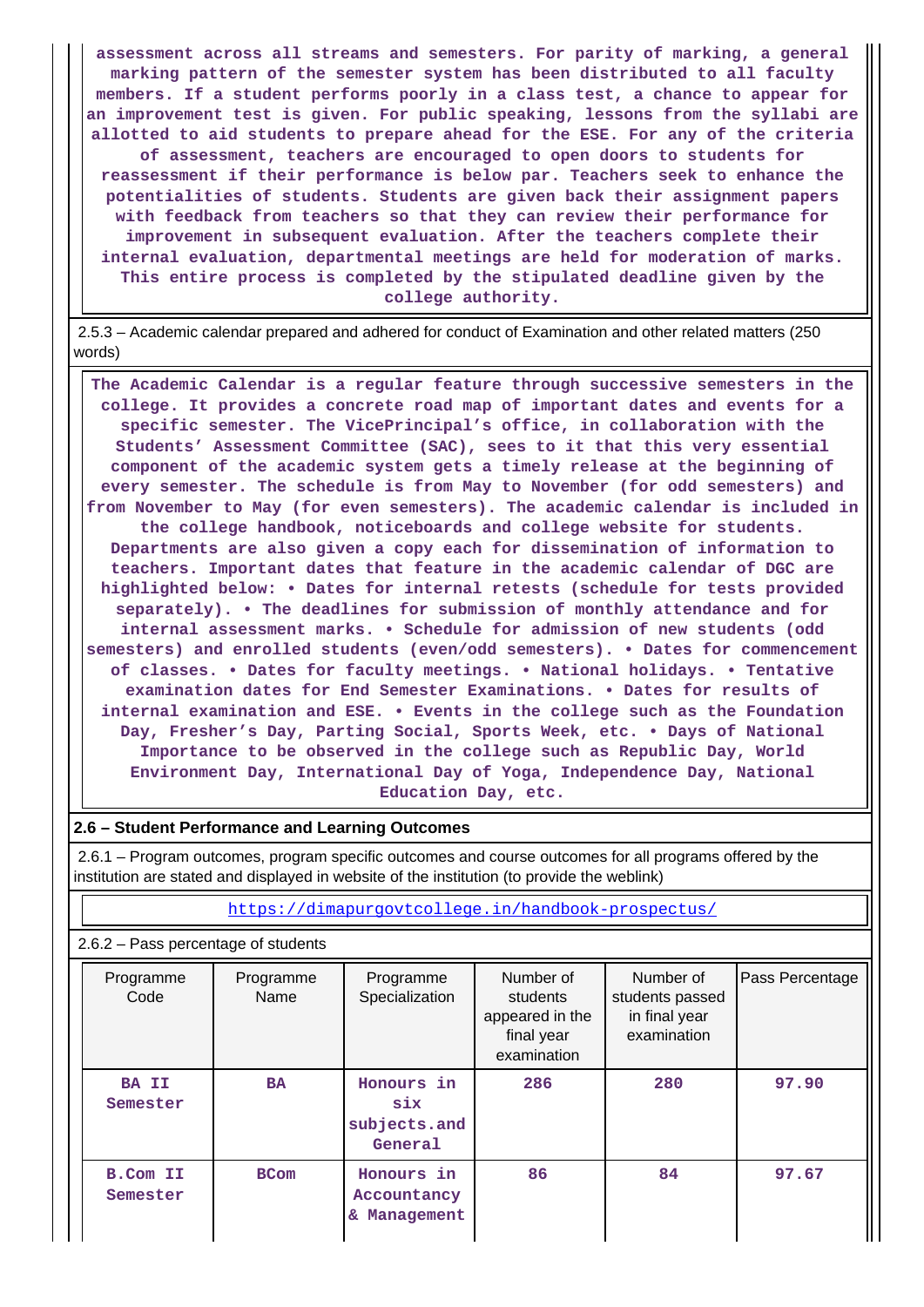|                                                                                                                                                                           |                                                                               | and General                                                                                            |                  |  |                           |                                                                                                             |  |  |  |  |  |
|---------------------------------------------------------------------------------------------------------------------------------------------------------------------------|-------------------------------------------------------------------------------|--------------------------------------------------------------------------------------------------------|------------------|--|---------------------------|-------------------------------------------------------------------------------------------------------------|--|--|--|--|--|
| <b>BA IV</b><br>Semester                                                                                                                                                  | <b>BA</b>                                                                     | Honours in<br>six<br>subjects.and<br>General                                                           | 267              |  | 266                       | 99.63                                                                                                       |  |  |  |  |  |
| <b>B.Com IV</b><br>Semester                                                                                                                                               | <b>BCom</b>                                                                   |                                                                                                        | 78               |  | 75                        | 96.15                                                                                                       |  |  |  |  |  |
| <b>BA VI</b><br>Semester                                                                                                                                                  | <b>BA</b>                                                                     | Honours in<br>six<br>subjects.and<br>General                                                           | 220              |  | 185                       | 84.09                                                                                                       |  |  |  |  |  |
| <b>B.Com VI</b><br>Semester                                                                                                                                               | 85<br>Honours in<br><b>BCom</b><br>Accountancy<br>& Management<br>and General |                                                                                                        |                  |  | 56                        | 65.88                                                                                                       |  |  |  |  |  |
| <u>View File</u>                                                                                                                                                          |                                                                               |                                                                                                        |                  |  |                           |                                                                                                             |  |  |  |  |  |
| 2.7 - Student Satisfaction Survey                                                                                                                                         |                                                                               |                                                                                                        |                  |  |                           |                                                                                                             |  |  |  |  |  |
|                                                                                                                                                                           |                                                                               |                                                                                                        |                  |  |                           |                                                                                                             |  |  |  |  |  |
| 2.7.1 - Student Satisfaction Survey (SSS) on overall institutional performance (Institution may design the<br>questionnaire) (results and details be provided as weblink) |                                                                               |                                                                                                        |                  |  |                           |                                                                                                             |  |  |  |  |  |
| https://dimapurgovtcollege.in/wp-content/uploads/2018/07/STUDENTS-                                                                                                        |                                                                               |                                                                                                        |                  |  |                           |                                                                                                             |  |  |  |  |  |
| SATISFACTION-SURVEY-SSS-2018.pdf                                                                                                                                          |                                                                               |                                                                                                        |                  |  |                           |                                                                                                             |  |  |  |  |  |
| <b>CRITERION III - RESEARCH, INNOVATIONS AND EXTENSION</b>                                                                                                                |                                                                               |                                                                                                        |                  |  |                           |                                                                                                             |  |  |  |  |  |
|                                                                                                                                                                           |                                                                               |                                                                                                        |                  |  |                           |                                                                                                             |  |  |  |  |  |
|                                                                                                                                                                           | 3.1 - Resource Mobilization for Research                                      |                                                                                                        |                  |  |                           |                                                                                                             |  |  |  |  |  |
|                                                                                                                                                                           |                                                                               | 3.1.1 – Research funds sanctioned and received from various agencies, industry and other organisations |                  |  |                           |                                                                                                             |  |  |  |  |  |
| Nature of the Project                                                                                                                                                     | Duration                                                                      | Name of the funding<br>agency                                                                          |                  |  | Total grant<br>sanctioned | Amount received<br>during the year                                                                          |  |  |  |  |  |
| Minor Projects                                                                                                                                                            | 18                                                                            | NEZCC, Ministry<br>of Culture,<br>GOI.                                                                 |                  |  | 500000                    | 400000                                                                                                      |  |  |  |  |  |
| Minor Projects                                                                                                                                                            | 24                                                                            | NEZCC, Ministry<br>of Culture,<br>GOI.                                                                 |                  |  | 300000                    | 300000                                                                                                      |  |  |  |  |  |
|                                                                                                                                                                           |                                                                               |                                                                                                        | View File        |  |                           |                                                                                                             |  |  |  |  |  |
|                                                                                                                                                                           |                                                                               |                                                                                                        |                  |  |                           |                                                                                                             |  |  |  |  |  |
| 3.2 - Innovation Ecosystem<br>practices during the year                                                                                                                   |                                                                               |                                                                                                        |                  |  |                           | 3.2.1 - Workshops/Seminars Conducted on Intellectual Property Rights (IPR) and Industry-Academia Innovative |  |  |  |  |  |
|                                                                                                                                                                           | Title of workshop/seminar                                                     | Name of the Dept.                                                                                      |                  |  |                           | Date                                                                                                        |  |  |  |  |  |
|                                                                                                                                                                           |                                                                               | No Data Entered/Not Applicable !!!                                                                     |                  |  |                           |                                                                                                             |  |  |  |  |  |
|                                                                                                                                                                           |                                                                               | 3.2.2 - Awards for Innovation won by Institution/Teachers/Research scholars/Students during the year   |                  |  |                           |                                                                                                             |  |  |  |  |  |
| Title of the innovation                                                                                                                                                   | Name of Awardee                                                               | Awarding Agency                                                                                        |                  |  | Date of award             | Category                                                                                                    |  |  |  |  |  |
|                                                                                                                                                                           |                                                                               | No Data Entered/Not Applicable !!!                                                                     |                  |  |                           |                                                                                                             |  |  |  |  |  |
|                                                                                                                                                                           |                                                                               |                                                                                                        | <u>View File</u> |  |                           |                                                                                                             |  |  |  |  |  |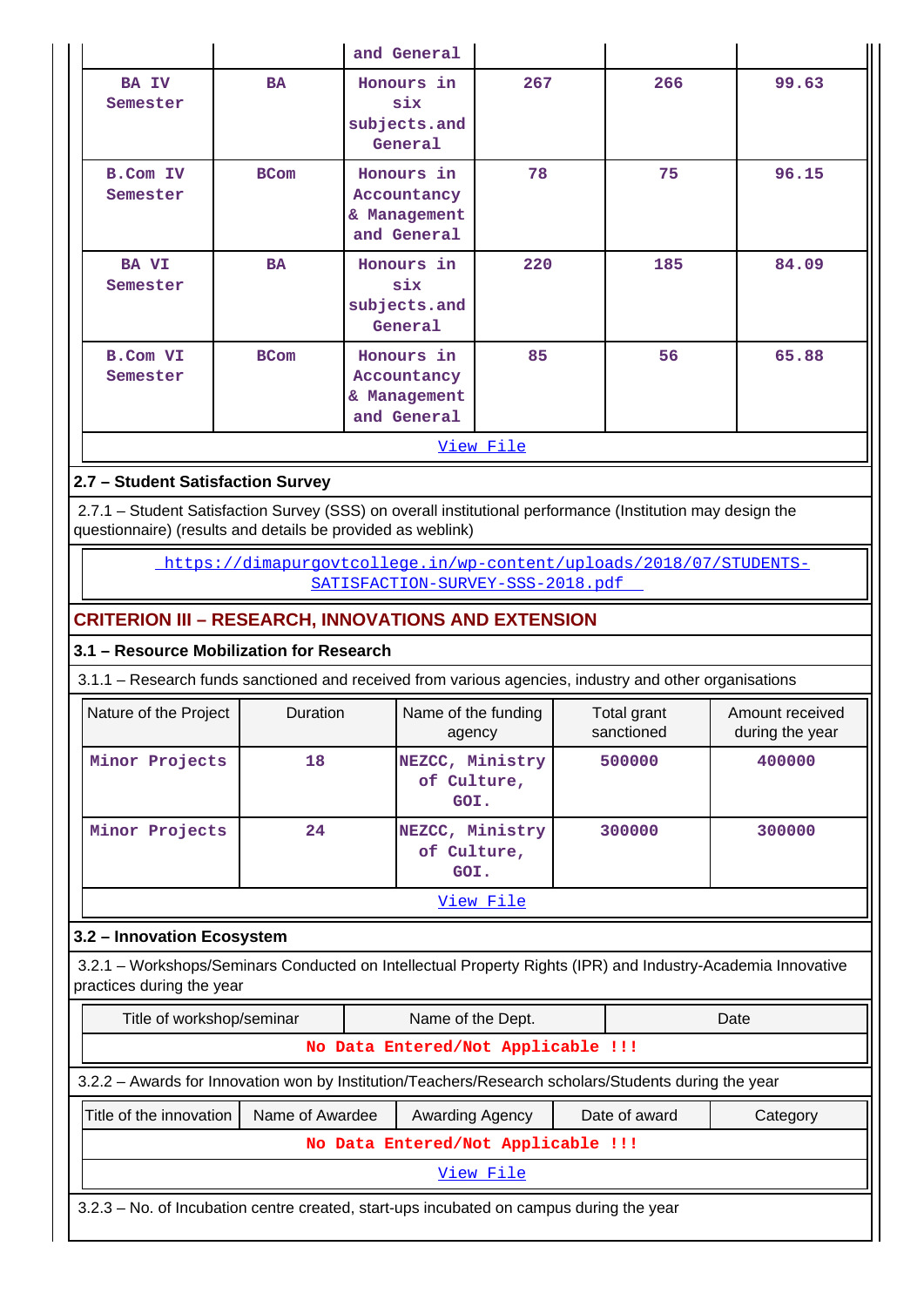|  | Incubation<br>Center                                                                                                                                       |              | Name                   |                  | Sponsered By                       |                          | Name of the<br>Start-up |                         | Nature of Start-<br>Date of<br>up |                 | Commencement                                                                                                       |  |
|--|------------------------------------------------------------------------------------------------------------------------------------------------------------|--------------|------------------------|------------------|------------------------------------|--------------------------|-------------------------|-------------------------|-----------------------------------|-----------------|--------------------------------------------------------------------------------------------------------------------|--|
|  |                                                                                                                                                            |              |                        |                  | No Data Entered/Not Applicable !!! |                          |                         |                         |                                   |                 |                                                                                                                    |  |
|  |                                                                                                                                                            |              |                        |                  |                                    | View File                |                         |                         |                                   |                 |                                                                                                                    |  |
|  | 3.3 - Research Publications and Awards                                                                                                                     |              |                        |                  |                                    |                          |                         |                         |                                   |                 |                                                                                                                    |  |
|  | 3.3.1 – Incentive to the teachers who receive recognition/awards                                                                                           |              |                        |                  |                                    |                          |                         |                         |                                   |                 |                                                                                                                    |  |
|  |                                                                                                                                                            | <b>State</b> |                        |                  |                                    | National                 |                         |                         |                                   | International   |                                                                                                                    |  |
|  |                                                                                                                                                            | 0            |                        |                  |                                    | 0                        |                         |                         |                                   | 0               |                                                                                                                    |  |
|  | 3.3.2 - Ph. Ds awarded during the year (applicable for PG College, Research Center)                                                                        |              |                        |                  |                                    |                          |                         |                         |                                   |                 |                                                                                                                    |  |
|  |                                                                                                                                                            |              | Name of the Department |                  |                                    |                          |                         |                         | Number of PhD's Awarded           |                 |                                                                                                                    |  |
|  |                                                                                                                                                            |              | 0                      |                  |                                    |                          |                         |                         | 0                                 |                 |                                                                                                                    |  |
|  | 3.3.3 - Research Publications in the Journals notified on UGC website during the year                                                                      |              |                        |                  |                                    |                          |                         |                         |                                   |                 |                                                                                                                    |  |
|  | <b>Type</b>                                                                                                                                                |              |                        | Department       |                                    |                          | Number of Publication   |                         |                                   |                 | Average Impact Factor (if                                                                                          |  |
|  |                                                                                                                                                            |              |                        |                  |                                    |                          |                         |                         |                                   |                 | any)                                                                                                               |  |
|  | International                                                                                                                                              |              |                        | Education        |                                    |                          | 4                       |                         |                                   |                 | 0                                                                                                                  |  |
|  | International                                                                                                                                              |              |                        | Philosophy       |                                    |                          | 3                       |                         |                                   |                 | 0                                                                                                                  |  |
|  | No file uploaded.                                                                                                                                          |              |                        |                  |                                    |                          |                         |                         |                                   |                 |                                                                                                                    |  |
|  | 3.3.4 - Books and Chapters in edited Volumes / Books published, and papers in National/International Conference<br>Proceedings per Teacher during the year |              |                        |                  |                                    |                          |                         |                         |                                   |                 |                                                                                                                    |  |
|  | Number of Publication<br>Department                                                                                                                        |              |                        |                  |                                    |                          |                         |                         |                                   |                 |                                                                                                                    |  |
|  |                                                                                                                                                            |              | Economics              |                  |                                    |                          |                         |                         | 1                                 |                 |                                                                                                                    |  |
|  |                                                                                                                                                            |              | English                |                  |                                    |                          |                         |                         | 1                                 |                 |                                                                                                                    |  |
|  |                                                                                                                                                            |              |                        |                  |                                    | View File                |                         |                         |                                   |                 |                                                                                                                    |  |
|  | Web of Science or PubMed/ Indian Citation Index                                                                                                            |              |                        |                  |                                    |                          |                         |                         |                                   |                 | 3.3.5 - Bibliometrics of the publications during the last Academic year based on average citation index in Scopus/ |  |
|  | Title of the                                                                                                                                               |              | Name of                | Title of journal |                                    | Year of                  | <b>Citation Index</b>   |                         | Institutional                     |                 | Number of                                                                                                          |  |
|  | Paper                                                                                                                                                      |              | Author                 |                  |                                    | publication              |                         |                         | affiliation as<br>mentioned in    |                 | citations<br>excluding self                                                                                        |  |
|  |                                                                                                                                                            |              |                        |                  |                                    |                          |                         |                         | the publication                   |                 | citation                                                                                                           |  |
|  | Nil                                                                                                                                                        |              | Nil                    | Nil              |                                    | 2019                     | $\mathbf 0$             |                         | Nil                               |                 | $\mathbf 0$                                                                                                        |  |
|  |                                                                                                                                                            |              |                        |                  |                                    | View File                |                         |                         |                                   |                 |                                                                                                                    |  |
|  | 3.3.6 - h-Index of the Institutional Publications during the year. (based on Scopus/ Web of science)                                                       |              |                        |                  |                                    |                          |                         |                         |                                   |                 |                                                                                                                    |  |
|  | Title of the                                                                                                                                               |              | Name of<br>Author      | Title of journal |                                    | Year of                  | h-index                 |                         | Number of                         |                 | Institutional                                                                                                      |  |
|  | Paper                                                                                                                                                      |              |                        |                  |                                    | publication              |                         |                         | citations<br>excluding self       |                 | affiliation as<br>mentioned in                                                                                     |  |
|  |                                                                                                                                                            |              |                        |                  |                                    |                          |                         | citation                |                                   | the publication |                                                                                                                    |  |
|  | Nil                                                                                                                                                        |              | Nil                    | Nil              |                                    | 2019                     | $\mathbf 0$             |                         | 0                                 |                 | Nil                                                                                                                |  |
|  |                                                                                                                                                            |              |                        |                  |                                    | View File                |                         |                         |                                   |                 |                                                                                                                    |  |
|  | 3.3.7 - Faculty participation in Seminars/Conferences and Symposia during the year:                                                                        |              |                        |                  |                                    |                          |                         |                         |                                   |                 |                                                                                                                    |  |
|  | Number of Faculty<br>International                                                                                                                         |              |                        |                  |                                    | National<br><b>State</b> |                         |                         |                                   | Local           |                                                                                                                    |  |
|  | Attended/Semina<br>rs/Workshops                                                                                                                            |              |                        | 0                |                                    | 2                        |                         | $\overline{\mathbf{2}}$ |                                   |                 | 58                                                                                                                 |  |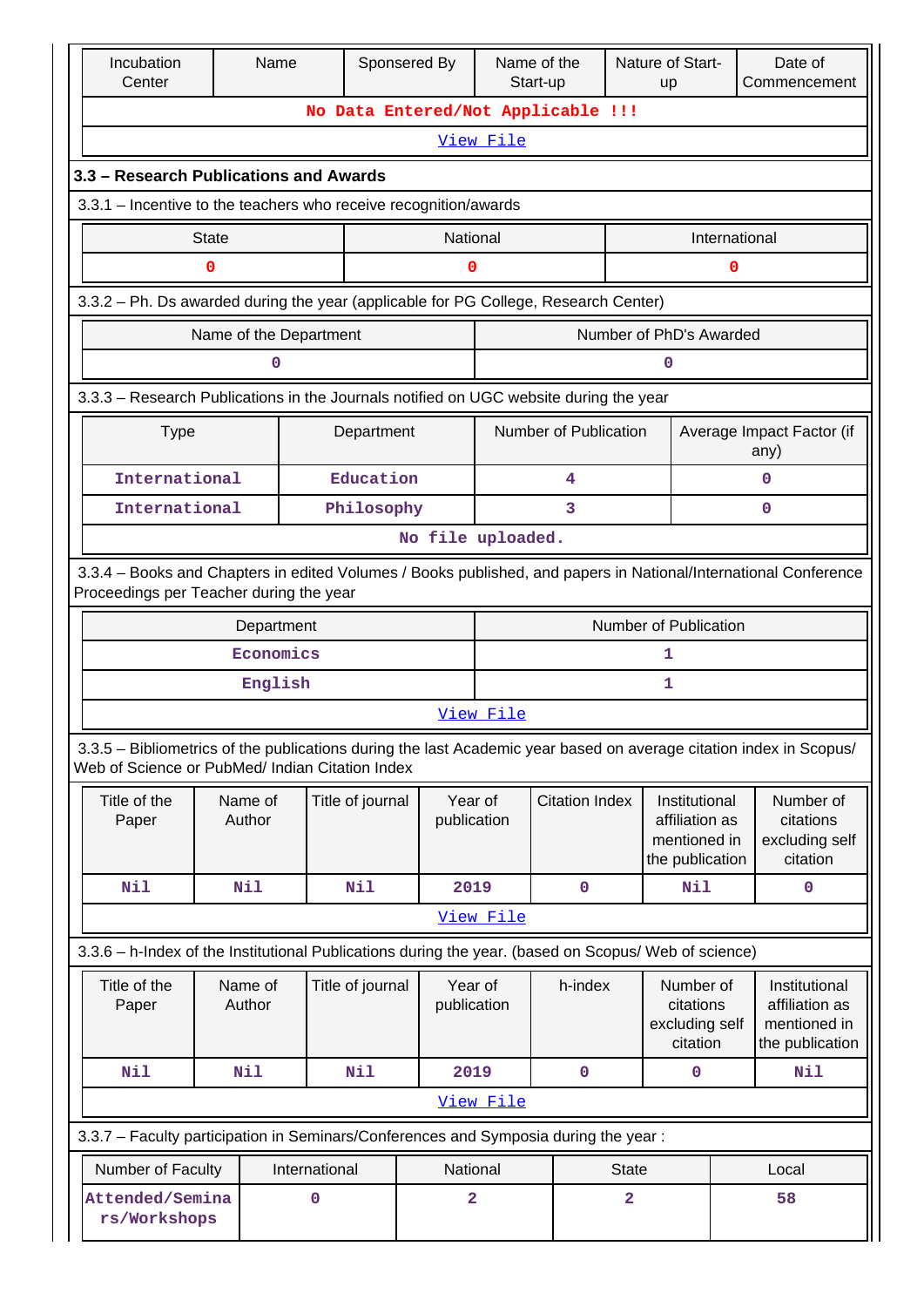| Presented<br>papers                                                                                                                                                                                                | 0                                                                                           | 4           |           | 3                                                        | 9                                                        |  |  |  |  |  |  |
|--------------------------------------------------------------------------------------------------------------------------------------------------------------------------------------------------------------------|---------------------------------------------------------------------------------------------|-------------|-----------|----------------------------------------------------------|----------------------------------------------------------|--|--|--|--|--|--|
| Resource<br>persons                                                                                                                                                                                                | $\mathbf 0$                                                                                 | $\mathbf 0$ |           | $\mathbf 0$                                              | $\overline{2}$                                           |  |  |  |  |  |  |
|                                                                                                                                                                                                                    |                                                                                             |             | View File |                                                          |                                                          |  |  |  |  |  |  |
| 3.4 - Extension Activities                                                                                                                                                                                         |                                                                                             |             |           |                                                          |                                                          |  |  |  |  |  |  |
| 3.4.1 – Number of extension and outreach programmes conducted in collaboration with industry, community and<br>Non- Government Organisations through NSS/NCC/Red cross/Youth Red Cross (YRC) etc., during the year |                                                                                             |             |           |                                                          |                                                          |  |  |  |  |  |  |
| Title of the activities                                                                                                                                                                                            | Organising unit/agency/<br>collaborating agency                                             |             |           | Number of teachers<br>participated in such<br>activities | Number of students<br>participated in such<br>activities |  |  |  |  |  |  |
| International Yoga<br>Day (by NCC)                                                                                                                                                                                 | Livingstone<br>Foundation<br>International,<br>Dimapur.                                     |             |           | $\mathbf{1}$                                             | 20                                                       |  |  |  |  |  |  |
| Yuva Shakti Rally<br>(NSS)                                                                                                                                                                                         | District<br>Administration<br>Directorate of<br>Youth Resources<br>Sports.                  |             |           | 1                                                        | 50                                                       |  |  |  |  |  |  |
| Better Dimapur                                                                                                                                                                                                     | Dimapur Municipal<br>Council.                                                               |             |           | 4                                                        | 50                                                       |  |  |  |  |  |  |
| (as Master<br>Trainers)                                                                                                                                                                                            | Election Commission<br><b>Election Training</b><br>of India<br>(Parliamentary<br>Elections) |             |           | 15                                                       | $\mathbf 0$                                              |  |  |  |  |  |  |
| Entrance Exam                                                                                                                                                                                                      | Hyderabad<br>University                                                                     |             |           | 12                                                       | 0                                                        |  |  |  |  |  |  |
| NPSC Exam                                                                                                                                                                                                          | Govt of Nagaland                                                                            |             |           | 20                                                       | 0                                                        |  |  |  |  |  |  |
| Taxes Dept. Exam                                                                                                                                                                                                   | Govt. of Nagaland                                                                           |             |           | 20                                                       | 0                                                        |  |  |  |  |  |  |
| Geology Mining<br>Dept. Exam                                                                                                                                                                                       | Govt. of Nagaland                                                                           |             |           | 8                                                        | 0                                                        |  |  |  |  |  |  |
| Mentoring of<br>Wangkhao Govt<br>College, Mon                                                                                                                                                                      | Wangkhao Govt<br>College, Mon                                                               |             |           | $\overline{a}$                                           | 0                                                        |  |  |  |  |  |  |
| One Day Workshop on<br>Sensitization<br>Familarization on<br>NAAC Accreditation<br>Process.                                                                                                                        | Yemhi Memorial<br>College, Dimapur.                                                         |             |           | $\overline{2}$                                           | 0                                                        |  |  |  |  |  |  |
| Academic and<br>Administrative<br>Audit                                                                                                                                                                            | Directorate of<br>$\overline{2}$<br>Higher Education,<br>Govt. of Nagaland.                 |             |           |                                                          | 0                                                        |  |  |  |  |  |  |
|                                                                                                                                                                                                                    |                                                                                             |             | View File |                                                          |                                                          |  |  |  |  |  |  |
| 3.4.2 - Awards and recognition received for extension activities from Government and other recognized bodies<br>during the year                                                                                    |                                                                                             |             |           |                                                          |                                                          |  |  |  |  |  |  |
| Name of the activity                                                                                                                                                                                               | Award/Recognition                                                                           |             |           | <b>Awarding Bodies</b>                                   | Number of students<br><b>Benefited</b>                   |  |  |  |  |  |  |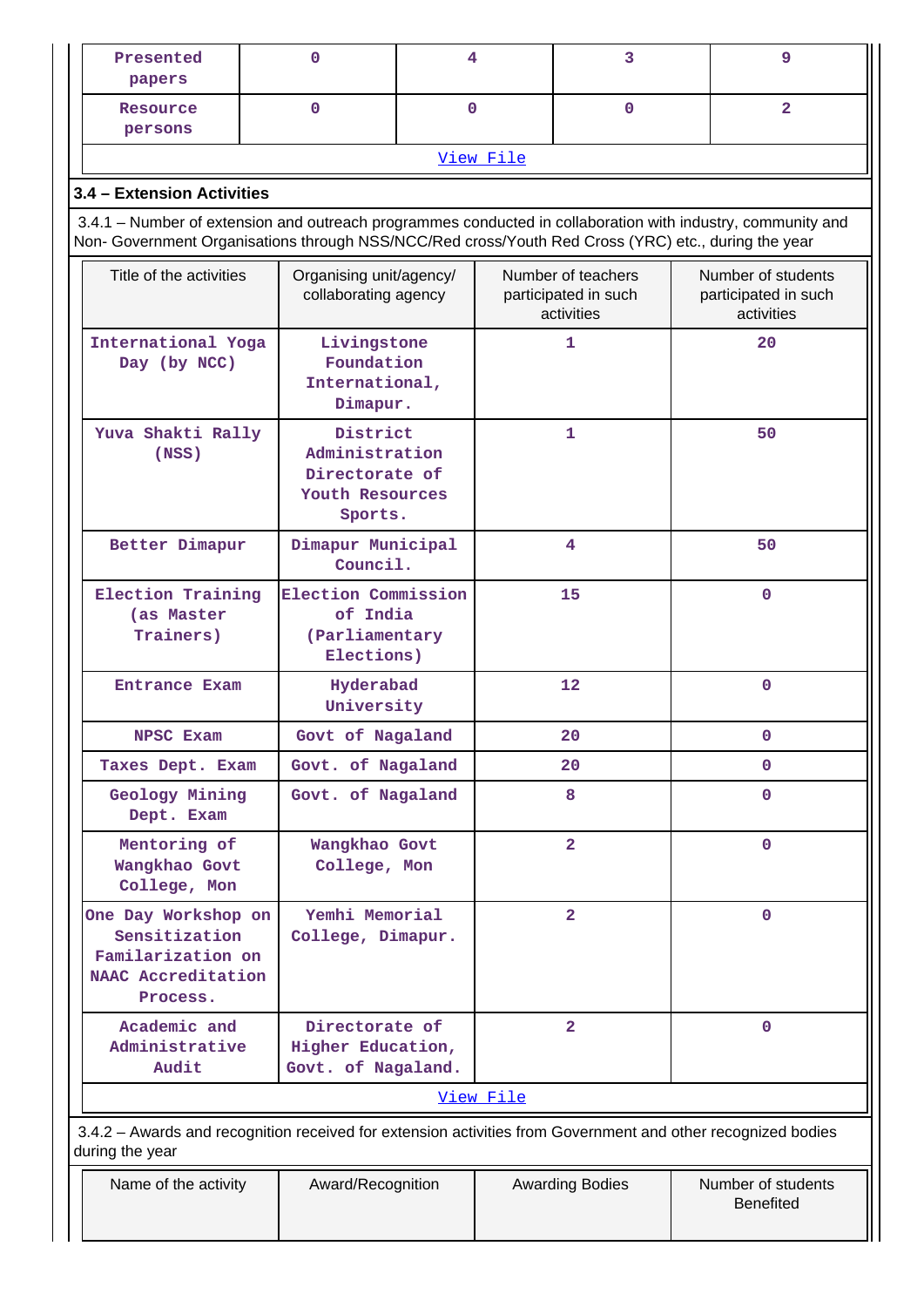| Nil                                                                                                                                                                                                            |                                    |                                                                              | Nil                                                                         |                                                                                                   |                                                          | Nil                                                     |                    |    |     | $\mathbf 0$                                             |  |     |
|----------------------------------------------------------------------------------------------------------------------------------------------------------------------------------------------------------------|------------------------------------|------------------------------------------------------------------------------|-----------------------------------------------------------------------------|---------------------------------------------------------------------------------------------------|----------------------------------------------------------|---------------------------------------------------------|--------------------|----|-----|---------------------------------------------------------|--|-----|
|                                                                                                                                                                                                                |                                    |                                                                              |                                                                             |                                                                                                   | View File                                                |                                                         |                    |    |     |                                                         |  |     |
| 3.4.3 - Students participating in extension activities with Government Organisations, Non-Government<br>Organisations and programmes such as Swachh Bharat, Aids Awareness, Gender Issue, etc. during the year |                                    |                                                                              |                                                                             |                                                                                                   |                                                          |                                                         |                    |    |     |                                                         |  |     |
| Name of the scheme                                                                                                                                                                                             |                                    | Organising unit/Agen<br>cy/collaborating<br>agency                           |                                                                             | Name of the activity                                                                              |                                                          | Number of teachers<br>participated in such<br>activites |                    |    |     | Number of students<br>participated in such<br>activites |  |     |
| Sakhti One Stop<br>Centre Beti<br>Bachao Beti<br>Padhao (BBBP)                                                                                                                                                 |                                    | <b>State Resource</b><br>Centre for<br>Women (SRCW)<br>Women<br>Helpline181. |                                                                             | Workshop on<br>Violence<br>against Women<br>and Children.                                         |                                                          |                                                         |                    | 30 |     |                                                         |  | 190 |
| Better Dimapur                                                                                                                                                                                                 |                                    | <b>Team Green</b><br>(Dimapur<br>Municipal<br>Council)                       |                                                                             | Tree<br>Plantation,<br>Cleanliness<br>Beautification<br>drive.                                    |                                                          | 4                                                       |                    |    |     | 50                                                      |  |     |
| Swachhta Hi<br>Seva                                                                                                                                                                                            |                                    | NSS NCC                                                                      | Segregation of<br>solid waste<br>into degradable<br>nondegradable<br>waste. |                                                                                                   | $\overline{2}$                                           |                                                         |                    |    | 200 |                                                         |  |     |
|                                                                                                                                                                                                                |                                    |                                                                              |                                                                             |                                                                                                   | View File                                                |                                                         |                    |    |     |                                                         |  |     |
| 3.5 - Collaborations                                                                                                                                                                                           |                                    |                                                                              |                                                                             |                                                                                                   |                                                          |                                                         |                    |    |     |                                                         |  |     |
| 3.5.1 - Number of Collaborative activities for research, faculty exchange, student exchange during the year                                                                                                    |                                    |                                                                              |                                                                             |                                                                                                   |                                                          |                                                         |                    |    |     |                                                         |  |     |
| Nature of activity                                                                                                                                                                                             |                                    |                                                                              | Participant                                                                 |                                                                                                   | Source of financial support                              |                                                         |                    |    |     | Duration                                                |  |     |
| <b>Faculty Exchange</b><br>Program under Ek<br>Bharat Shreshtha<br>Bharat (went to<br>M.P. and presented<br>a paper)                                                                                           |                                    |                                                                              | 1                                                                           |                                                                                                   | Directorate of<br>Higher Education,<br>Govt of Nagaland. |                                                         | 3                  |    |     |                                                         |  |     |
| Prof. Temsula Aos<br>Book Launch                                                                                                                                                                               |                                    |                                                                              | 10                                                                          |                                                                                                   |                                                          | DGC IQAC Heritage<br>Publishing House,<br>Dimapur.      |                    |    |     | 1                                                       |  |     |
|                                                                                                                                                                                                                |                                    |                                                                              |                                                                             |                                                                                                   | View File                                                |                                                         |                    |    |     |                                                         |  |     |
| 3.5.2 - Linkages with institutions/industries for internship, on-the- job training, project work, sharing of research<br>facilities etc. during the year                                                       |                                    |                                                                              |                                                                             |                                                                                                   |                                                          |                                                         |                    |    |     |                                                         |  |     |
| Nature of linkage                                                                                                                                                                                              | Title of the<br>linkage            |                                                                              |                                                                             | Name of the<br>partnering<br>institution/<br>industry<br>/research lab<br>with contact<br>details | <b>Duration From</b>                                     |                                                         | <b>Duration To</b> |    |     | Participant                                             |  |     |
| Training<br>(Internship<br>Placement)                                                                                                                                                                          | Memorandum<br>of Understan         |                                                                              | Hotel<br>Acacia,<br>Dimapur                                                 |                                                                                                   | 23/08/2018                                               |                                                         | 22/08/2019         |    |     | Faculty and<br>students.                                |  |     |
| Training<br>(Internship                                                                                                                                                                                        | ding<br>Memorandum<br>of Understan |                                                                              |                                                                             | Hotel Grand<br>Tizu,                                                                              | 23/08/2018                                               |                                                         | 22/08/2019         |    |     | Faculty and<br>students.                                |  |     |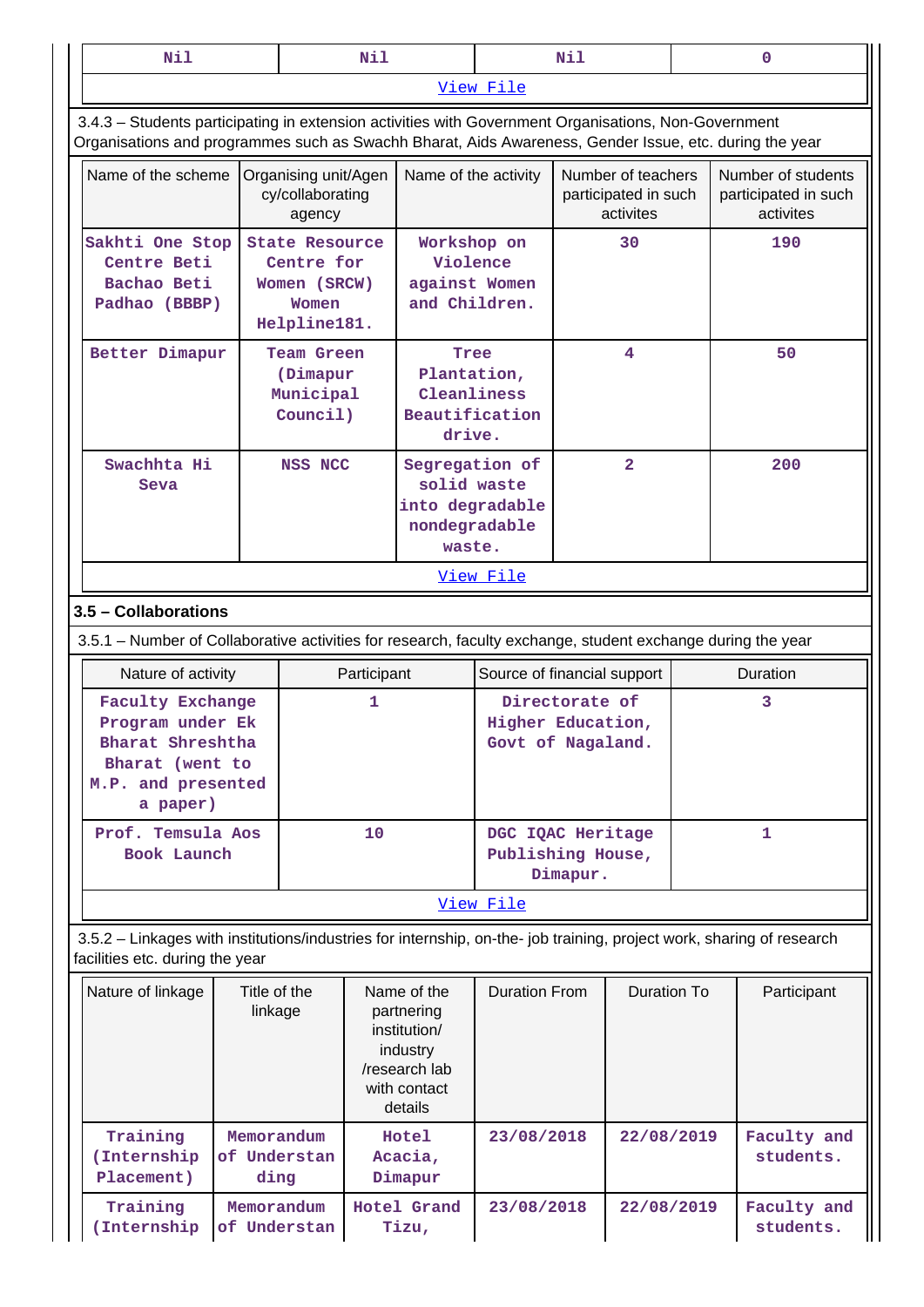| Placement)                                                                                                                                            | ding                               |              | Dimapur                           |                                                |                                |    |                                                           |  |
|-------------------------------------------------------------------------------------------------------------------------------------------------------|------------------------------------|--------------|-----------------------------------|------------------------------------------------|--------------------------------|----|-----------------------------------------------------------|--|
| Training<br>(Internship<br>Placement)                                                                                                                 | Memorandum<br>of Understan<br>ding |              | Hotel Lake<br>Shilloi,<br>Dimapur | 23/08/2018                                     | 22/08/2019                     |    | Faculty and<br>students.                                  |  |
| Training<br>(Internship<br>Placement)                                                                                                                 | Memorandum<br>of Understan<br>ding |              | Hotel Europa<br>Inn, Dimapur      | 13/10/2018                                     | 12/10/2019                     |    | Faculty and<br>students.                                  |  |
|                                                                                                                                                       |                                    |              |                                   | View File                                      |                                |    |                                                           |  |
| 3.5.3 - MoUs signed with institutions of national, international importance, other universities, industries, corporate<br>houses etc. during the year |                                    |              |                                   |                                                |                                |    |                                                           |  |
| Organisation                                                                                                                                          |                                    |              | Date of MoU signed                | Purpose/Activities                             |                                |    | Number of<br>students/teachers<br>participated under MoUs |  |
| Hotel Acacia,<br>Dimapur                                                                                                                              |                                    |              | 23/08/2018                        | Training<br>(Internship)<br>Placement          |                                |    | 40                                                        |  |
| Hotel Grand Tizu,<br>Dimapur                                                                                                                          |                                    |              | 23/08/2018                        | Training<br>(Internship)<br>Placement          |                                |    | 40                                                        |  |
| Hotel Lake Shilloi,<br>Dimapur                                                                                                                        |                                    |              | 23/08/2018                        | Training<br>(Internship)<br>Placement          |                                | 40 |                                                           |  |
| Hotel Europa Inn,<br>Dimapur                                                                                                                          |                                    |              | 12/10/2018                        | Training<br>(Internship)<br>Placement          |                                | 40 |                                                           |  |
|                                                                                                                                                       |                                    |              |                                   | View File View File                            |                                |    |                                                           |  |
| <b>CRITERION IV - INFRASTRUCTURE AND LEARNING RESOURCES</b>                                                                                           |                                    |              |                                   |                                                |                                |    |                                                           |  |
| 4.1 - Physical Facilities                                                                                                                             |                                    |              |                                   |                                                |                                |    |                                                           |  |
| 4.1.1 - Budget allocation, excluding salary for infrastructure augmentation during the year                                                           |                                    |              |                                   |                                                |                                |    |                                                           |  |
| Budget allocated for infrastructure augmentation                                                                                                      |                                    |              |                                   | Budget utilized for infrastructure development |                                |    |                                                           |  |
|                                                                                                                                                       | 17.12                              |              |                                   | 17.12                                          |                                |    |                                                           |  |
| 4.1.2 - Details of augmentation in infrastructure facilities during the year                                                                          |                                    |              |                                   |                                                |                                |    |                                                           |  |
|                                                                                                                                                       | <b>Facilities</b>                  |              |                                   |                                                | <b>Existing or Newly Added</b> |    |                                                           |  |
|                                                                                                                                                       |                                    |              | Classrooms with LCD facilities    |                                                | Newly Added                    |    |                                                           |  |
|                                                                                                                                                       |                                    |              | Seminar halls with ICT facilities |                                                | Existing                       |    |                                                           |  |
| during the year (rs. in lakhs)                                                                                                                        |                                    |              | Value of the equipment purchased  |                                                | Newly Added                    |    |                                                           |  |
|                                                                                                                                                       |                                    | Others       |                                   |                                                | Existing                       |    |                                                           |  |
| purchased (Greater than 1-0 lakh)                                                                                                                     | during the current year            |              | Number of important equipments    |                                                | Newly Added                    |    |                                                           |  |
|                                                                                                                                                       |                                    |              | Classrooms with Wi-Fi OR LAN      | Existing                                       |                                |    |                                                           |  |
|                                                                                                                                                       |                                    | Campus Area  |                                   | Existing                                       |                                |    |                                                           |  |
|                                                                                                                                                       |                                    | Class rooms  |                                   | Existing                                       |                                |    |                                                           |  |
|                                                                                                                                                       |                                    | Laboratories |                                   |                                                | Existing                       |    |                                                           |  |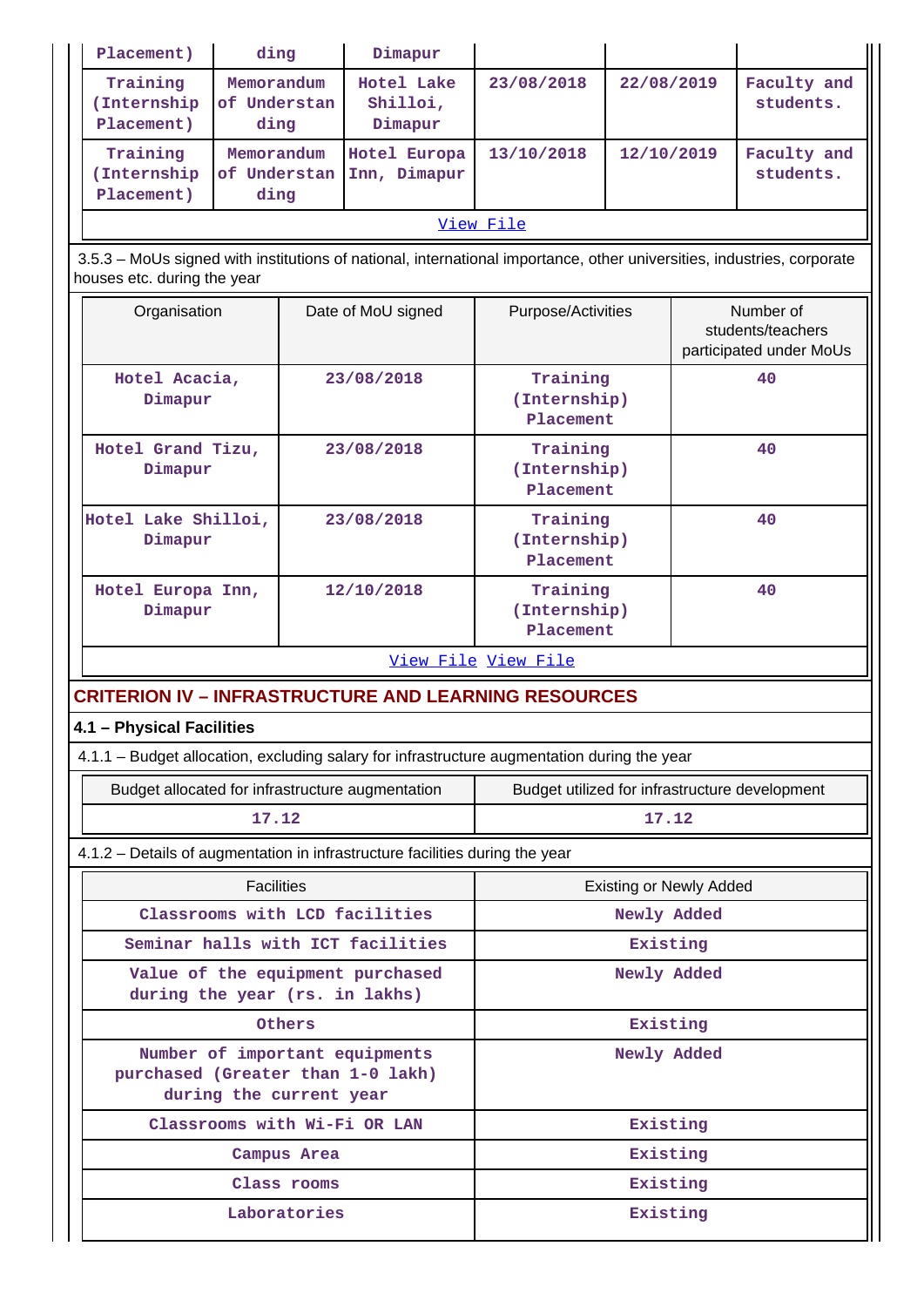|                                                                                                                                                                                                                                                         |                                                                            | Seminar Halls   |          |                                             |                            | Existing            |                                          |                 |             |                                                   |                |  |  |
|---------------------------------------------------------------------------------------------------------------------------------------------------------------------------------------------------------------------------------------------------------|----------------------------------------------------------------------------|-----------------|----------|---------------------------------------------|----------------------------|---------------------|------------------------------------------|-----------------|-------------|---------------------------------------------------|----------------|--|--|
|                                                                                                                                                                                                                                                         |                                                                            |                 |          |                                             | No file uploaded.          |                     |                                          |                 |             |                                                   |                |  |  |
|                                                                                                                                                                                                                                                         | 4.2 - Library as a Learning Resource                                       |                 |          |                                             |                            |                     |                                          |                 |             |                                                   |                |  |  |
|                                                                                                                                                                                                                                                         | 4.2.1 - Library is automated {Integrated Library Management System (ILMS)} |                 |          |                                             |                            |                     |                                          |                 |             |                                                   |                |  |  |
|                                                                                                                                                                                                                                                         | Name of the ILMS<br>software                                               |                 |          | Nature of automation (fully<br>or patially) |                            |                     | Version                                  |                 |             | Year of automation                                |                |  |  |
|                                                                                                                                                                                                                                                         | <b>SOUL</b>                                                                |                 |          | Fully                                       |                            |                     | 2.0                                      |                 |             | 2016                                              |                |  |  |
|                                                                                                                                                                                                                                                         | 4.2.2 - Library Services                                                   |                 |          |                                             |                            |                     |                                          |                 |             |                                                   |                |  |  |
| Library<br>Service Type                                                                                                                                                                                                                                 |                                                                            |                 | Existing |                                             |                            | Newly Added         |                                          |                 |             | Total                                             |                |  |  |
| e-Books                                                                                                                                                                                                                                                 |                                                                            | 135000          |          | $\mathbf 0$                                 | $\mathbf{O}$               |                     | $\mathbf{O}$                             |                 | 135000      |                                                   | $\mathbf{0}$   |  |  |
| Journals                                                                                                                                                                                                                                                |                                                                            | 5               |          | 21000                                       | 9                          |                     | 21505                                    |                 | 14          |                                                   | 42505          |  |  |
| e-Journals                                                                                                                                                                                                                                              |                                                                            | 6000            |          | $\mathbf{0}$                                | $\mathbf{O}$               |                     | $\mathbf{O}$                             |                 | 6000        |                                                   | $\mathbf{0}$   |  |  |
| Digital<br>Database                                                                                                                                                                                                                                     |                                                                            | 0               |          | $\mathbf 0$                                 | $\Omega$                   |                     | 0                                        |                 | $\mathbf 0$ |                                                   | $\Omega$       |  |  |
| CD & Video                                                                                                                                                                                                                                              |                                                                            | 19              |          | $\mathbf{0}$                                | 3                          |                     | $\mathbf 0$                              |                 | 22          |                                                   | $\mathbf{0}$   |  |  |
| Library<br>Automation                                                                                                                                                                                                                                   |                                                                            | $\mathbf{1}$    |          | 0                                           | $\mathbf{O}$               |                     | $\mathbf{O}$                             |                 | 1           |                                                   | 0              |  |  |
| Weeding<br>(hard &<br>soft)                                                                                                                                                                                                                             |                                                                            | 0               |          | $\mathbf 0$<br>$\mathbf{O}$                 |                            |                     | $\mathbf{O}$                             |                 | $\mathbf 0$ |                                                   | $\Omega$       |  |  |
| Others (spe<br>cify)                                                                                                                                                                                                                                    |                                                                            | 0               |          | $\mathbf 0$                                 |                            | $\mathbf 0$         | $\mathbf{O}$                             |                 | $\mathbf 0$ |                                                   | $\mathbf 0$    |  |  |
| <b>Text Books</b>                                                                                                                                                                                                                                       |                                                                            | 6698            |          | 2004842                                     | 416                        |                     | 155000                                   |                 | 7114        |                                                   | 2159842        |  |  |
| Reference<br><b>Books</b>                                                                                                                                                                                                                               |                                                                            | 588             |          | 293736                                      | $\mathbf 0$                |                     | $\mathbf 0$                              |                 | 588         |                                                   | 293736         |  |  |
|                                                                                                                                                                                                                                                         |                                                                            |                 |          |                                             |                            | View File           |                                          |                 |             |                                                   |                |  |  |
| 4.2.3 - E-content developed by teachers such as: e-PG- Pathshala, CEC (under e-PG- Pathshala CEC (Under<br>Graduate) SWAYAM other MOOCs platform NPTEL/NMEICT/any other Government initiatives & institutional<br>(Learning Management System (LMS) etc |                                                                            |                 |          |                                             |                            |                     |                                          |                 |             |                                                   |                |  |  |
|                                                                                                                                                                                                                                                         | Name of the Teacher                                                        |                 |          | Name of the Module                          |                            |                     | Platform on which module<br>is developed |                 |             | Date of launching e-<br>content                   |                |  |  |
|                                                                                                                                                                                                                                                         |                                                                            |                 |          |                                             |                            |                     | No Data Entered/Not Applicable !!!       |                 |             |                                                   |                |  |  |
|                                                                                                                                                                                                                                                         |                                                                            |                 |          |                                             | No file uploaded.          |                     |                                          |                 |             |                                                   |                |  |  |
| 4.3 - IT Infrastructure                                                                                                                                                                                                                                 |                                                                            |                 |          |                                             |                            |                     |                                          |                 |             |                                                   |                |  |  |
| 4.3.1 - Technology Upgradation (overall)                                                                                                                                                                                                                |                                                                            |                 |          |                                             |                            |                     |                                          |                 |             |                                                   |                |  |  |
| <b>Type</b>                                                                                                                                                                                                                                             | <b>Total Co</b><br>mputers                                                 | Computer<br>Lab |          | Internet                                    | <b>Browsing</b><br>centers | Computer<br>Centers | Office                                   | Departme<br>nts |             | Available<br><b>Bandwidt</b><br>h (MBPS/<br>GBPS) | <b>Others</b>  |  |  |
| Existin<br>g                                                                                                                                                                                                                                            | 55                                                                         | 21              |          | $\overline{a}$                              | $\overline{2}$             | $\mathbf 1$         | 18                                       | 18              |             | 10                                                | 5              |  |  |
| Added                                                                                                                                                                                                                                                   | 5                                                                          | $\mathbf 0$     |          | $\mathbf{0}$                                | $\mathbf 0$                | $\mathbf 0$         | $\mathbf 0$                              | $\mathbf{0}$    |             | $\mathbf 0$                                       | $\overline{a}$ |  |  |
| Total                                                                                                                                                                                                                                                   | 60                                                                         | 21              |          | $\overline{2}$                              | $\overline{a}$             | $\mathbf 1$         | 18                                       | 18              |             | 10                                                | 7              |  |  |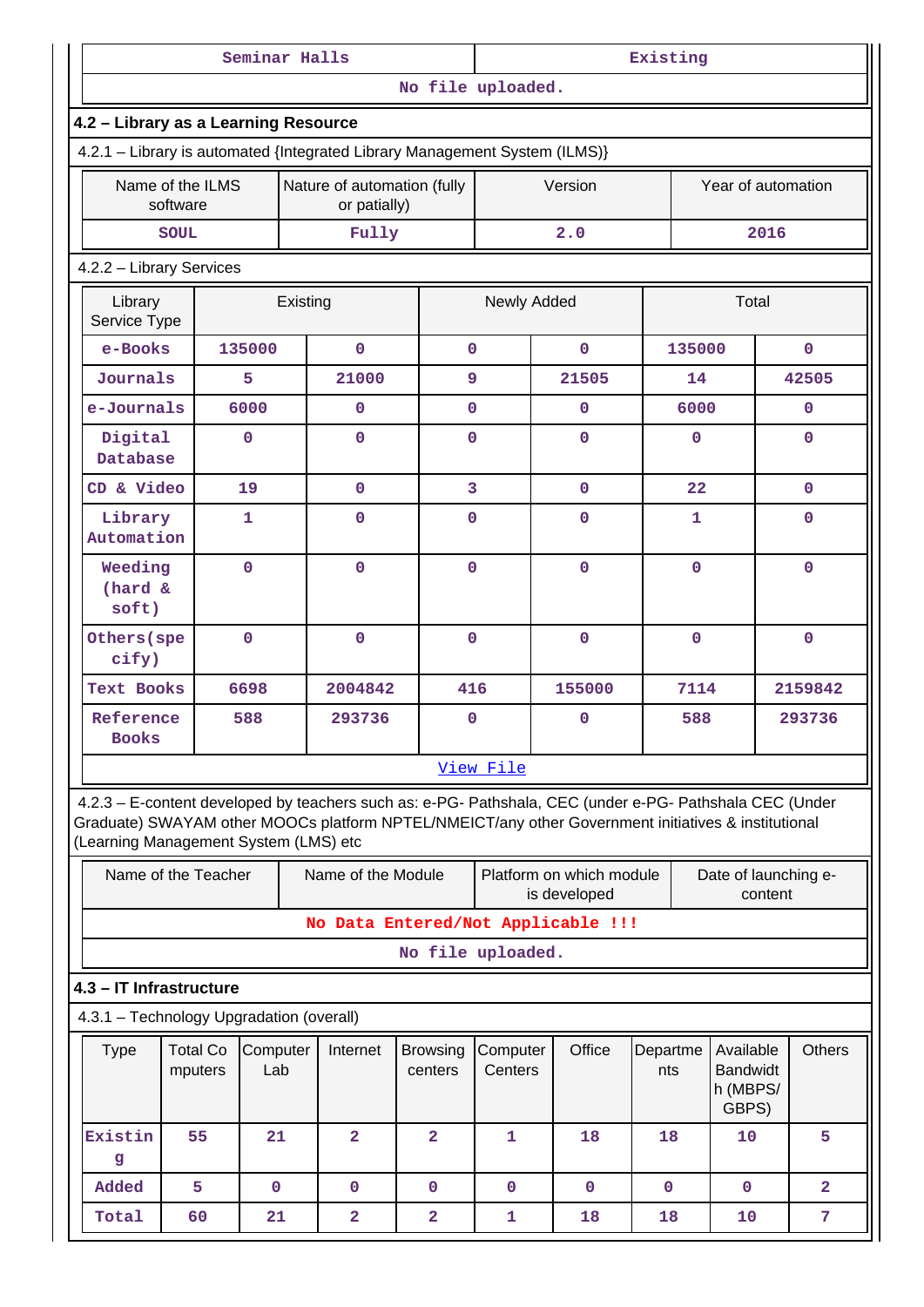4.3.2 – Bandwidth available of internet connection in the Institution (Leased line)

**0.1 MBPS/ GBPS**

4.3.3 – Facility for e-content

Name of the e-content development facility Frovide the link of the videos and media centre and recording facility

**Nil** <Nil>

## **4.4 – Maintenance of Campus Infrastructure**

 4.4.1 – Expenditure incurred on maintenance of physical facilities and academic support facilities, excluding salary component, during the year

| Assigned Budget on<br>academic facilities | Expenditure incurred on<br>maintenance of academic<br>facilities | Assigned budget on<br>physical facilities | Expenditure incurredon<br>maintenance of physical<br>facilites |
|-------------------------------------------|------------------------------------------------------------------|-------------------------------------------|----------------------------------------------------------------|
| 700000                                    | 700000                                                           | 1220800                                   | 1220800                                                        |

 4.4.2 – Procedures and policies for maintaining and utilizing physical, academic and support facilities - laboratory, library, sports complex, computers, classrooms etc. (maximum 500 words) (information to be available in institutional Website, provide link)

 **Physical facilities: The College infrastructure committee looks after the development, maintenance and utilization of the College physical facilities. A fifty bedded girl's hostel is completed and functional since 2018. Construction of Science block and a hundred bedded boy's hostel is on the verge of completion. For maintenance of a clean campus environment, grade IV staffs are assigned to various jobs and duties – cleaning of all rooms, corridors, toilets, compound, etc on regular basis. Skilled workers are hired for repair works relating to buildings, furniture, etc. The Teaching Faculty with students also clean the classrooms and corridors every working Saturday under Swachh Bharat mission after class. Laboratory: There are two laboratories in the College a. The computer laboratory offers proficiency programmes in information technology. Short term computer courses are organized for students, teaching faculty and staff from time to time. The College Information and Communication Technology Committee is responsible for maintenance and functioning of the lab. b. The Psychology laboratory is maintained by Psychology department. The lab is used as part of the under graduate programme. Library: The Library Advisory Committee with the Principal as the chairperson and librarian as member secretary along with two senior faculties tackle all issues relating to the smooth and efficient functioning of the library. At the time of admission students are issued digitized library cards which will be valid till their final semester. Internet facility is provided in the library and students can access the facility for availing eresources and other web based information. Photostat facility is also available in the library at nominal rates. The library is under CCTV surveillance. It also has AC in the reading rooms and working area with power backup facilities. Sports complex (indoor and outdoor): The College has a standard ground including volley ball and basket ball courts where outdoors sports activities are held. The college also has an indoor stadium for badminton, table tennis etc. The sports committee of the College is incharge of the sports complex and equipments. The committee supervises the Groundsmen and Grade IV staff assigned for maintenance and repair works. The students are divided into four Houses for competitions and showcase of their talents. Computers: The College information and communication technology committee (ICTC) is responsible for the maintenance of computers and smooth functioning of the network facilities in the College. They also look into the College website, upgradation, biometric services, procurement of hardware and software and other items related to computers. Classrooms: Some classrooms are**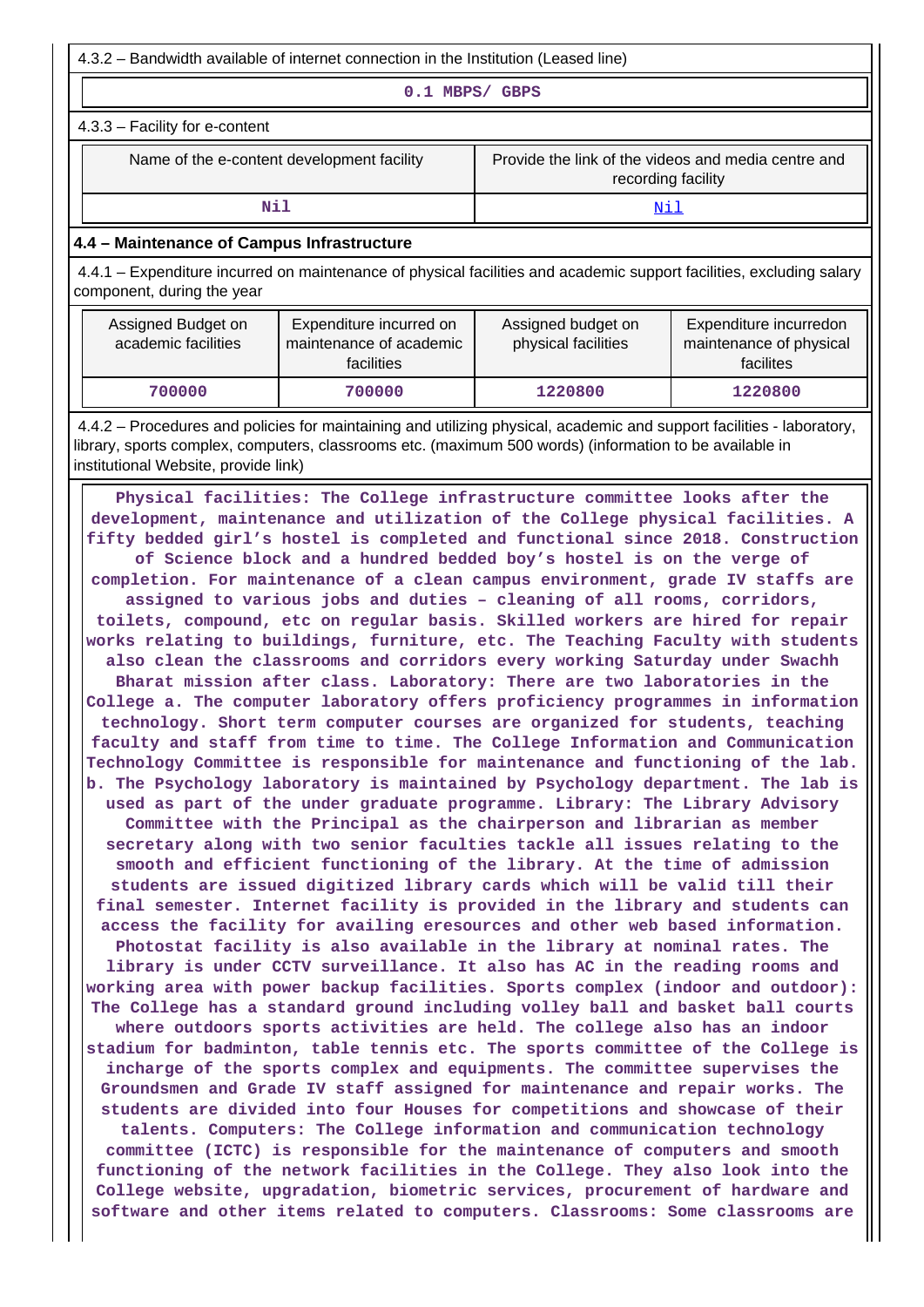**equipped with the required teaching audio visual aids to supplement the teaching learning process. Seminars, workshops, lecture sessions are also conducted in these rooms. Class representatives, elected by the students, are given the responsibility to keep the classrooms clean. Checking of fans, teaching aids etc in the classroom are done regularly. Canteen: A student friendly canteen is run by the Alumni Association of the college. Hygienic food is made available at affordable rates. The canteen is open on all working days. Water ATM: Smart water ATM available.**

[https://dimapurgovtcollege.in/wp-content/uploads/2018/07/Criterion-4.4.2\\_Procedures-and-policies-for](https://dimapurgovtcollege.in/wp-content/uploads/2018/07/Criterion-4.4.2_Procedures-and-policies-for-maintaining-and-utilizing-physical-academic-and-support-facilities.pdf)[maintaining-and-utilizing-physical-academic-and-support-facilities.pdf](https://dimapurgovtcollege.in/wp-content/uploads/2018/07/Criterion-4.4.2_Procedures-and-policies-for-maintaining-and-utilizing-physical-academic-and-support-facilities.pdf)

## **CRITERION V – STUDENT SUPPORT AND PROGRESSION**

## **5.1 – Student Support**

## 5.1.1 – Scholarships and Financial Support

|                                         | Name/Title of the scheme                               | Number of students | Amount in Rupees |
|-----------------------------------------|--------------------------------------------------------|--------------------|------------------|
| Financial Support<br>from institution   | Student Welfare<br>Fund (SWF)                          | 16                 | 76000            |
| Financial Support<br>from Other Sources |                                                        |                    |                  |
| a) National                             | PMSS under Ministry<br>of Tribal Affairs<br>(20182019) | 855                | 7283865          |
| b) International                        | <b>NIL</b>                                             | 0                  | 0                |
|                                         |                                                        | ステミ ココン・サロミ コーエー   |                  |

## [View File](https://assessmentonline.naac.gov.in/public/Postacc/Scholarships/1262_Scholarships_1569491297.xlsx)

 5.1.2 – Number of capability enhancement and development schemes such as Soft skill development, Remedial coaching, Language lab, Bridge courses, Yoga, Meditation, Personal Counselling and Mentoring etc.,

| Name of the capability<br>enhancement scheme | Date of implemetation | Number of students<br>enrolled | Agencies involved  |
|----------------------------------------------|-----------------------|--------------------------------|--------------------|
| Remedial Class                               | 01/07/2018            | 308                            | Faculty (Teachers) |
| Mentoring                                    | 01/07/2018            | 1149                           | Faculty (Teachers) |
|                                              |                       | View File                      |                    |

 5.1.3 – Students benefited by guidance for competitive examinations and career counselling offered by the institution during the year

| Year | Name of the<br>scheme                                                                          | Number of<br>benefited<br>students for<br>competitive<br>examination | Number of<br>benefited<br>students by<br>career<br>counseling<br>activities | Number of<br>students who<br>have passedin<br>the comp. exam | Number of<br>studentsp placed |
|------|------------------------------------------------------------------------------------------------|----------------------------------------------------------------------|-----------------------------------------------------------------------------|--------------------------------------------------------------|-------------------------------|
| 2018 | Seminar on<br>Importance<br>of Soft<br>Skills<br>Training<br>Awareness on<br>Civil<br>Services | 250                                                                  | 250                                                                         | $\mathbf 0$                                                  | 0                             |
| 2018 | Accounting<br>Tally                                                                            | 33                                                                   | $\mathbf 0$                                                                 | $\mathbf 0$                                                  | $\overline{a}$                |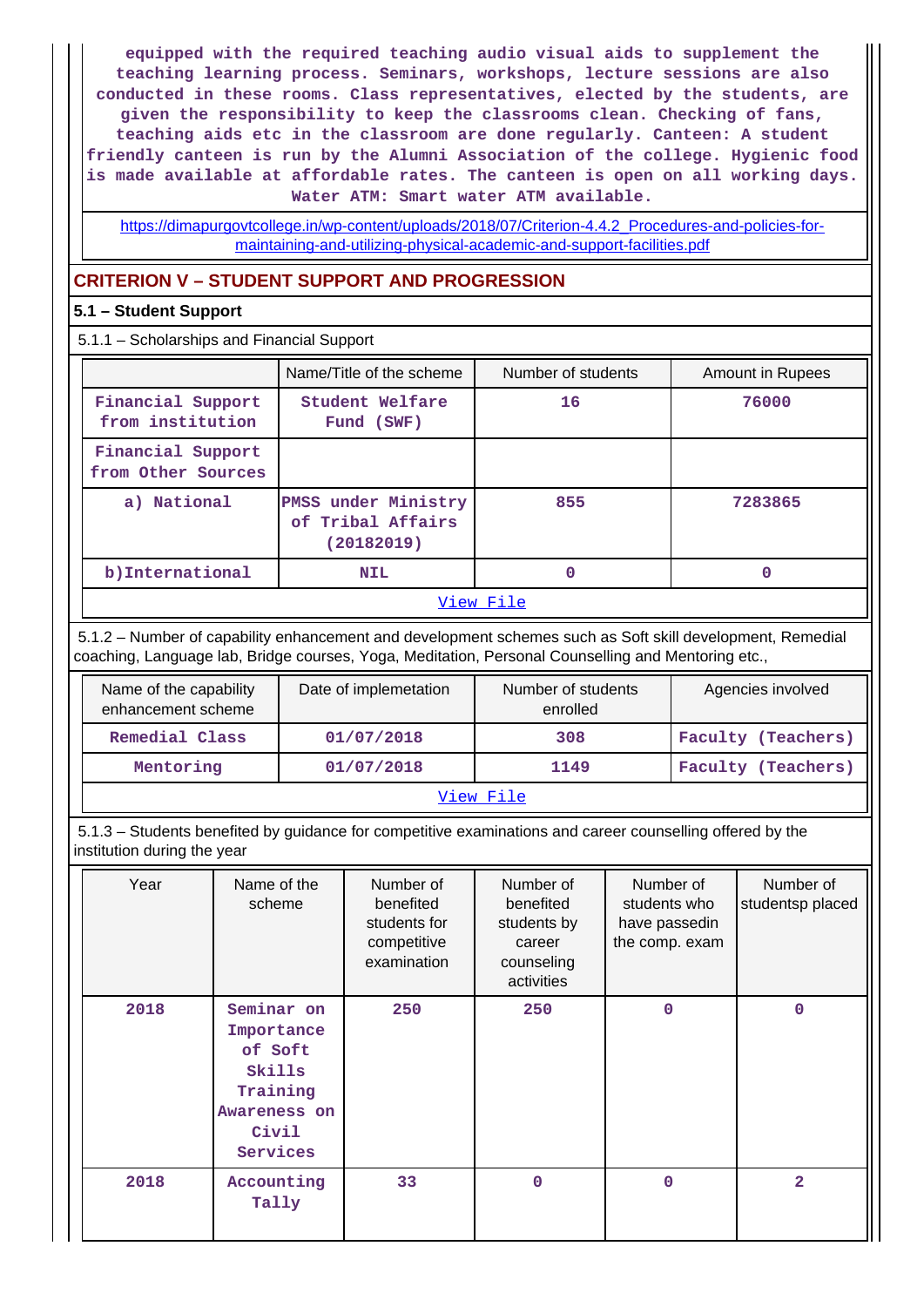| 2019<br>2019                                                                                                                                                   | <b>Awareness</b><br>Programme on<br>Training and<br>Recruitment<br>in the field<br>of Aviation,<br>Hospitality<br>and Cruise<br>lines<br>Motivational | 200<br>100                     | 200<br>100                         | 0<br>$\mathbf 0$                                       | $\mathbf 0$<br>$\mathbf 0$          |
|----------------------------------------------------------------------------------------------------------------------------------------------------------------|-------------------------------------------------------------------------------------------------------------------------------------------------------|--------------------------------|------------------------------------|--------------------------------------------------------|-------------------------------------|
|                                                                                                                                                                | Seminar with<br>a theme"<br>Insight to<br>Success"                                                                                                    |                                |                                    |                                                        |                                     |
|                                                                                                                                                                |                                                                                                                                                       |                                | View File                          |                                                        |                                     |
| 5.1.4 - Institutional mechanism for transparency, timely redressal of student grievances, Prevention of sexual<br>harassment and ragging cases during the year |                                                                                                                                                       |                                |                                    |                                                        |                                     |
| Total grievances received                                                                                                                                      |                                                                                                                                                       | Number of grievances redressed |                                    | Avg. number of days for grievance<br>redressal         |                                     |
| $\mathbf 0$                                                                                                                                                    |                                                                                                                                                       | 0                              |                                    | 0                                                      |                                     |
| 5.2 - Student Progression                                                                                                                                      |                                                                                                                                                       |                                |                                    |                                                        |                                     |
| 5.2.1 - Details of campus placement during the year                                                                                                            |                                                                                                                                                       |                                |                                    |                                                        |                                     |
|                                                                                                                                                                | On campus                                                                                                                                             |                                |                                    | Off campus                                             |                                     |
| Nameof<br>organizations<br>visited                                                                                                                             | Number of<br>students<br>participated                                                                                                                 | Number of<br>stduents placed   | Nameof<br>organizations<br>visited | Number of<br>students<br>participated                  | Number of<br>stduents placed        |
| NA                                                                                                                                                             |                                                                                                                                                       |                                | Various<br>Hotels                  | 36                                                     | 2                                   |
|                                                                                                                                                                |                                                                                                                                                       |                                | View File                          |                                                        |                                     |
| 5.2.2 - Student progression to higher education in percentage during the year                                                                                  |                                                                                                                                                       |                                |                                    |                                                        |                                     |
| Year                                                                                                                                                           | Number of<br>students<br>enrolling into<br>higher education                                                                                           | Programme<br>graduated from    | Depratment<br>graduated from       | Name of<br>institution joined                          | Name of<br>programme<br>admitted to |
| 2019                                                                                                                                                           | $6\overline{6}$                                                                                                                                       | <b>BA</b>                      | History                            | IGNOU,<br>St.Joseph<br>University,<br>Unity<br>College | <b>MA</b>                           |
| 2019                                                                                                                                                           | $\mathbf{1}$                                                                                                                                          | <b>BA</b>                      | English                            | <b>IGNOU</b>                                           | <b>MA</b>                           |
| 2019                                                                                                                                                           | 3                                                                                                                                                     | <b>BA</b>                      | Education                          | NU                                                     | <b>MA</b>                           |
| 2019                                                                                                                                                           | 3                                                                                                                                                     | <b>BA</b>                      | Economics                          | NU                                                     | <b>MA</b>                           |
| 2019                                                                                                                                                           | $\mathbf{1}$                                                                                                                                          | <b>BA</b>                      | Philosophy                         | <b>Bible</b><br>Seminary                               | Theology                            |
| 2019                                                                                                                                                           | 5                                                                                                                                                     | B. Com                         | Commerce                           | NEHU, NU,<br><b>IGNOU</b>                              | M. Com                              |
|                                                                                                                                                                |                                                                                                                                                       |                                | View File                          |                                                        |                                     |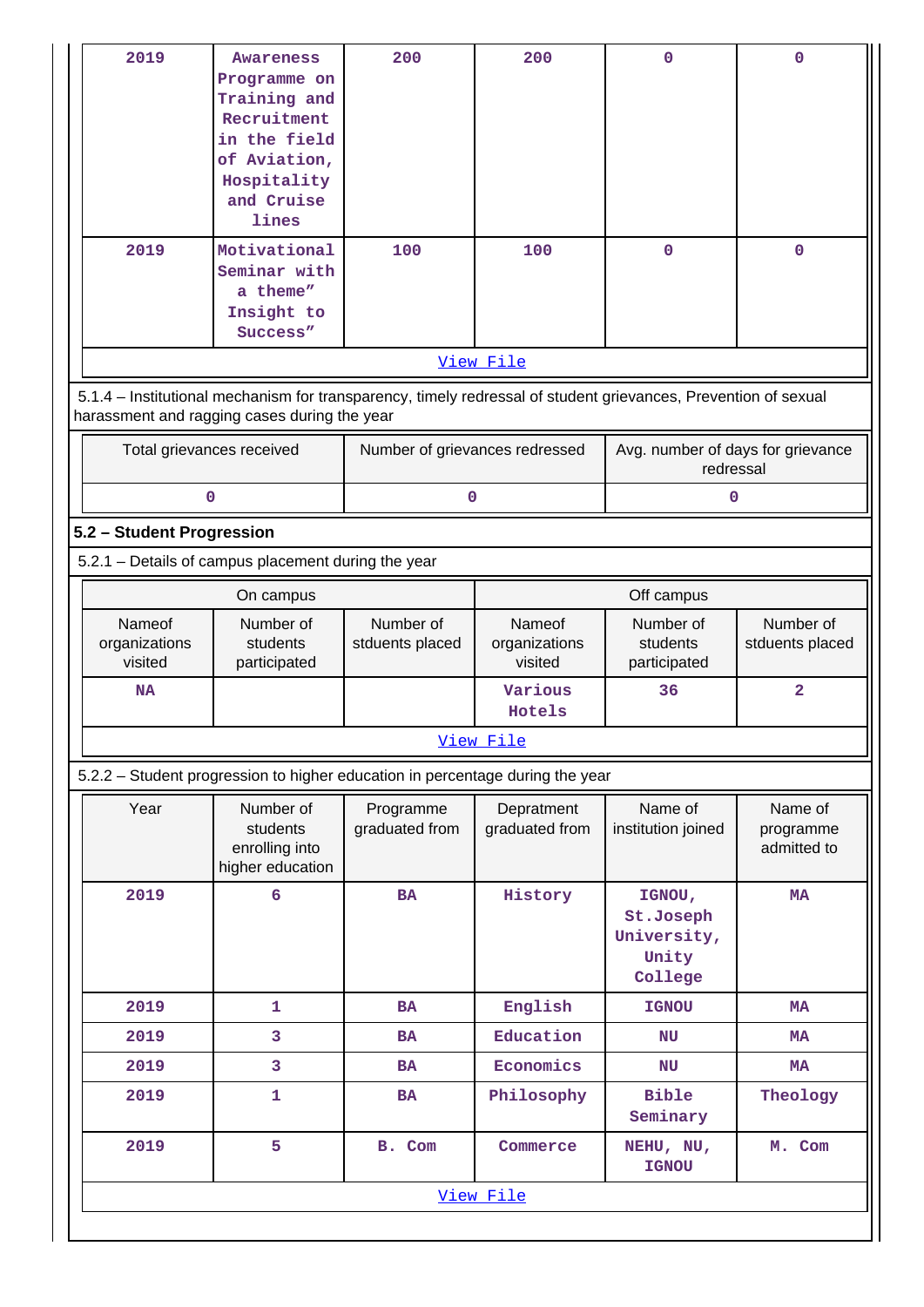5.2.3 – Students qualifying in state/ national/ international level examinations during the year (eg:NET/SET/SLET/GATE/GMAT/CAT/GRE/TOFEL/Civil Services/State Government Services) Items **Number of students selected/ qualifying NET** 3 [View File](https://assessmentonline.naac.gov.in/public/Postacc/Qualifying/1262_Qualifying_1569565781.xlsx) 5.2.4 – Sports and cultural activities / competitions organised at the institution level during the year Activity **Activity Level** Level **Number of Participants InterCollegiate Quiz Competition District Level 11 ANCSU Meet (InterCollegiate) State Level 2000 COMFIESTA (InterCollegiate) Cultural fest State Level 20 POW WOW (InterCollegiate) Cultural State Level 48 InterGovt.Colleges Olympic State Level 600** [View File](https://assessmentonline.naac.gov.in/public/Postacc/Activities_Organised/1262_Activities_Organised_1569566425.xlsx) **5.3 – Student Participation and Activities** 5.3.1 – Number of awards/medals for outstanding performance in sports/cultural activities at national/international level (award for a team event should be counted as one) Year | Name of the National/ Number of Number of Student ID Name of the

| Year | Name of the<br>award/medal | National/<br>Internaional | Number of<br>awards for<br><b>Sports</b> | Number of<br>awards for<br>Cultural | Student ID<br>number | Name of the<br>student |
|------|----------------------------|---------------------------|------------------------------------------|-------------------------------------|----------------------|------------------------|
|      |                            |                           | No Data Entered/Not Applicable !!!       |                                     |                      |                        |
|      |                            |                           | No file uploaded.                        |                                     |                      |                        |

 5.3.2 – Activity of Student Council & representation of students on academic & administrative bodies/committees of the institution (maximum 500 words)

 **The general election of the Students Council (DGCSU) of Dimapur Govt.College was held on 13th September 2018 and the installation programme of the newly elected members for the tenure 201819 was conducted on 24th September'2018. The DGCSU is not only actively involved in the cocurricular activities of the college but they are well represented in the various committees and work together with the teachers. Some of the activities of the DGCSU 20182019 are: i. 1st Oct, 2018: The newly elected DGCSU conducted the Monday morning Assembly and felicitated the outgoing DGCSU of 20172018. ii. 2nd Oct, 2018: The GS and VP along with 5 students attended the seminar on "The Thoughts and Philosophy of Mahatma Gandhi" at Kohima. iii. 13th Nov, 2018 to 16th Nov, 2018 hosted the ANCSU Collegiate Meet. iv. 26th Nov, 2018 celebrated the "Constitution Day" in the college which was organized by Dimapur Legal Service Authority. v. 30th Nov, 2018 participated in the "COMFIESTA" at Tetso College. 20 students participated in the programme vi. GS and Executive Council participated in the Seminar on "Domestic Violence" organized by the Psychology Dept. vii. 7th to 9th March, DGCSU along with 48 students participated in the POW WOW Competition at Tetso College and won prizes in three different categories. viii. 2nd May to 4th May, 2019 participated in the 1st Inter Govt.College Olympic at Kohima College organized by the Department of Higher Education and emerged as the First Runners Up with a cash prize of Rs 40,000/ ix. 29th June organized mass**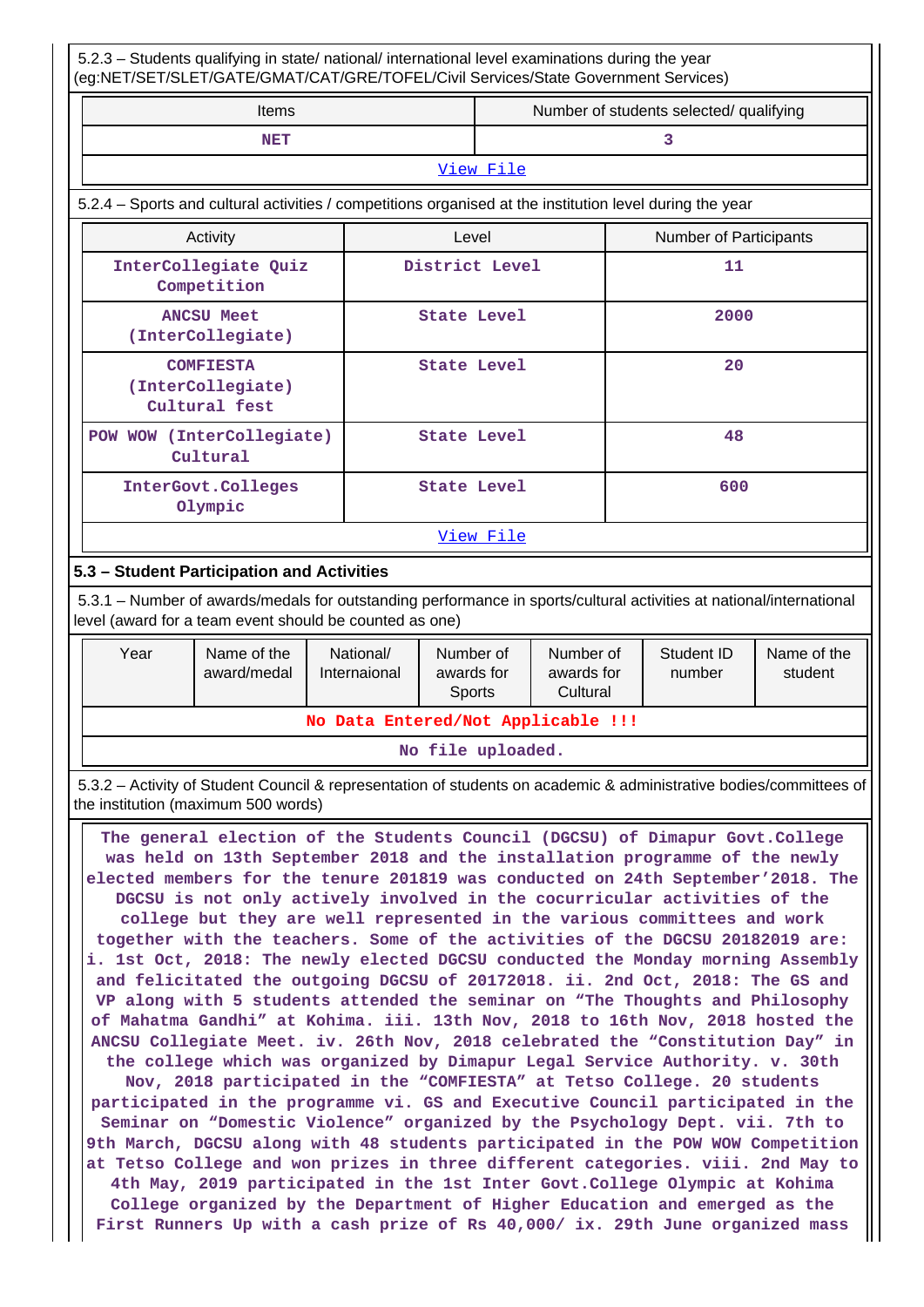**Foundation Day.**

## **5.4 – Alumni Engagement**

5.4.1 – Whether the institution has registered Alumni Association?

 **No**

5.4.2 – No. of enrolled Alumni:

**1200**

5.4.3 – Alumni contribution during the year (in Rupees) :

**1** 50000

5.4.4 – Meetings/activities organized by Alumni Association :

 **6 meetings (July 2018 to June 2019) and 3 activities. Activities: i. Completion and managing the College Canteen from 3/10/2018. ii. One day seminar on "Climate Change" was organized in collaboration with the Department of Environment, Forest and Climate Change, Govt. of Nagaland on 18th May, 2019 for teachers and students. iii. The alumni association along with Dimapur Govt.College organized a Tree Plantation Programme and Mass Social Work in the college campus as a mark of observing the World Environment Day on 5th June, 2019 where 70 NSS and NCC, 20 alumni and 50 teachers participated.**

## **CRITERION VI – GOVERNANCE, LEADERSHIP AND MANAGEMENT**

### **6.1 – Institutional Vision and Leadership**

 6.1.1 – Mention two practices of decentralization and participative management during the last year (maximum 500 words)

 **? The college has set up various committees and assigned responsibilities for physical and quality development, and to cater the needs of the students in various areas viz., Career Guidance Cell, Boys Girls Common Rooms, Students Advisory Committee, etc., which assist in the administration of the college. ? Admission committee from among the faculty members was also set up for admissions to 1st year B.A and B.Com. each academic year. Respective Departments as well as various Committees of the college prepares annual action plans and thereafter followup.**

6.1.2 – Does the institution have a Management Information System (MIS)?

#### **Partial**

### **6.2 – Strategy Development and Deployment**

6.2.1 – Quality improvement strategies adopted by the institution for each of the following (with in 100 words each):

| Strategy Type          | Details                                                                                                                                                                                                                                         |
|------------------------|-------------------------------------------------------------------------------------------------------------------------------------------------------------------------------------------------------------------------------------------------|
| Teaching and Learning  | ? The college has procured and<br>installed projectors and PA systems in<br>6 class rooms. ? The college also<br>retrospects on the result of the<br>recently conducted 2nd, 4th and 6th<br>Semesters of both BA/B.Com. (Academic<br>$audit)$ . |
| Curriculum Development | ? The curriculum given by the Nagaland<br>University is followed but some<br>teachers of the college contribute to                                                                                                                              |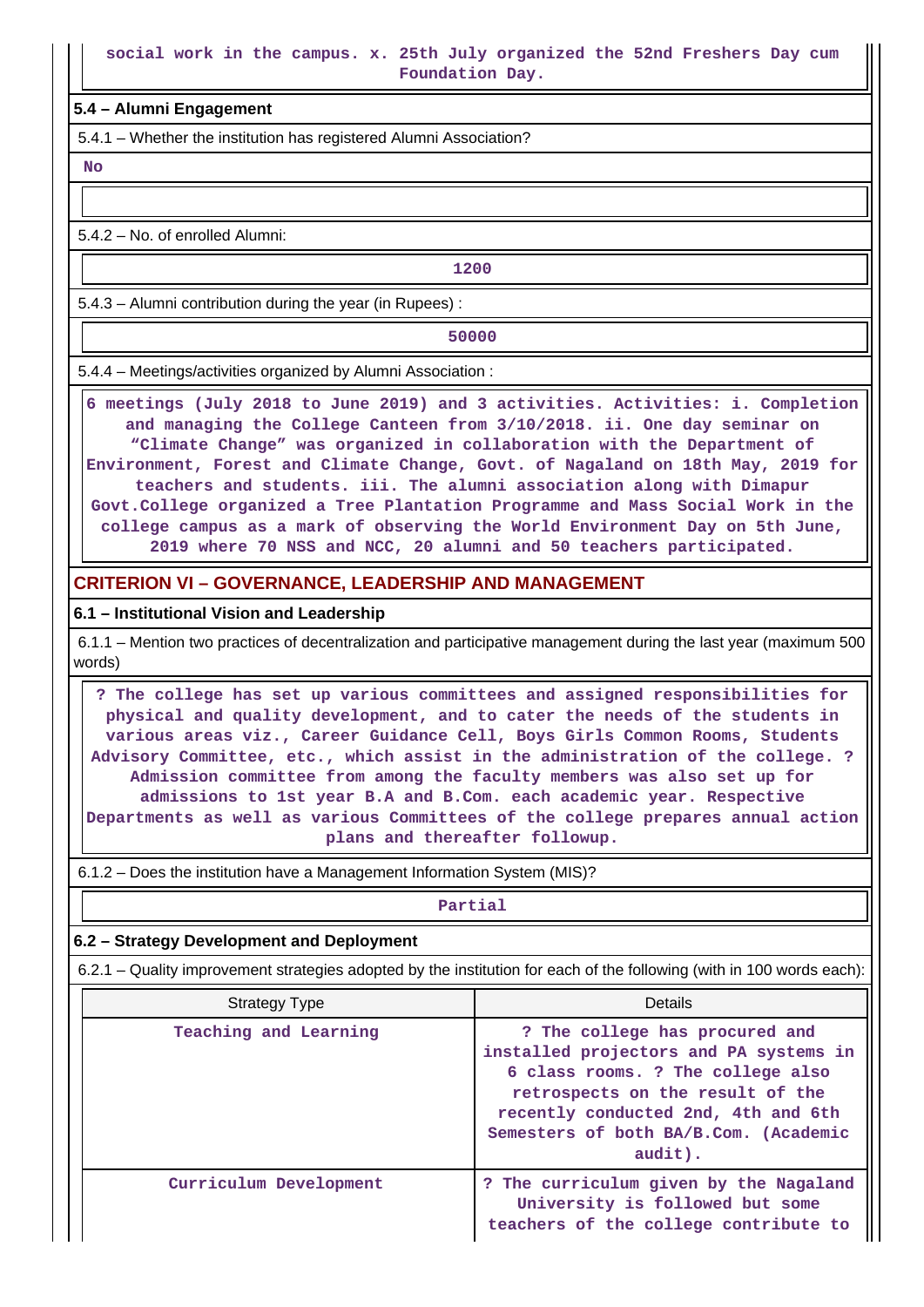|                                                               | designing and development of the<br>curriculum as members of various Board<br>of Undergraduate Studies (BUGS) and<br>Academic Council (AC).                                                                                                                                                                                                                                                                                                                                                                                                                                                                                                                                                                                                                                                                                                       |
|---------------------------------------------------------------|---------------------------------------------------------------------------------------------------------------------------------------------------------------------------------------------------------------------------------------------------------------------------------------------------------------------------------------------------------------------------------------------------------------------------------------------------------------------------------------------------------------------------------------------------------------------------------------------------------------------------------------------------------------------------------------------------------------------------------------------------------------------------------------------------------------------------------------------------|
| Examination and Evaluation                                    | ? Students Assessment Committee is<br>entrusted to assist the authority to<br>conduct examination, organize<br>evaluation process and also to tabulate<br>the marks, etc. ? After completion of<br>the process, an analysis of the results<br>is carried out by the teaching faculty.<br>? Students of all the departments are<br>also given chance to sit for internal<br>assessment in the form of retest and/or<br>improvement tests.                                                                                                                                                                                                                                                                                                                                                                                                          |
| Research and Development                                      | ? Research Committee has conducted Nine<br>(09) interdepartmental seminars during<br>the period. ? The Committee has also<br>published the Dimapur Government<br>College Journal, an annual refereed<br>journal vol. 1, Issue 5 (ISSN NO<br>23498269). ? A OneDay Faculty<br>Development Programme on "Minor<br>Research Project" was organised on<br>02/03/2019.                                                                                                                                                                                                                                                                                                                                                                                                                                                                                 |
| Library, ICT and Physical<br>Infrastructure / Instrumentation | ? The College library has been shifted<br>to its new premise in the first floor<br>of the administrative building. ? The<br>Annual Library orientation for the 1st<br>Semester Students of both BA and B.Com<br>was conducted in the month of June<br>2019. ? Shelving of books according to<br>the class number has been redone to the<br>best possible extend. ? Software for<br>building institutional repository, D<br>Space, has been installed in the<br>library. ? The college has procured and<br>installed projectors and PA systems in<br>6 class rooms ? The college also<br>installed projector and electronic<br>devices in the new seminar hall in<br>August 2019. ? A Water ATM and a new<br>College Canteen was installed and<br>inaugurated in the month of October<br>2018. ? Daily College Bus service has<br>been introduced. |
| Human Resource Management                                     | ? Various committees have been formed<br>and delegation of various<br>administrative and academic<br>responsibilities. ? Two support staff<br>were sent to attain a training on<br>"Service and Personnel Matters" for two<br>days in Sept. 2018. ? One day Faculty<br>Development Programme on "Use of ICT<br>and Modern Teaching Practices" was<br>successfully held on 14th Sept. 2018.                                                                                                                                                                                                                                                                                                                                                                                                                                                        |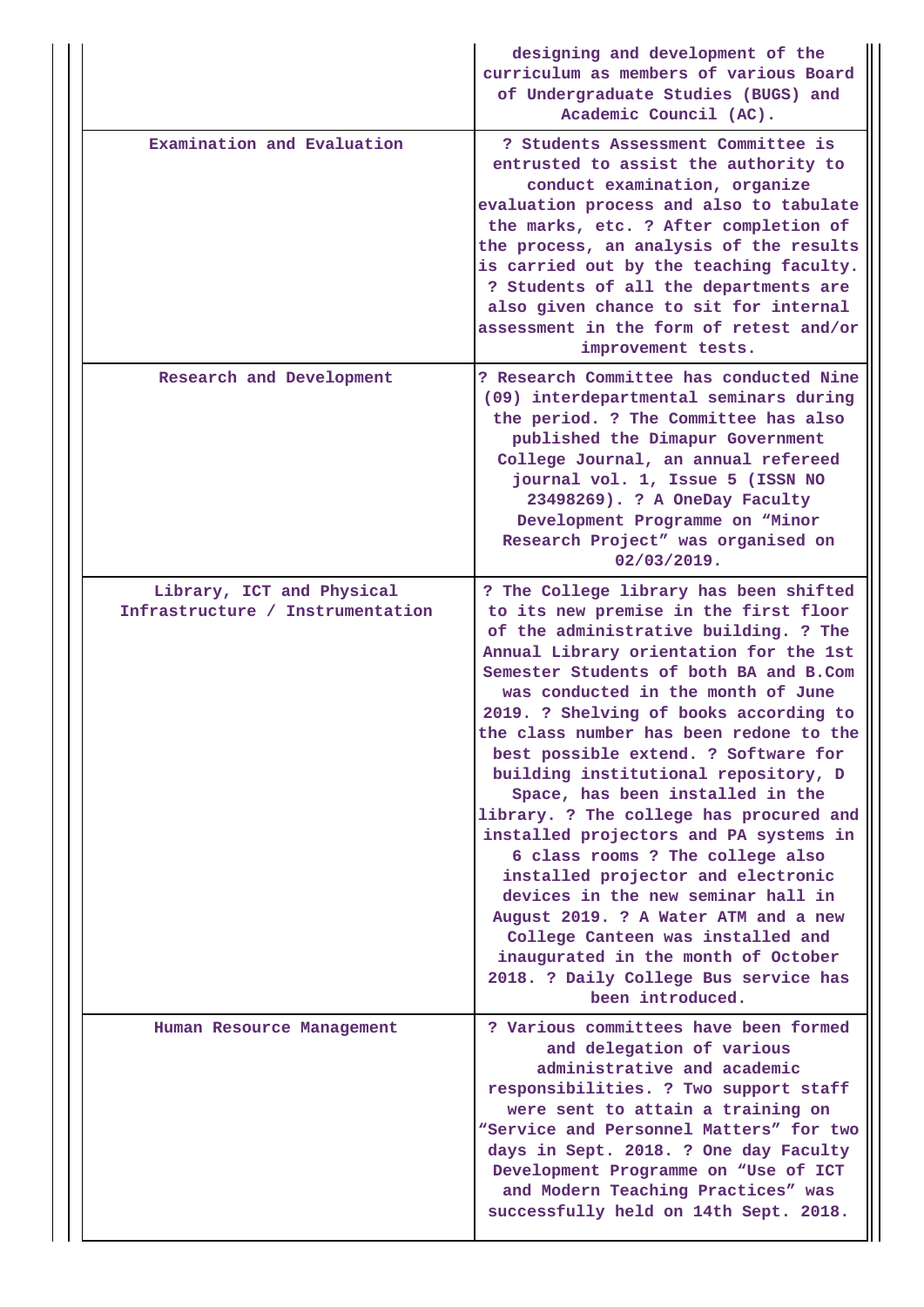| Industry Interaction / Collaboration | ? The Literati Club of the College<br>participated in the Inter College<br>Literary Competition organized by<br>Immanuel College Dimapur. They have<br>also participated in the "Youth Voters<br>Festival" organized by office of the<br>Deputy Commissioner and District<br>Election Officer. ? RUSA Committee<br>organized a field trip to Central<br>Institute of Horticulture for<br>floriculture students for enriching<br>experience and interaction. ? Community<br>college collaboration with hotels a)<br>Acacia, Dimapur, b) Hotel Lake Shilloi,<br>Dimapur, c) Hotel Grand Tizu, Dimapur,<br>d) Hotel Europa Inn, Dimapur. |
|--------------------------------------|---------------------------------------------------------------------------------------------------------------------------------------------------------------------------------------------------------------------------------------------------------------------------------------------------------------------------------------------------------------------------------------------------------------------------------------------------------------------------------------------------------------------------------------------------------------------------------------------------------------------------------------|
| Admission of Students                | ? The criteria for this year's<br>admissions to BA and B.Com 1st Semester<br>courses (both Honours and General) is<br>based on merit and reservations. ?<br>Admissions Committee was set up from<br>among the faculty members for each<br>department in the smooth and fair<br>conduct of the admission process.                                                                                                                                                                                                                                                                                                                      |

6.2.2 – Implementation of e-governance in areas of operations:

| E-governace area              | Details                                                                                                                                                                                                                                                                                                                                                                                                                                                                                                      |
|-------------------------------|--------------------------------------------------------------------------------------------------------------------------------------------------------------------------------------------------------------------------------------------------------------------------------------------------------------------------------------------------------------------------------------------------------------------------------------------------------------------------------------------------------------|
| Planning and Development      | ? The college through the ICT Committee<br>uploads tentative calendar for every<br>semesters in the College website. The<br>calendar highlights various activities<br>and events viz. admission to various<br>Semesters, internal and external<br>examination schedules, sports,<br>holidays, fresher's and farewell<br>programs, etc. ? The college also<br>updates and make aware of the upcoming<br>activities of the college and important<br>events held in the college through the<br>college website. |
| Administration                | ? Biometric system for attendance of<br>faculty and staff. ? The college has<br>two official WhatsApp Groups for<br>circulations, information and notices<br>concerning the activities of the<br>college. ? Various departments,<br>Committees and Cells have emails which<br>are used for communication.                                                                                                                                                                                                    |
| Finance and Accounts          | ? Scholarship of students and salaries<br>of employees are credited to their bank<br>accounts directly.                                                                                                                                                                                                                                                                                                                                                                                                      |
| Student Admission and Support | ? Information relating to students<br>admissions are put up in the College<br>website and other electronic media<br>every year.                                                                                                                                                                                                                                                                                                                                                                              |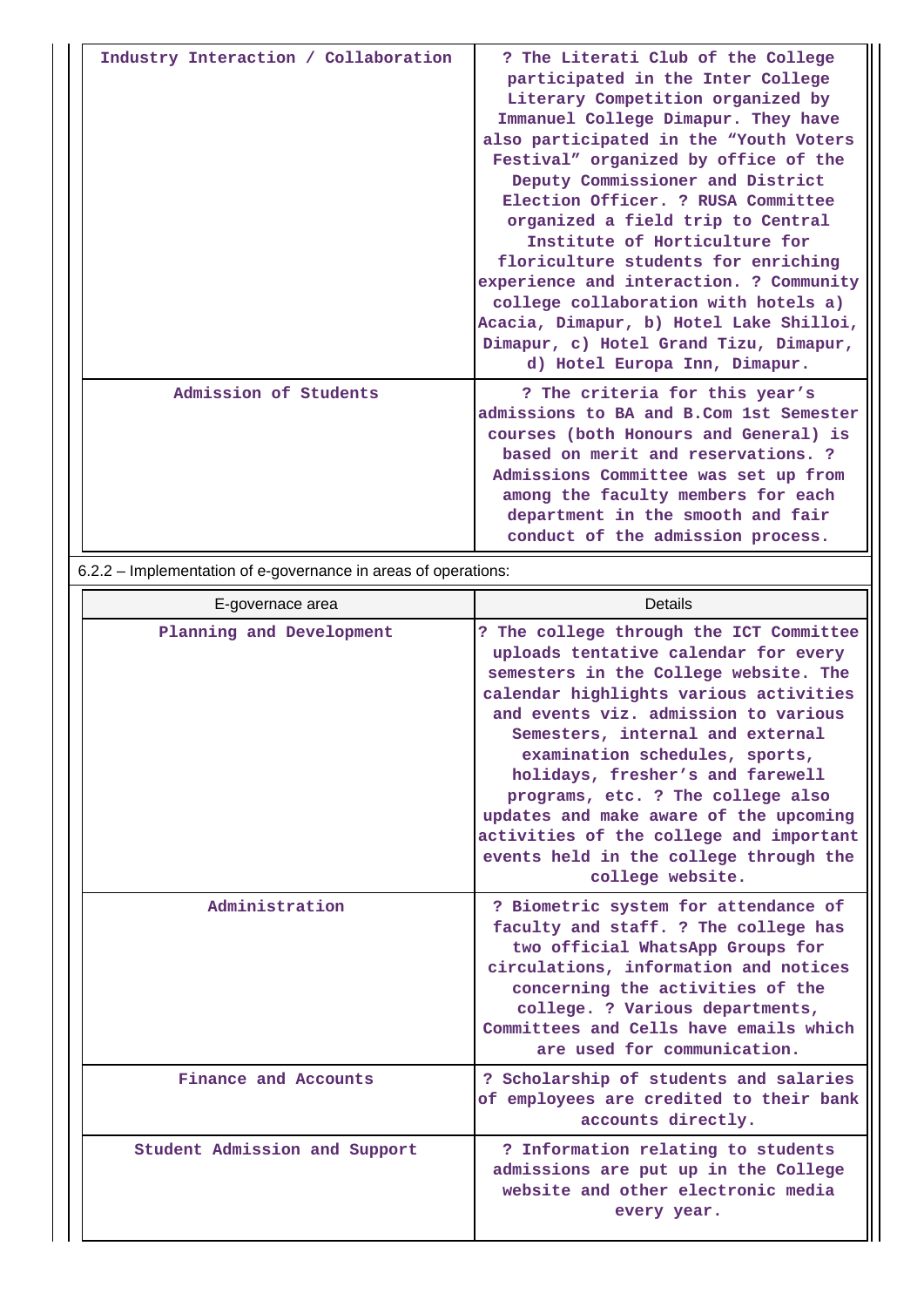## **6.3 – Faculty Empowerment Strategies**

**Course**

 6.3.1 – Teachers provided with financial support to attend conferences / workshops and towards membership fee of professional bodies during the year

| Year | Name of Teacher                                        | Name of conference/<br>workshop attended<br>for which financial | Name of the<br>professional body for<br>which membership | Amount of support |
|------|--------------------------------------------------------|-----------------------------------------------------------------|----------------------------------------------------------|-------------------|
|      |                                                        | support provided                                                | fee is provided                                          |                   |
| 2019 | T. Zanthungo<br>Ngullie and<br>Neisenuo Apon<br>Rengma | "Research<br>Methodology<br>Proposal"                           | Directorate,<br>Higher<br>Education<br>Nagaland Kohima   | 3000              |
|      |                                                        | View File                                                       |                                                          |                   |

 6.3.2 – Number of professional development / administrative training programmes organized by the College for teaching and non teaching staff during the year

| Year                                                     | Title of the<br>professional<br>development<br>programme<br>organised for<br>teaching staff                       | Title of the<br>administrative<br>training<br>programme<br>organised for<br>non-teaching                          | From date                                                                                                                                                                                  | To Date    | Number of<br>participants<br>(Teaching<br>staff) | Number of<br>participants<br>(non-teaching<br>staff) |
|----------------------------------------------------------|-------------------------------------------------------------------------------------------------------------------|-------------------------------------------------------------------------------------------------------------------|--------------------------------------------------------------------------------------------------------------------------------------------------------------------------------------------|------------|--------------------------------------------------|------------------------------------------------------|
|                                                          |                                                                                                                   | staff                                                                                                             |                                                                                                                                                                                            |            |                                                  |                                                      |
| 2018                                                     | Use of ICT<br>and Modern<br>Teaching<br>Practices                                                                 |                                                                                                                   | 14/09/2018                                                                                                                                                                                 | 14/09/2018 | 35                                               | $\mathbf 0$                                          |
| 2019                                                     | Minor<br>Research<br>Project                                                                                      |                                                                                                                   | 02/03/2019                                                                                                                                                                                 | 02/03/2019 | 39                                               | $\Omega$                                             |
| 2018                                                     | Service<br>and<br>Personnel<br>Matters"<br>conducted<br>by Adminis<br>trative<br>Training<br>Institute,<br>Kohima | Service<br>and<br>Personnel<br>Matters"<br>conducted<br>by Adminis<br>trative<br>Training<br>Institute,<br>Kohima | 27/09/2018                                                                                                                                                                                 | 28/09/2018 | 0                                                | $\overline{2}$                                       |
|                                                          |                                                                                                                   |                                                                                                                   | View File                                                                                                                                                                                  |            |                                                  |                                                      |
|                                                          |                                                                                                                   |                                                                                                                   | 6.3.3 - No. of teachers attending professional development programmes, viz., Orientation Programme, Refresher<br>Course, Short Term Course, Faculty Development Programmes during the year |            |                                                  |                                                      |
| Title of the<br>professional<br>development<br>programme |                                                                                                                   | Number of teachers<br>who attended                                                                                | From Date                                                                                                                                                                                  | To date    |                                                  | Duration                                             |
| Refresher                                                |                                                                                                                   | 1                                                                                                                 | 12/11/2018                                                                                                                                                                                 | 07/12/2018 |                                                  | 26                                                   |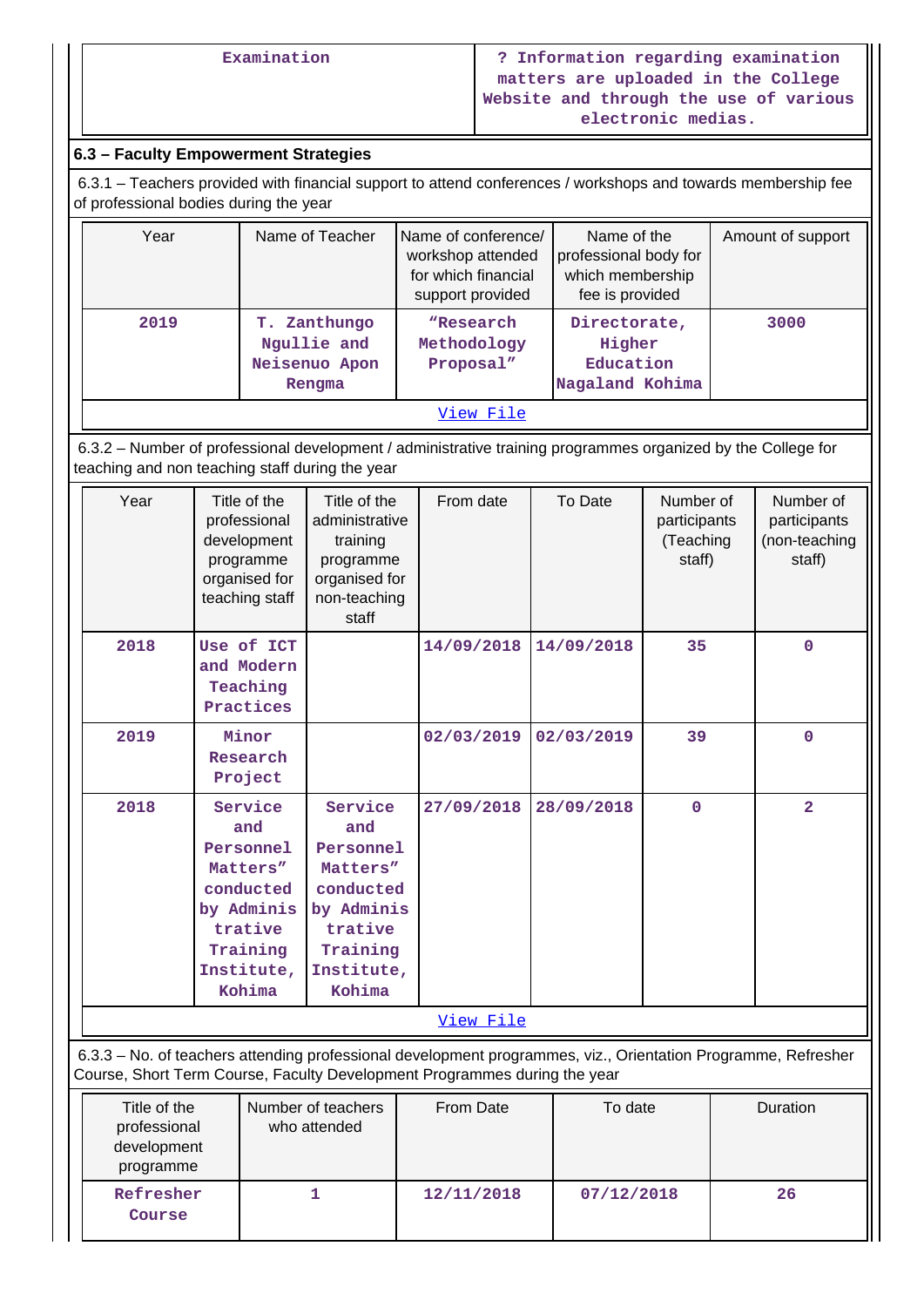| Refresher<br>Course                                                                                                                                                                                                                                                                     | 1        | 15/01/2019                                                                                                                                             |            |           | 05/02/2019   |          | 22                                                                             |
|-----------------------------------------------------------------------------------------------------------------------------------------------------------------------------------------------------------------------------------------------------------------------------------------|----------|--------------------------------------------------------------------------------------------------------------------------------------------------------|------------|-----------|--------------|----------|--------------------------------------------------------------------------------|
| Faculty<br>Development<br>Programme                                                                                                                                                                                                                                                     | 35       |                                                                                                                                                        | 14/09/2018 |           | 14/09/2018   |          | 1                                                                              |
| Faculty<br>Development<br>Programme                                                                                                                                                                                                                                                     | 39       |                                                                                                                                                        | 02/03/2019 |           | 02/03/2019   |          | 1                                                                              |
|                                                                                                                                                                                                                                                                                         |          |                                                                                                                                                        | View File  |           |              |          |                                                                                |
| 6.3.4 – Faculty and Staff recruitment (no. for permanent recruitment):                                                                                                                                                                                                                  |          |                                                                                                                                                        |            |           |              |          |                                                                                |
|                                                                                                                                                                                                                                                                                         | Teaching |                                                                                                                                                        |            |           | Non-teaching |          |                                                                                |
| Permanent                                                                                                                                                                                                                                                                               |          | <b>Full Time</b>                                                                                                                                       |            | Permanent |              |          | <b>Full Time</b>                                                               |
| 9                                                                                                                                                                                                                                                                                       |          | $\mathbf 0$                                                                                                                                            |            | 1         |              |          | $\mathbf 0$                                                                    |
| $6.3.5$ – Welfare schemes for                                                                                                                                                                                                                                                           |          |                                                                                                                                                        |            |           |              |          |                                                                                |
| Teaching                                                                                                                                                                                                                                                                                |          | Non-teaching                                                                                                                                           |            |           |              |          | <b>Students</b>                                                                |
| DGCTA Welfare Fund                                                                                                                                                                                                                                                                      |          | Staff Welfare Fund                                                                                                                                     |            |           |              |          | Students Welfare Fund                                                          |
| 6.4 - Financial Management and Resource Mobilization                                                                                                                                                                                                                                    |          |                                                                                                                                                        |            |           |              |          |                                                                                |
| 6.4.1 – Institution conducts internal and external financial audits regularly (with in 100 words each)                                                                                                                                                                                  |          |                                                                                                                                                        |            |           |              |          |                                                                                |
| college, IQAC account, RUSA account, Research Committee account and Library<br>account. External audit External financial audit is also being done from time<br>to time by the officials of the Principal Accountant General (PAG) Nagaland,                                            |          | forming a three members committee. The committee audits the account of the<br>Government of India. Such audit is carried out for the college accounts. |            |           |              |          | a year at the end of each Semesters. Financial audit of the college is done by |
| 6.4.2 – Funds / Grants received from management, non-government bodies, individuals, philanthropies during the<br>Name of the non government                                                                                                                                            |          | Funds/ Grnats received in Rs.                                                                                                                          |            |           |              |          | Purpose                                                                        |
| funding agencies /individuals                                                                                                                                                                                                                                                           |          |                                                                                                                                                        |            |           |              |          |                                                                                |
| Nil                                                                                                                                                                                                                                                                                     |          | $\mathbf 0$                                                                                                                                            |            |           |              |          | Nil                                                                            |
|                                                                                                                                                                                                                                                                                         |          |                                                                                                                                                        | View File  |           |              |          |                                                                                |
|                                                                                                                                                                                                                                                                                         |          |                                                                                                                                                        |            |           |              |          |                                                                                |
|                                                                                                                                                                                                                                                                                         |          |                                                                                                                                                        | 0          |           |              |          |                                                                                |
|                                                                                                                                                                                                                                                                                         |          |                                                                                                                                                        |            |           |              |          |                                                                                |
|                                                                                                                                                                                                                                                                                         |          |                                                                                                                                                        |            |           |              |          |                                                                                |
| <b>Audit Type</b>                                                                                                                                                                                                                                                                       |          | External                                                                                                                                               |            |           |              | Internal |                                                                                |
|                                                                                                                                                                                                                                                                                         | Yes/No   | Agency                                                                                                                                                 |            |           | Yes/No       |          | Authority                                                                      |
| Academic                                                                                                                                                                                                                                                                                | No       |                                                                                                                                                        |            |           | Yes          |          | Principal                                                                      |
| Administrative                                                                                                                                                                                                                                                                          | No       |                                                                                                                                                        |            |           | No           |          |                                                                                |
| year(not covered in Criterion III)<br>6.4.3 - Total corpus fund generated<br>6.5 - Internal Quality Assurance System<br>6.5.1 - Whether Academic and Administrative Audit (AAA) has been done?<br>6.5.2 – Activities and support from the Parent – Teacher Association (at least three) |          |                                                                                                                                                        |            |           |              |          |                                                                                |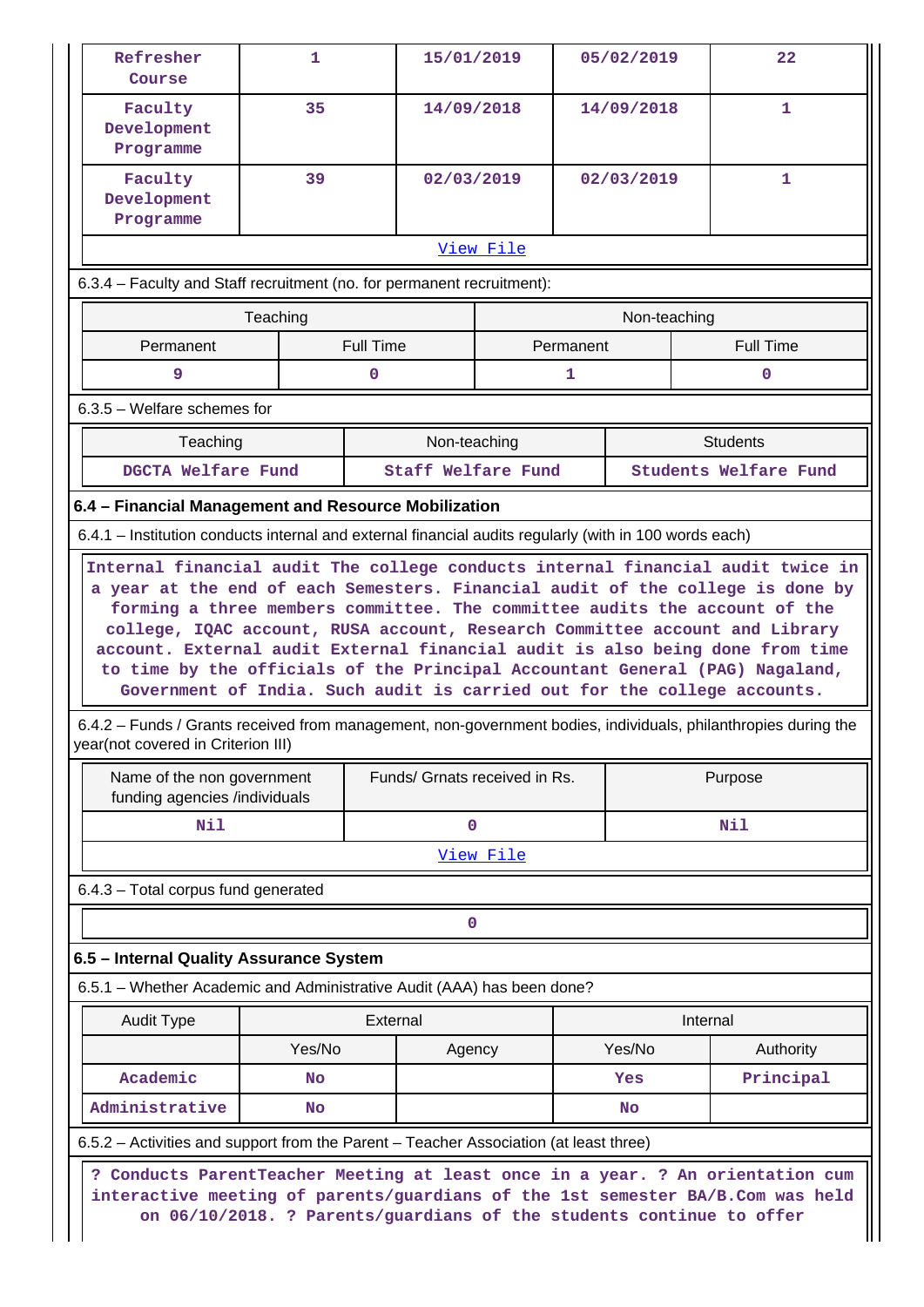**constructive feedback to the College during interactions.** 6.5.3 – Development programmes for support staff (at least three) **? Two support staffs were sent to attain a training on "Service and Personal Matters" for two days in Sept. 2018. ? Constant motivation. ? Proper guidance and orientation during execution of new assignments.** 6.5.4 – Post Accreditation initiative(s) (mention at least three) **? Proposal for introduction of PG course in Economics has been initiated on 11/04/2018. ? One month Basic Computer training given to support staff. Two support staff were sent to attend a training programme on "Service and Personnel Matters" for two days in Sept. 2018. ? Three oneday Faculty Development Programmes have been conducted in the college with external resource persons. ? Six Class Rooms are being equipped with ICT facilities (projectors and sound system) ? Introduction of morning assembly on 2nd and 4th Mondays for promotion of Universal Values and Ethics.** 6.5.5 – Internal Quality Assurance System Details a) Submission of Data for AISHE portal **Yes** b)Participation in NIRF No c)ISO certification **No** d)NBA or any other quality audit **No** 6.5.6 – Number of Quality Initiatives undertaken during the year Year | Name of quality initiative by IQAC Date of conducting IQAC Duration From | Duration To | Number of participants **2018 Conducted a 1 month computer Certificate Course for the 3rd 5th Semester B. Com. Students 20/08/2018 20/08/2018 20/09/2018 33 2018 Conducted Student satisfaction Survey (SSS) with 1st Semester BA/B.Com 05/10/2018 05/10/2018 05/10/2018 379 2018 Conducted Students Assessment of Teachers (SAT) with 3rd and 5th BA/B.Com 08/10/2018 08/10/2018 08/10/2018 700 2018 Conducted "One Day Faculty Development Programme" 14/09/2018 14/09/2018 14/09/2018 35**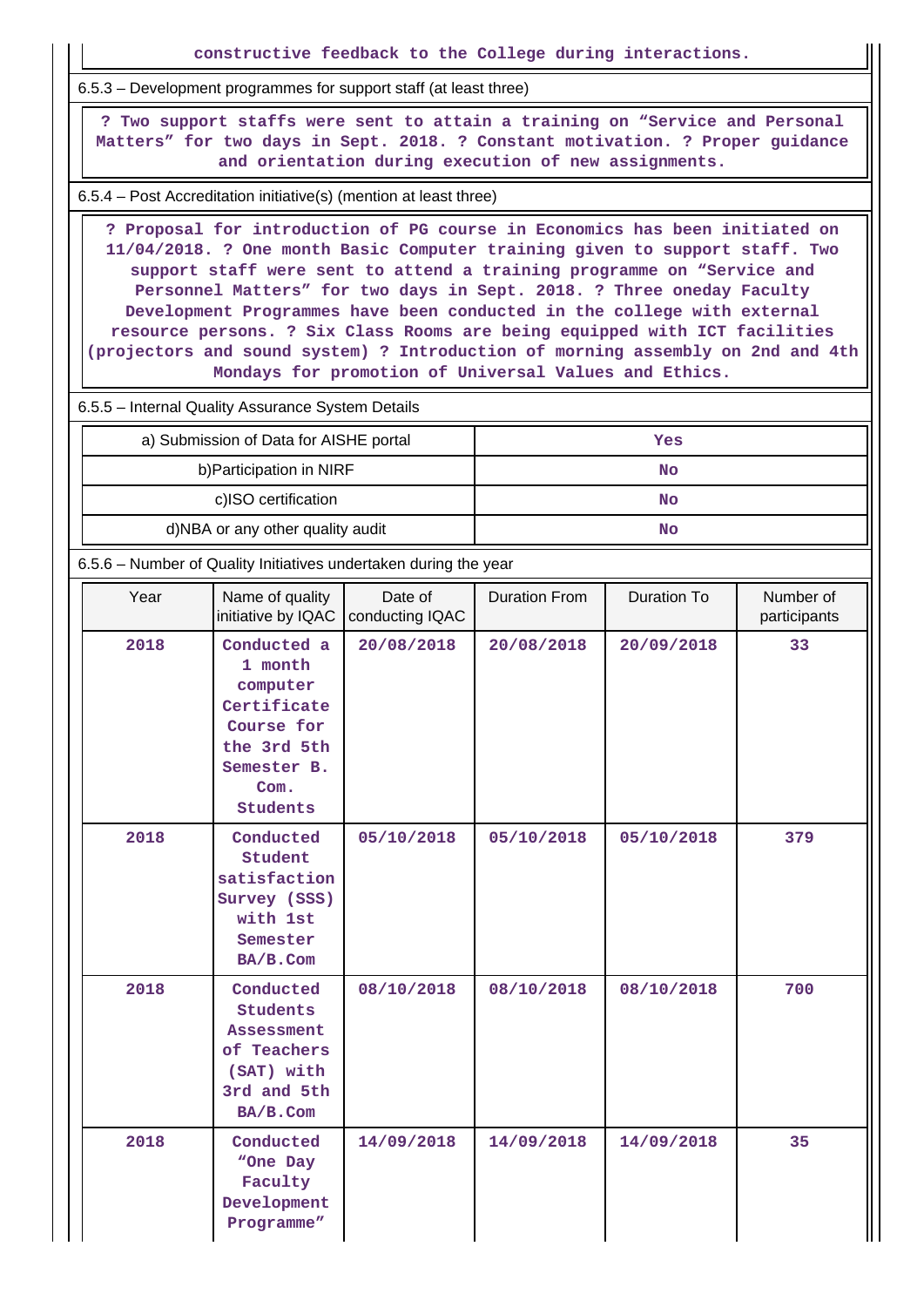|                                                                                                                                                                                        | on the topic<br>"Use of ICT<br>And Modern<br>Teaching<br>Practices"                                      |            |            |                                 |  |                        |                |  |  |
|----------------------------------------------------------------------------------------------------------------------------------------------------------------------------------------|----------------------------------------------------------------------------------------------------------|------------|------------|---------------------------------|--|------------------------|----------------|--|--|
| 2018                                                                                                                                                                                   | Conducted<br>Six Interdep<br>artmental<br>seminars                                                       | 10/08/2018 |            | 10/08/2018                      |  | 07/12/2018             | 58             |  |  |
| 2019                                                                                                                                                                                   | Conducted<br>Three Interd<br>epartmental<br>seminars                                                     | 02/02/2019 |            | 02/02/2019                      |  | 15/06/2019             | 58             |  |  |
| 2019                                                                                                                                                                                   | General<br>Orientation<br>programme<br>for Freshers                                                      | 04/06/2019 |            | 04/06/2019                      |  | 04/06/2019             | 424            |  |  |
| 2018<br><b>CRITERION VII - INSTITUTIONAL VALUES AND BEST PRACTICES</b>                                                                                                                 | Two support<br>staff were<br>sent to<br>attend a<br>training on<br>"Service and<br>Personnel<br>Matters" |            | 27/09/2018 | 27/09/2018<br>No file uploaded. |  | 28/09/2018             | $\overline{2}$ |  |  |
| 7.1 - Institutional Values and Social Responsibilities<br>7.1.1 - Gender Equity (Number of gender equity promotion programmes organized by the institution during the<br>year)         |                                                                                                          |            |            |                                 |  |                        |                |  |  |
| Title of the<br>programme                                                                                                                                                              | Period from                                                                                              |            | Period To  |                                 |  | Number of Participants |                |  |  |
|                                                                                                                                                                                        |                                                                                                          |            |            |                                 |  | Female                 | Male           |  |  |
| Workshop on<br>Violence<br>against Women<br>and Children"<br>with special<br>reference to<br>Sakhi - One<br>Stop Centre,<br>Women Helpline<br>181 Beti Bachao<br>Beti Padhao<br>(BBBP) | 19/01/2019                                                                                               |            | 19/01/2019 |                                 |  | 100                    | 90             |  |  |
| 2.<br>International<br>Women's Day<br>Observed with<br>the<br>theme-"Think<br>Equal, Build                                                                                             | 08/03/2019                                                                                               |            | 08/03/2019 |                                 |  | 30                     | 10             |  |  |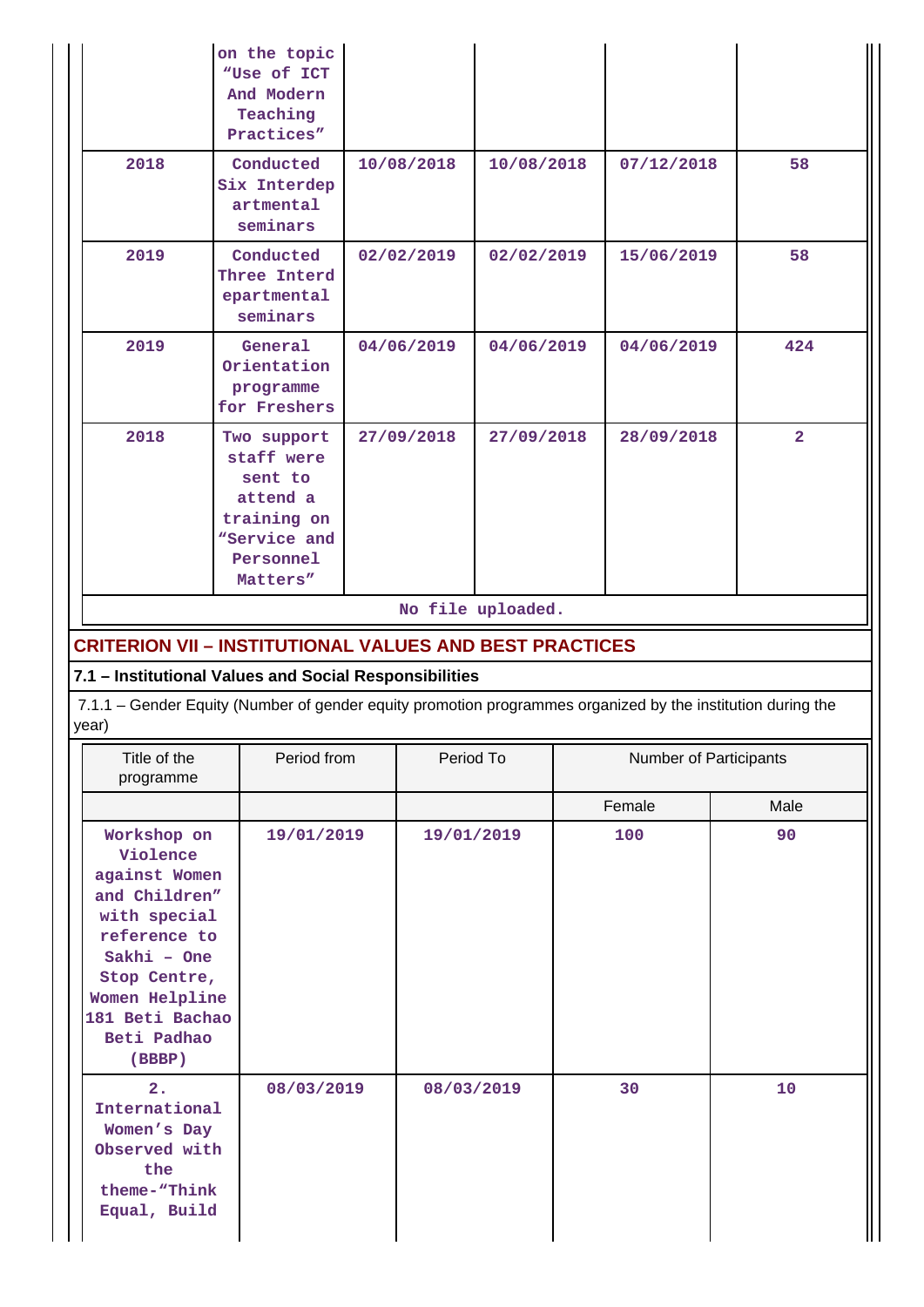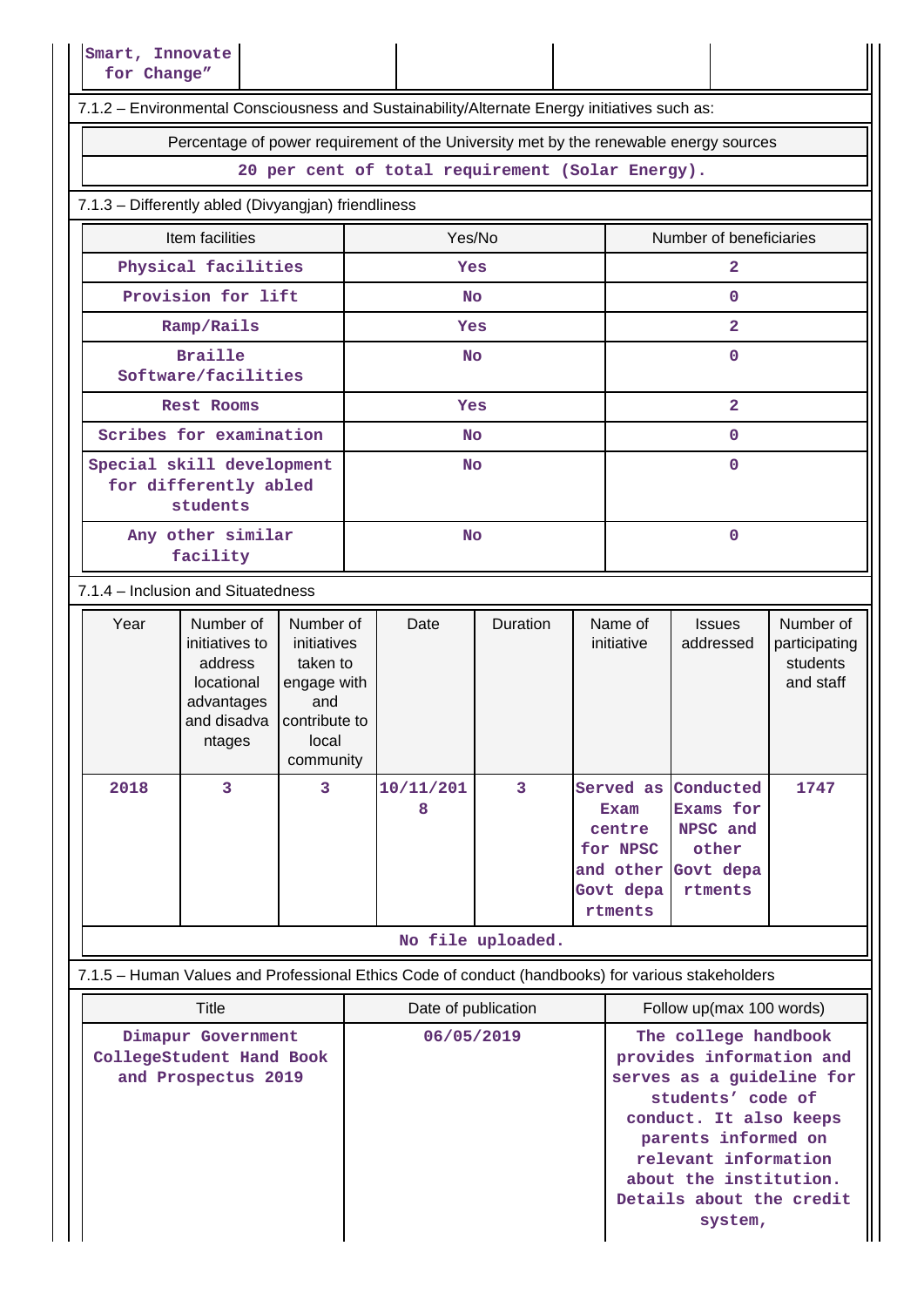**subjectcombinations, fee structure, teachers' profiles, co and extra curricular programmes are highlighted for common consumption. A pledge card is attached to the handbook where both students and parents are made to sign before their entry to the institution. The vision statement and the mission of the institution are highlighted in the handbook. The college strictly adheres to all rules and regulations mentioned in the handbook.**

7.1.6 – Activities conducted for promotion of universal Values and Ethics

| Activity                                                                          | Duration From | Duration To | Number of participants |  |  |  |  |
|-----------------------------------------------------------------------------------|---------------|-------------|------------------------|--|--|--|--|
| Monday Morning<br>Assembly                                                        | 23/07/2018    | 24/06/2019  | 1149                   |  |  |  |  |
| InterCollegiate<br>Quiz Competition on<br>the Life and Works<br>of Mahatma Gandhi | 26/09/2018    | 26/09/2018  | 11                     |  |  |  |  |
| International Yoga<br>Day                                                         | 21/06/2019    | 21/06/2019  | 615                    |  |  |  |  |
| Evangelical Union<br>Fellowship                                                   | 25/07/2018    | 28/06/2019  | 300                    |  |  |  |  |
| المتحال والمتحدث والمستقلة المتعد                                                 |               |             |                        |  |  |  |  |

#### **No file uploaded.**

7.1.7 – Initiatives taken by the institution to make the campus eco-friendly (at least five)

 **The college firmly advocates the efficient use of scarce and non renewable sources of energy and has always played a proactive role in conservation of its natural environment. The following steps are taken by the college. ? Continuous cleanliness drive in and around the college campus. ? Yearround social work and plantation drives (trees and ornamentals). ? Keeping the DGC campus as a Tobacco and Plastic Free Zone ? Maintenance of Nursery cum Park. ? Installation of 5 (five) Solar Street Lights and 20KV Solar Power connection to Administrative Block.**

### **7.2 – Best Practices**

#### 7.2.1 – Describe at least two institutional best practices

 **Best Practice 1 The College has 1149 undergraduate regular students in the current academic session. Each year the college received a good number of students who comes from economically weaker section. Thus, to give financial aid to the deserving students, the Students' Welfare Committee selects a few from amongst the poorest of the poor students especially those without parents, and extend a minimum financial assistance to them. The amount is fixed at Rs.400/ per month per student for 12 months subject to renewal after 1 year. The funds for the various welfare initiatives are internally generated through**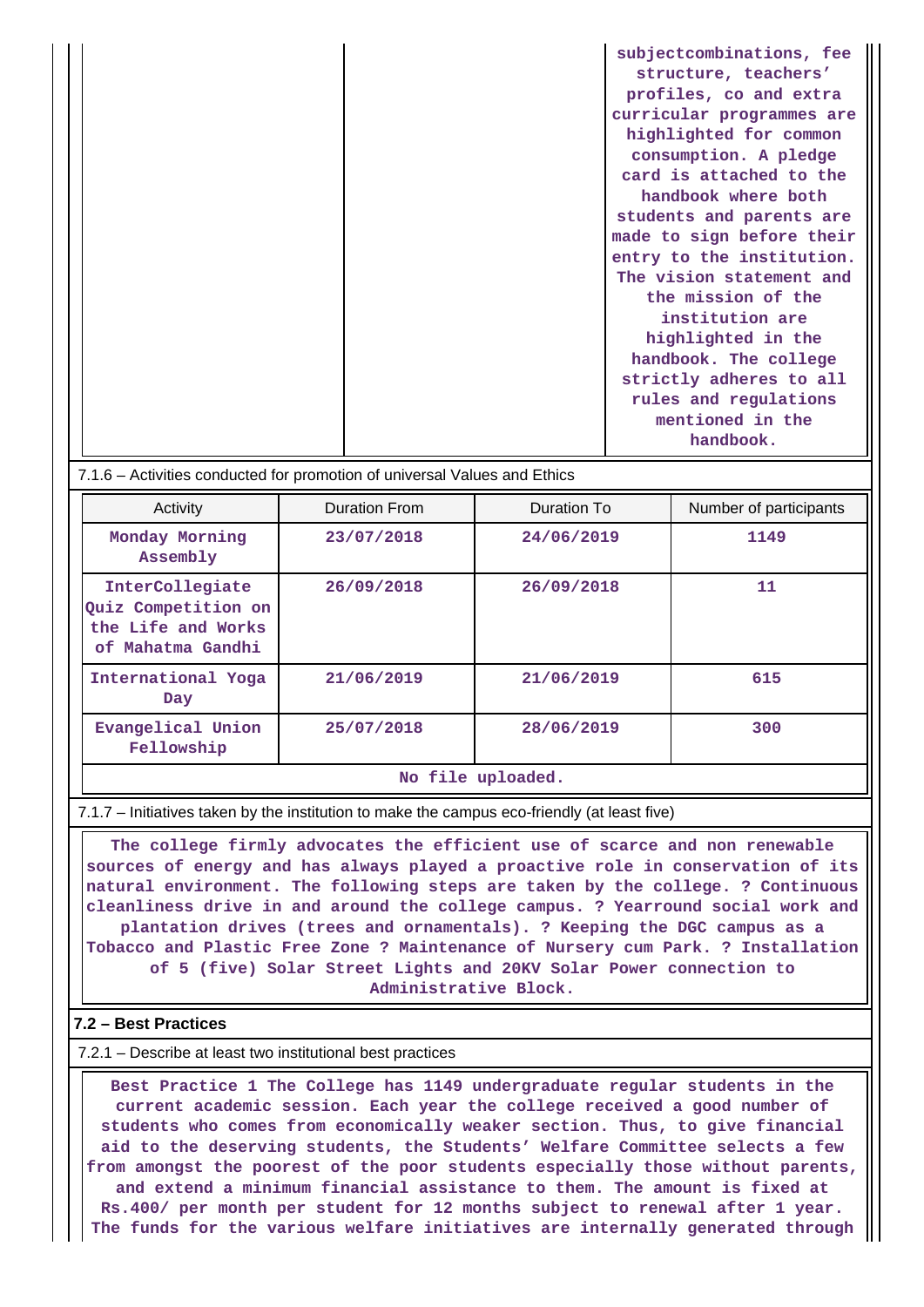**the good will gestures and donations from the teaching faculty members and some few individuals. The scheme was envisioned in 2013 and started in 2014 by giving stipend to 8 students followed by 10 students the following year. In the period reported upon from July 2018 to June 2019, 16 students benefited from the scheme. In addition to the funds to the poor students, the college has instituted two awards for the Topper in Arts Stream and Commerce Stream respectively every year carrying a cash award of Rs. 10,000 and citation. Besides this, various departments in the college has initiated a cash and citation awards to the subject toppers in their respective disciplines. The greatest challenge for the committee is scarcity of resources as the need is more but the sources of fund is limited. Therefore, the committee is actively involved in locating resources to continue the good work through different sources. Best Practice 2 The institution is located in the commercial hub of the state. Of late, the town has been witnessing rapid urban growth and in the process the natural environment and its beauty in and around the college campus has been affected. Thus protecting and preserving our natural environment for the future has become the biggest challenge of this generation. Further, the college has a large area of open space where different species of plants naturally grow. It is pertinent to save what we already have in the campus and also plant more trees. The green campus initiative identifies the whole campus as a community and it places significant importance on the inclusion of all the stakeholders to take active steps towards sustainable environmental practices. Therefore, to further promote environmental awareness and inculcate greater participation towards environmental protection, a cleaner campus and conservation, the Green Campus Project has been adopted as a best practice.**

 Upload details of two best practices successfully implemented by the institution as per NAAC format in your institution website, provide the link

<https://dimapurgovtcollege.in/wp-content/uploads/2018/07/Best-Practices.pdf>

#### **7.3 – Institutional Distinctiveness**

 7.3.1 – Provide the details of the performance of the institution in one area distinctive to its vision, priority and thrust in not more than 500 words

 **Dimapur town is the highest populated town in Nagaland with a heterogeneous population. Dimapur Government College is the only Government College in Dimapur district providing quality education at affordable fees, especially for the economically weaker sections. The college also provide stipend to poor students fully funded by the teachers. Through proper planning and strategies, the institution focuses at delivering to its best ability the vision of the college. The nation in general and the state in particular, is marred with the problem unemployment among educated youth. Therefore, the need for "Skillbased system of education" is becoming more vocal in present times. A couple of important initiatives taken at the institution towards skillbased education were the establishment of the Community College offering diploma course in Hospitality and Tourism Management under UGC as well as Certificate Course in Floriculture under RUSA. The establishment of these two centres by the college was a much needed initiative to equip the students for their future. With a distinctive vision to impact the society, the centres provide the required skills for immediate employment. This is a big step towards diminution of the problem of educated unemployed youths in the state. By allowing the students to pursue their dreams with a sense of direction, the centres help those with a view to build their careers in the selected areas. MOUs have been signed with some of the top Hotels in the town where students avail handson training during their internships for a period of one month. The Community College also assists the students in getting placements across the country. The curriculum for the Certificate Course in Floriculture has been designed by experts from SASRD, Nagaland University. On completion of the sixmonth course, the Certificates to**